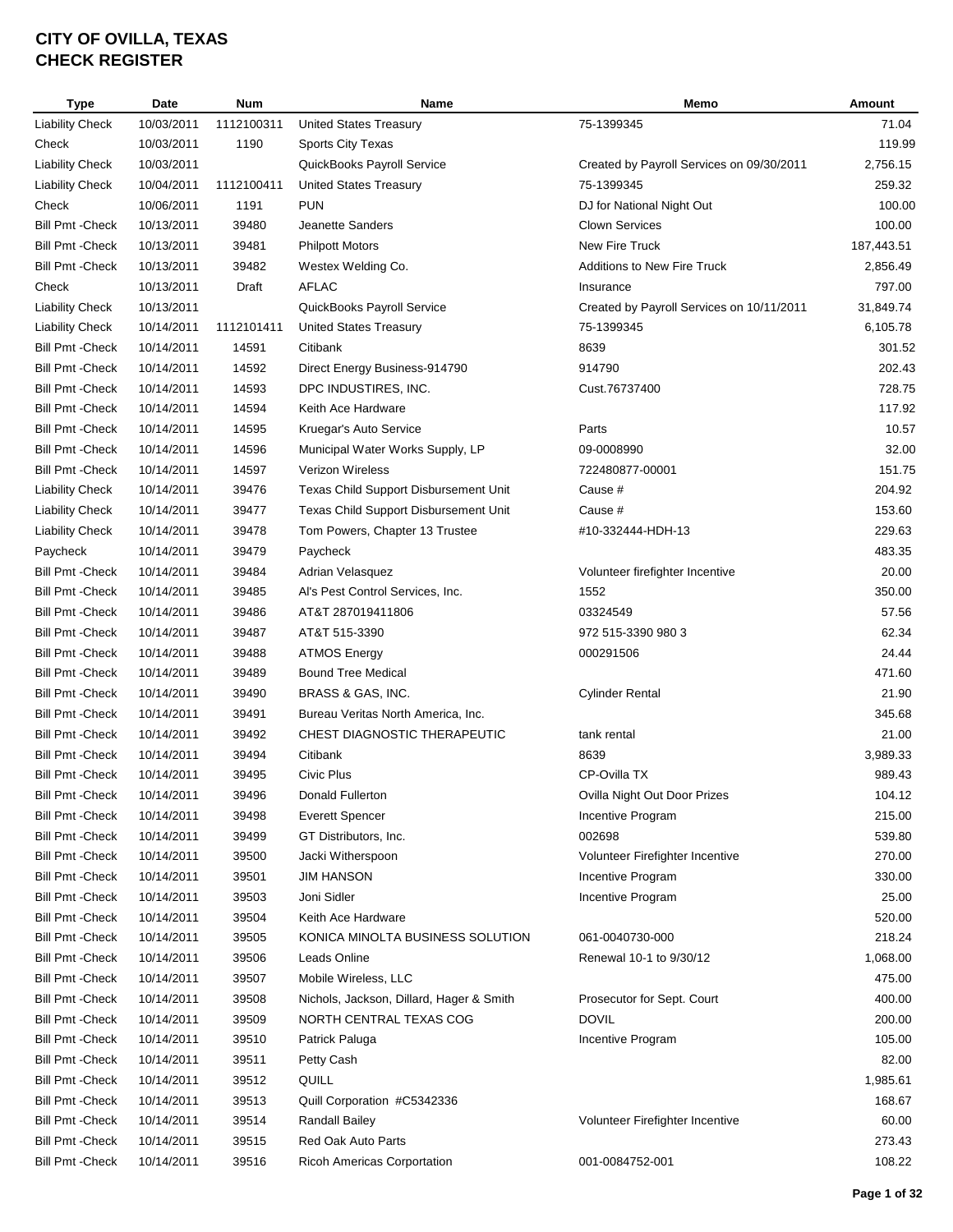| <b>Type</b>                                 | <b>Date</b> | <b>Num</b>     | Name                                                              | Memo                                        | Amount    |
|---------------------------------------------|-------------|----------------|-------------------------------------------------------------------|---------------------------------------------|-----------|
| <b>Bill Pmt - Check</b>                     | 10/14/2011  | 39517          | Sam Houston State University                                      | Annual Lease for Crimes Software            | 15,000.00 |
| <b>Bill Pmt - Check</b>                     | 10/14/2011  | 39518          | Sean McCumber                                                     | Incentive Program                           | 15.00     |
| Bill Pmt - Check                            | 10/14/2011  | 39519          | Shawn Blanchet                                                    | Vol. Firefighter Incentive                  | 70.00     |
| <b>Bill Pmt - Check</b>                     | 10/14/2011  | 39520          | Steve O'Brien                                                     | Incentive Program                           | 65.00     |
| Bill Pmt -Check                             | 10/14/2011  | 39521          | Taylor, Olson, Adkins, Sralla                                     |                                             | 6,372.01  |
| Bill Pmt -Check                             | 10/14/2011  | 39522          | UNITED SITE SERVICES OF Texas, Inc.                               | HBI-05767                                   | 141.06    |
| <b>Bill Pmt - Check</b>                     | 10/14/2011  | 39523          | <b>Verizon Wireless</b>                                           | 722480877-00001                             | 468.96    |
| Bill Pmt -Check                             | 10/14/2011  | 39524          | <b>WAXAHACHIE DAILY LIGHT</b>                                     | 1368821                                     | 149.49    |
| Bill Pmt - Check                            | 10/14/2011  | 39525          | Wiseman Hardware, Inc.                                            | Chain Saw & Chains                          | 153.93    |
| <b>Bill Pmt - Check</b>                     | 10/14/2011  | 39526          | <b>Erick Martinez</b>                                             | Volunteer Firefigther                       | 175.00    |
| <b>Bill Pmt - Check</b>                     | 10/14/2011  | 39527          | Chief Supply Corporation Inc.                                     | 216286                                      | 80.75     |
| <b>Liability Check</b>                      | 10/14/2011  | 39528          | T. M. R. S.                                                       | 00961                                       | 13,251.09 |
| General Journal                             | 10/17/2011  | 4-245          |                                                                   | Prosperity 1 Year CD Transfer from Communit | 55,070.56 |
| Check                                       | 10/19/2011  | Draft          | State Comptroller                                                 | 1-75-1399345-5                              | 997.12    |
| <b>Bill Pmt - Check</b>                     | 10/21/2011  | 14598          | Britton Meter Supply, Inc.                                        | 6126                                        | 135.22    |
| Bill Pmt -Check                             | 10/21/2011  | 14599          | City of Dallas                                                    | 100291064                                   | 23,339.54 |
| Bill Pmt -Check                             | 10/21/2011  | 14600          | DPC INDUSTIRES, INC.                                              | Cust.76737400                               | 24.00     |
| <b>Bill Pmt - Check</b>                     | 10/21/2011  | 14601          | Hilco Electric Cooperative, Inc.                                  | 5605450                                     | 92.63     |
| Bill Pmt - Check                            | 10/21/2011  | 14602          | Shell                                                             | 80-728-0062-9                               | 1,234.64  |
|                                             |             |                |                                                                   |                                             | 2,082.19  |
| Bill Pmt - Check<br><b>Bill Pmt - Check</b> | 10/21/2011  | 39529<br>39530 | APAC TEXAS, INC<br><b>Bound Tree Medical</b>                      | 202701                                      | 45.31     |
|                                             | 10/21/2011  |                |                                                                   |                                             |           |
| <b>Bill Pmt - Check</b>                     | 10/21/2011  | 39531          | <b>Community Waste Disposal</b>                                   | 102326-001                                  | 32,472.69 |
| <b>Bill Pmt - Check</b>                     | 10/21/2011  | 39532          | FIRE PUMP SPECIALTY, Inc.                                         | Lightbourn Circuit board                    | 997.09    |
| <b>Bill Pmt - Check</b>                     | 10/21/2011  | 39533          | HILCO ELECTRIC COOPERATIVE, INC.                                  | 4400864000                                  | 409.46    |
| <b>Bill Pmt - Check</b>                     | 10/21/2011  | 39534          | John Binford                                                      | Computer Support                            | 99.75     |
| <b>Bill Pmt - Check</b>                     | 10/21/2011  | 39535          | <b>Shell Card Services</b>                                        | 80-728-0062-9                               | 4,208.13  |
| <b>Bill Pmt - Check</b>                     | 10/21/2011  | 39536          | Sprint Fire Dept                                                  | 154910120                                   | 247.63    |
| <b>Bill Pmt - Check</b>                     | 10/21/2011  | 39537          | <b>STERICYCLE</b>                                                 | 4012564                                     | 104.69    |
| <b>Bill Pmt - Check</b>                     | 10/21/2011  | 39538          | <b>Tyler Technologies</b>                                         | 44160                                       | 1,606.35  |
| <b>Bill Pmt - Check</b>                     | 10/21/2011  | 39539          | UNITED SITE SERVICES OF Texas, Inc.                               | HBI-05767                                   | 196.71    |
| Bill Pmt - Check                            | 10/21/2011  | 39540          | WAXAHACHIE DAILY LIGHT                                            | 1368821                                     | 264.25    |
| <b>Bill Pmt - Check</b>                     | 10/21/2011  | 39541          | Gary Jones                                                        |                                             | 89.00     |
| <b>Bill Pmt - Check</b>                     | 10/21/2011  | 39542          | Petty Cash                                                        | <b>Petty Cash Receipts</b>                  | 35.20     |
| Check                                       | 10/24/2011  |                | Sams Club                                                         | Supplies                                    | 415.37    |
| Bill Pmt - Check                            | 10/25/2011  | 39547          | Scott Kurth                                                       |                                             | 440.00    |
| <b>Bill Pmt - Check</b>                     | 10/26/2011  | 39548          | EAST TEXAS ARSON INVESTIGATORS ASSOCIA Jim Hanson & Tom Leverentz |                                             | 250.00    |
| <b>Bill Pmt - Check</b>                     | 10/26/2011  | 39549          | Fun 4 All Party Rentals                                           | <b>Bounce House Rental</b>                  | 75.00     |
| Bill Pmt - Check                            | 10/26/2011  | 39550          | <b>Texas Commission on Fire Protection</b>                        | Membership Renewal                          | 425.00    |
| Bill Pmt - Check                            | 10/26/2011  | 39551          | STATE COMPTROLLER                                                 | quarter end 9-30-11 75-1399345              | 10,358.50 |
| Bill Pmt -Check                             | 10/27/2011  | 14603          | City of Ovilla General Fund                                       | Garbage Transfer for Oct. 2011              | 16,294.35 |
| Bill Pmt -Check                             | 10/27/2011  | 14604          | Graham, Greg                                                      | Water Deposit Refund 411 Burtonwood Circle  | 26.57     |
| Bill Pmt -Check                             | 10/27/2011  | 14605          | Martha & Dorian Caballero                                         | Water Deposit Refund                        | 15.75     |
| <b>Bill Pmt - Check</b>                     | 10/27/2011  | 14606          | Robert Denman                                                     | Water Deposit Refund                        | 76.08     |
| <b>Bill Pmt - Check</b>                     | 10/27/2011  | 14607          | U.S. Postal Service                                               | Water Bil Postage                           | 380.48    |
| <b>Liability Check</b>                      | 10/27/2011  |                | QuickBooks Payroll Service                                        | Created by Payroll Services on 10/24/2011   | 29,142.99 |
| <b>Liability Check</b>                      | 10/28/2011  | 111028112      | <b>United States Treasury</b>                                     | 75-1399345                                  | 5,979.99  |
| <b>Bill Pmt - Check</b>                     | 10/28/2011  | 14608          | Birkhoff, Hendricks, & Carter, LLP                                | Final Inv. Water & Wastewater Study         | 56.11     |
| <b>Bill Pmt - Check</b>                     | 10/28/2011  | 14609          | <b>Blue Cross Blue Shield</b>                                     | 028829                                      | 2,163.96  |
| <b>Bill Pmt - Check</b>                     | 10/28/2011  | 14610          | Cbeyond                                                           | 37994                                       | 156.41    |
| Bill Pmt -Check                             | 10/28/2011  | 14611          | Corrpro Waterworks - Atlanta                                      | Service Agreement for Water Storage Tank    | 670.00    |
| <b>Bill Pmt - Check</b>                     | 10/28/2011  | 14612          | <b>Direct Energy Business</b>                                     |                                             | 1,366.02  |
| <b>Bill Pmt - Check</b>                     | 10/28/2011  | 14613          | Power Plan                                                        | 7262003                                     | 3,272.05  |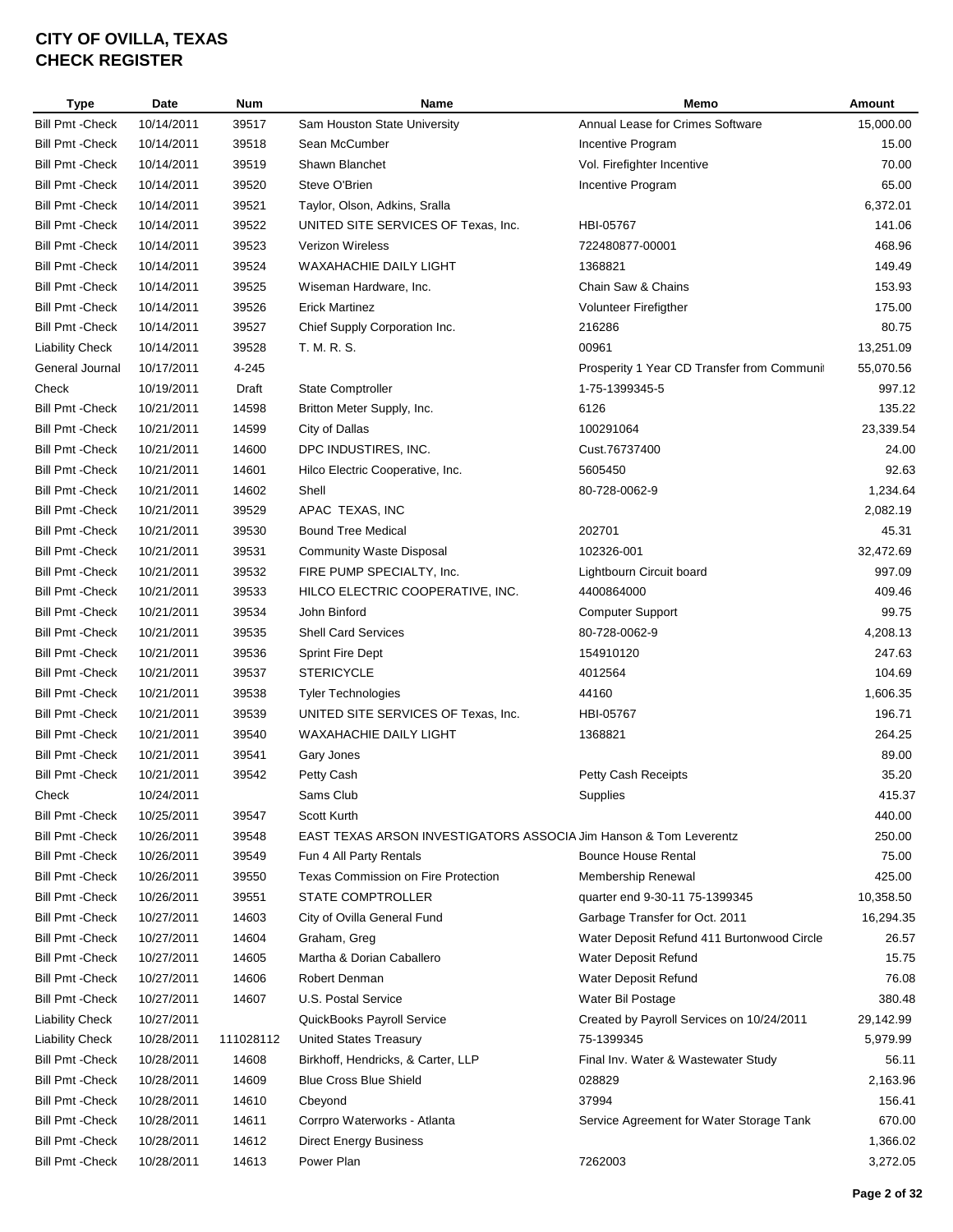| <b>Type</b>             | <b>Date</b> | <b>Num</b> | Name                                    | Memo                                       | Amount    |
|-------------------------|-------------|------------|-----------------------------------------|--------------------------------------------|-----------|
| <b>Bill Pmt - Check</b> | 10/28/2011  | 14614      | <b>Trinity River Authority</b>          | CTR000610                                  | 3,421.00  |
| <b>Liability Check</b>  | 10/28/2011  | 39543      | Texas Child Support Disbursement Unit   | Cause #                                    | 204.92    |
| <b>Liability Check</b>  | 10/28/2011  | 39544      | Texas Child Support Disbursement Unit   | Cause #                                    | 153.60    |
| <b>Liability Check</b>  | 10/28/2011  | 39545      | Tom Powers, Chapter 13 Trustee          | #10-332444-HDH-13                          | 229.63    |
| Paycheck                | 10/28/2011  | 39546      | Paycheck                                |                                            | 529.81    |
| Bill Pmt -Check         | 10/28/2011  | 39552      | Aetna                                   | Acct#81628978                              | 463.90    |
| <b>Bill Pmt - Check</b> | 10/28/2011  | 39553      | BIRKHOFF, HENDRICKS, & Carter, L.L.P.   | First Baptist Church Ball Field            | 315.19    |
| <b>Bill Pmt - Check</b> | 10/28/2011  | 39554      | <b>Blue Cross Blue Shield</b>           | 028829                                     | 7,956.77  |
| Bill Pmt - Check        | 10/28/2011  | 39555      | <b>CBEYOND Communications</b>           | 37994                                      | 588.42    |
| <b>Bill Pmt - Check</b> | 10/28/2011  | 39556      | <b>Colonial Life Processing Center</b>  | E3281110                                   | 87.40     |
| <b>Bill Pmt - Check</b> | 10/28/2011  | 39557      | <b>Direct Energy Business</b>           | Acct. #4995067508                          | 4,347.47  |
| <b>Bill Pmt - Check</b> | 10/28/2011  | 39558      | <b>ERCOT</b>                            | <b>ERCOT Membership</b>                    | 100.00    |
| <b>Bill Pmt - Check</b> | 10/28/2011  | 39559      | GT Distributors, Inc.                   | 002698                                     | 130.65    |
| <b>Bill Pmt - Check</b> | 10/28/2011  | 39560      | <b>NCTCOG</b>                           |                                            | 3,428.00  |
| <b>Bill Pmt - Check</b> | 10/28/2011  | 39561      | Night Line Janitorial Services, Inc.    | <b>Janitorial Service</b>                  | 200.00    |
| <b>Bill Pmt - Check</b> | 10/28/2011  | 39562      | QUILL                                   | Account#C5884618                           | 110.24    |
| <b>Bill Pmt - Check</b> | 10/28/2011  | 39563      | <b>WAL-MART COMMUNITY</b>               | Supplies                                   | 33.44     |
| <b>Bill Pmt - Check</b> | 10/31/2011  | 39564      | Petty Cash                              | Petty Cash Receipts                        | 35.78     |
| <b>Bill Pmt - Check</b> | 10/31/2011  | 39565      | <b>Bill Vansyckle</b>                   | Trip Reimbursement to TML                  | 332.21    |
| General Journal         | 10/31/2011  | $9 - 206$  |                                         | -MULTIPLE-                                 | 910.02    |
| <b>Liability Check</b>  | 10/31/2011  |            | QuickBooks Payroll Service              | Created by Payroll Services on 10/27/2011  | 2,426.97  |
| <b>Liability Check</b>  | 11/01/2011  | 11110111   | <b>United States Treasury</b>           | 75-1399345                                 | 71.06     |
| General Journal         | 11/01/2011  | 4-264      |                                         | Return Check & Bank Charge                 | 242.10    |
| <b>Bill Pmt - Check</b> | 11/04/2011  | 14615      | Clifford Power Systems, Inc.            | Repair Pump Station Generator              | 308.49    |
| Bill Pmt - Check        | 11/04/2011  | 14616      | <b>Texas Municipal League</b>           | Quarterly Ins. Pmt.                        | 3,694.53  |
| Bill Pmt -Check         | 11/04/2011  | 39566      | Darr Equipment LP                       | End Cover Kit JCB                          | 29.95     |
| <b>Bill Pmt - Check</b> | 11/04/2011  | 39567      | Jaimes Painting & Remodeling            | Replace plywood & Shingles Fire Dept. Roof | 1,550.00  |
| <b>Bill Pmt - Check</b> | 11/04/2011  | 39568      | OAK CLIFF OFFICE SUPPLY & Printing Inc. | office supplies                            | 164.49    |
| <b>Bill Pmt - Check</b> | 11/04/2011  | 39569      | Rodney Pat Ramsey                       | Legal Services for August 2011             | 300.00    |
| Bill Pmt - Check        | 11/04/2011  | 39570      | TEXAS MUNICIPAL LEAGUE IRP              | Quarterly Pmt.Oct.-Dec. 2011               | 11,914.22 |
|                         |             |            |                                         |                                            |           |
| Bill Pmt - Check        | 11/04/2011  | 39571      | <b>Adams Pharmacy</b>                   | 178-0                                      | 240.00    |
| <b>Bill Pmt - Check</b> | 11/04/2011  | 39572      | AT&T-Mobility                           | 872461924                                  | 21.58     |
| <b>Bill Pmt - Check</b> | 11/04/2011  | 39573      | <b>Bound Tree Medical</b>               | 202701                                     | 107.67    |
| <b>Bill Pmt - Check</b> | 11/04/2011  | 39574      | BRASS & GAS, INC.                       | <b>Cylinder Rental</b>                     | 21.90     |
| <b>Bill Pmt - Check</b> | 11/04/2011  | 39575      | CASCO INDUSTRIES, INC.                  | 7-5 gallon Pails                           | 469.00    |
| <b>Bill Pmt - Check</b> | 11/04/2011  | 39576      | COMPLETE LOGO SOURCE                    | Uniforms                                   | 96.00     |
| Bill Pmt -Check         | 11/04/2011  | 39577      | Ellis County Garage Door Service        | Fire Dept. Garage Door Repair              | 307.50    |
| <b>Bill Pmt - Check</b> | 11/04/2011  | 39578      | F.I.A.N.T.                              | <b>FIANT Dues</b>                          | 100.00    |
| Bill Pmt - Check        | 11/04/2011  | 39579      | Filgo Oil Company                       | Fuel for City Generator                    | 838.68    |
| <b>Bill Pmt - Check</b> | 11/04/2011  | 39580      | First Check Applicant Screening         | <b>Applicant Screening</b>                 | 260.00    |
| <b>Bill Pmt - Check</b> | 11/04/2011  | 39581      | <b>Impact Promotional Services</b>      | 1 Pair of Pants                            | 39.95     |
| <b>Bill Pmt - Check</b> | 11/04/2011  | 39582      | KONICA MINOLTA BUSINESS                 | 143030                                     | 221.28    |
| Bill Pmt - Check        | 11/04/2011  | 39583      | KWIK KAR LUBE                           |                                            | 30.00     |
| Bill Pmt - Check        | 11/04/2011  | 39584      | Metro Fire Apparatus Specialists, Inc.  |                                            | 659.00    |
| Bill Pmt -Check         | 11/04/2011  | 39585      | Petty Cash                              |                                            | 17.00     |
| Bill Pmt -Check         | 11/04/2011  | 39586      | Rainbow Paint & Body                    | Repair to PD Unit #100                     | 300.00    |
| <b>Bill Pmt - Check</b> | 11/04/2011  | 39587      | Red Oak Auto Parts                      | Customer #300                              | 35.84     |
| Bill Pmt -Check         | 11/04/2011  | 39588      | Wiseman Hardware, Inc.                  | Chain Saw Repair                           | 208.77    |
| <b>Liability Check</b>  | 11/09/2011  |            | QuickBooks Payroll Service              | Created by Payroll Services on 11/07/2011  | 31,036.09 |
| <b>Liability Check</b>  | 11/10/2011  | 11111011   | <b>United States Treasury</b>           | 75-1399345                                 | 6,434.23  |
| <b>Liability Check</b>  | 11/10/2011  | 39589      | Texas Child Support Disbursement Unit   | Cause #                                    | 204.92    |
| <b>Liability Check</b>  | 11/10/2011  | 39590      | Texas Child Support Disbursement Unit   | Cause #                                    | 153.60    |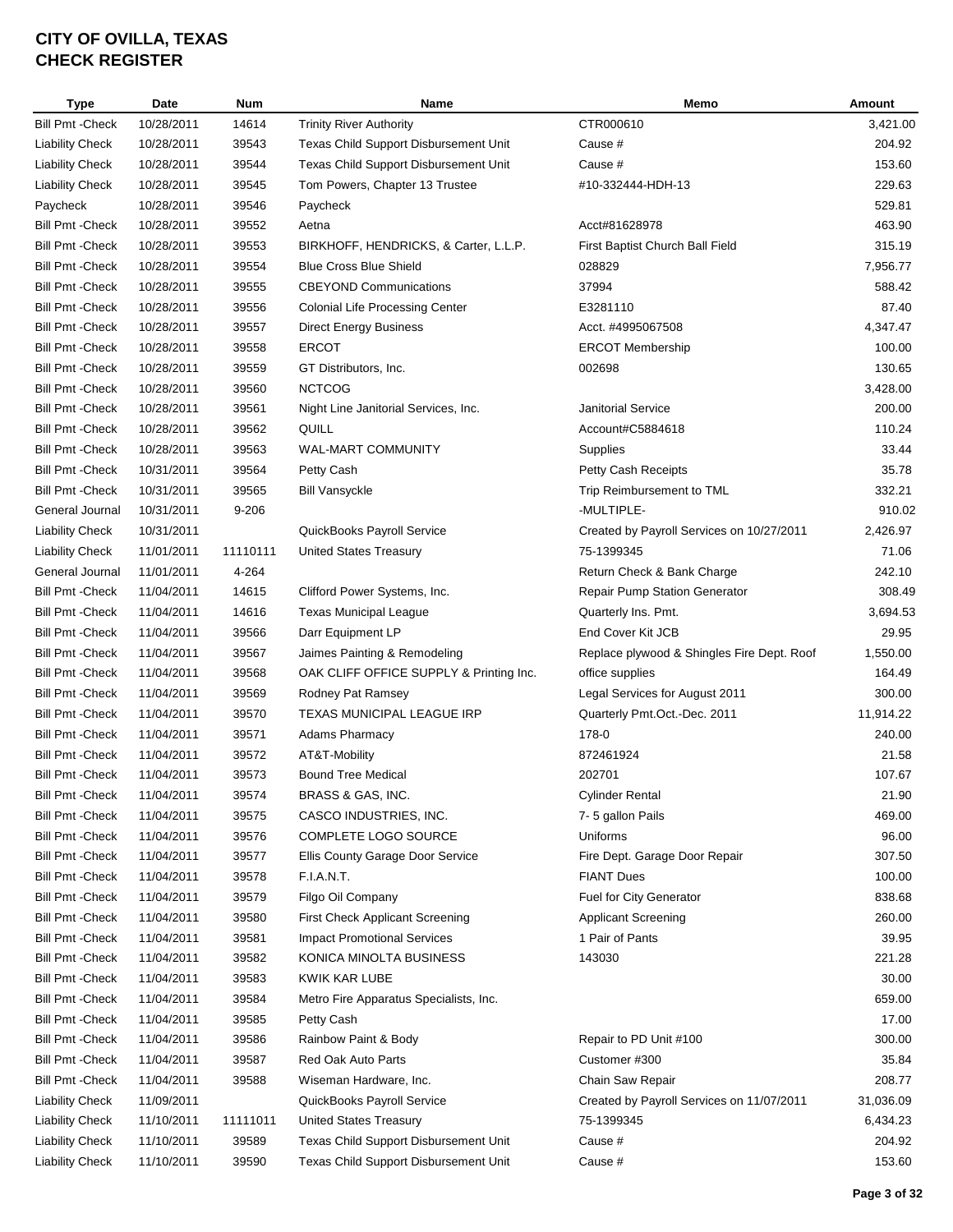| <b>Type</b>             | Date       | <b>Num</b> | Name                                     | Memo                            | Amount    |
|-------------------------|------------|------------|------------------------------------------|---------------------------------|-----------|
| <b>Liability Check</b>  | 11/10/2011 | 39591      | Tom Powers, Chapter 13 Trustee           | #10-332444-HDH-13               | 229.63    |
| Paycheck                | 11/10/2011 | 39592      | Paycheck                                 |                                 | 609.35    |
| <b>Bill Pmt - Check</b> | 11/10/2011 | 39593      | Sagebrush Nursery, LTD                   | <b>Flowers for Park</b>         | 100.00    |
| Check                   | 11/10/2011 | Draft      | <b>AFLAC</b>                             | Insurance                       | 1,156.10  |
| <b>Bill Pmt - Check</b> | 11/11/2011 | 14617      | Britton Meter Supply, Inc.               |                                 | 462.58    |
| Bill Pmt -Check         | 11/11/2011 | 14618      | City of Dallas                           | 100291064                       | 12,257.87 |
| <b>Bill Pmt - Check</b> | 11/11/2011 | 14619      | Direct Energy Business-914790            | 914790                          | 63.84     |
| Bill Pmt -Check         | 11/11/2011 | 14620      | DPC INDUSTIRES, INC.                     | Cust.76737400                   | 848.58    |
| Bill Pmt - Check        | 11/11/2011 | 14621      | Keith Ace Hardware                       |                                 | 202.20    |
| <b>Bill Pmt - Check</b> | 11/11/2011 | 14622      | Lower Colorado River Authority           | 003979                          | 25.00     |
| <b>Bill Pmt - Check</b> | 11/11/2011 | 14623      | Trinity Rivier Authority of Texas        | CTR000610                       | 55.00     |
| Bill Pmt - Check        | 11/11/2011 | 14624      | U.S. Postal Service                      | Permit #6                       | 190.00    |
| <b>Bill Pmt - Check</b> | 11/11/2011 | 14625      | <b>Verizon Wireless</b>                  | 722480877-00001                 | 151.10    |
| <b>Bill Pmt - Check</b> | 11/11/2011 | 14626      | WHECO Electric, Inc.                     | Repair to Scada                 | 586.25    |
| Bill Pmt - Check        | 11/11/2011 | 39594      | Charles A. Quadra                        | Incentive Program               | 25.00     |
| <b>Bill Pmt - Check</b> | 11/11/2011 | 39595      | Colin Tennery                            | Volunteer Firefighter Incentive | 95.00     |
| <b>Bill Pmt - Check</b> | 11/11/2011 | 39596      | <b>Community Waste Disposal</b>          | 102326-001                      | 2,537.45  |
| <b>Bill Pmt - Check</b> | 11/11/2011 | 39597      | <b>Erick Martinez</b>                    | Volunteer Firefighter Incentive | 155.00    |
| <b>Bill Pmt - Check</b> | 11/11/2011 | 39598      | <b>Everett Spencer</b>                   | Incentive Program               | 185.00    |
| <b>Bill Pmt - Check</b> | 11/11/2011 | 39599      | Jacki Witherspoon                        | Vol. Firefighter Incentive      | 185.00    |
| <b>Bill Pmt - Check</b> | 11/11/2011 | 39600      | <b>JIM HANSON</b>                        | Incentive Program               | 195.00    |
| <b>Bill Pmt - Check</b> | 11/11/2011 | 39601      | John Binford                             | <b>Computer Support</b>         | 225.00    |
| Bill Pmt - Check        | 11/11/2011 | 39602      | Joni Sidler                              | Incentive Program               | 20.00     |
| Bill Pmt - Check        | 11/11/2011 | 39603      | Keith Ace Hardware                       |                                 | 207.90    |
| Bill Pmt - Check        | 11/11/2011 | 39604      | Krueger's Auto Service Center            |                                 | 141.15    |
| Bill Pmt - Check        | 11/11/2011 | 39605      | <b>Matthew Stoll</b>                     | Volunteer Incentive Program     | 25.00     |
| Bill Pmt - Check        | 11/11/2011 | 39606      | Nichols, Jackson, Dillard, Hager & Smith | Prosecutor for Oct. Court       | 305.53    |
| Bill Pmt -Check         | 11/11/2011 | 39607      | Patrick Paluga                           | Incentive Program               | 85.00     |
| <b>Bill Pmt - Check</b> | 11/11/2011 | 39608      | Petty Cash                               | Petty Cash Receipts             | 25.00     |
| Bill Pmt -Check         | 11/11/2011 | 39609      | QUILL                                    | Account#C5884618                | 59.37     |
| <b>Bill Pmt - Check</b> | 11/11/2011 | 39610      | Randall W. Whiteman                      | Travel expense                  | 301.04    |
| Bill Pmt - Check        | 11/11/2011 | 39611      | Randall Bailey                           | Volunteer Fire Fighter          | 10.00     |
| <b>Bill Pmt - Check</b> | 11/11/2011 | 39612      | <b>Ricoh Americas Corportation</b>       | 001-0084752-001                 | 108.22    |
|                         |            |            |                                          | Incentive Program               |           |
| <b>Bill Pmt - Check</b> | 11/11/2011 | 39613      | Sean McCumber                            |                                 | 15.00     |
| <b>Bill Pmt - Check</b> | 11/11/2011 | 39614      | Shawn Blanchet                           | Vol. Firefighter Incentive      | 30.00     |
| <b>Bill Pmt - Check</b> | 11/11/2011 | 39615      | Steve O'Brien                            | Incentive Program               | 60.00     |
| <b>Bill Pmt - Check</b> | 11/11/2011 | 39616      | Texas Economic Development Council       | Membership Renewal              | 100.00    |
| <b>Bill Pmt - Check</b> | 11/11/2011 | 39617      | <b>TEXAS MUNICIPAL LEAGUE</b>            | Shipping for Computer           | 18.81     |
| Bill Pmt - Check        | 11/11/2011 | 39618      | <b>Verizon Wireless</b>                  | 722480877-00001                 | 477.72    |
| Bill Pmt - Check        | 11/11/2011 | 39619      | Victor O.Schinnerer & Co. Inc.           | Mollie Dox Notary Renewal       | 50.00     |
| <b>Bill Pmt - Check</b> | 11/11/2011 | 39620      | <b>Warren Bell</b>                       | Volunteer Firefighter Incentive | 5.00      |
| Bill Pmt - Check        | 11/11/2011 | 39621      | WAXAHACHIE ENVIRONMENTAL HEALTH          | Impound Services for October    | 291.00    |
| Bill Pmt - Check        | 11/11/2011 | 39622      | Yeldell, Wilson & Co., P.C.              | Reserve Policy Consult          | 54.80     |
| Bill Pmt - Check        | 11/11/2011 | 39623      | Petty Cash                               | Petty Cash Receipts             | 5.59      |
| <b>Liability Check</b>  | 11/14/2011 | 39624      | T. M. R. S.                              | 00961                           | 9,353.61  |
| <b>Bill Pmt - Check</b> | 11/17/2011 | 14627      | DPC INDUSTIRES, INC.                     | Cust.76737400                   | 30.00     |
| <b>Bill Pmt - Check</b> | 11/17/2011 | 14628      | Hilco Electric Cooperative, Inc.         | 5605450                         | 91.93     |
| Bill Pmt -Check         | 11/17/2011 | 14629      | RDO Equipment Co.                        | Parts on J.D. Backhoe           | 33.41     |
| Bill Pmt - Check        | 11/17/2011 | 14630      | Shell                                    | 80-728-0062-9                   | 637.92    |
| Bill Pmt -Check         | 11/17/2011 | 14631      | <b>Texas Commission on Environmental</b> | 90700067                        | 2,689.65  |
| <b>Bill Pmt - Check</b> | 11/17/2011 | 39625      | Scott Kurth                              | Judge Fees for November 2011    | 440.00    |
| <b>Bill Pmt - Check</b> | 11/17/2011 | 39626      | <b>ATMOS Energy</b>                      | 000291506                       | 41.19     |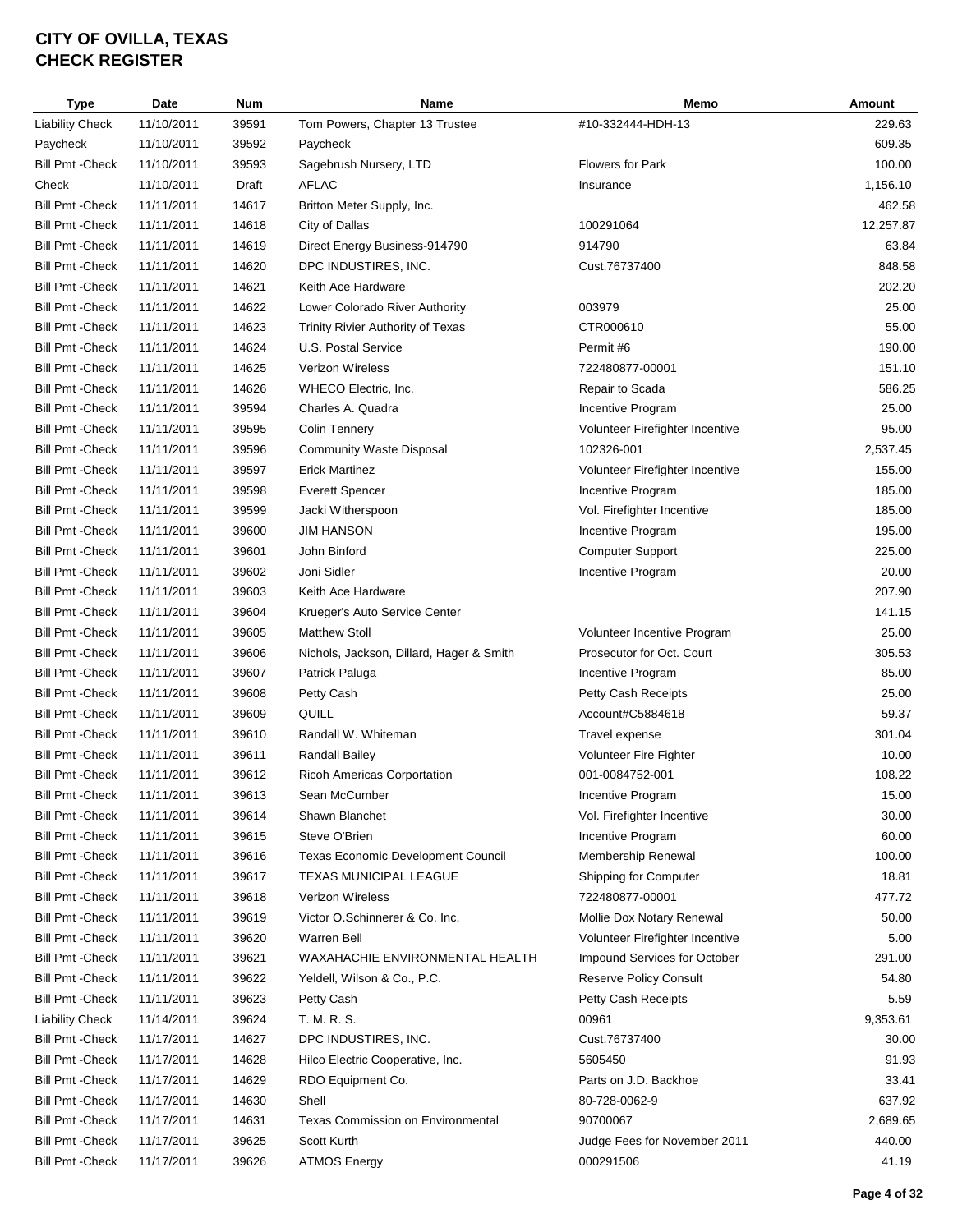| <b>Type</b>             | Date       | <b>Num</b> | Name                                    | Memo                                      | Amount    |
|-------------------------|------------|------------|-----------------------------------------|-------------------------------------------|-----------|
| <b>Bill Pmt - Check</b> | 11/17/2011 | 39627      | <b>Blackboard Connect Inc.</b>          | 317576                                    | 5,349.00  |
| <b>Bill Pmt - Check</b> | 11/17/2011 | 39629      | HILCO ELECTRIC COOPERATIVE, INC.        | 4400864000                                | 405.28    |
| <b>Bill Pmt - Check</b> | 11/17/2011 | 39630      | John Binford                            |                                           | 285.00    |
| <b>Bill Pmt - Check</b> | 11/17/2011 | 39631      | PROFESSIONAL COATING TECHNOLOGIES, INC  |                                           | 1,240.00  |
| <b>Bill Pmt - Check</b> | 11/17/2011 | 39632      | QUILL                                   | Account#C5884618                          | 6.82      |
| <b>Bill Pmt - Check</b> | 11/17/2011 | 39633      | <b>Shell Card Services</b>              | 80-728-0062-9                             | 3,013.90  |
| <b>Bill Pmt - Check</b> | 11/17/2011 | 39634      | Texas Comptroller of Public Accounts    | State of Texas CO-OP Dues Acct. # M8484   | 100.00    |
| <b>Bill Pmt - Check</b> | 11/17/2011 | 39635      | UNITED SITE SERVICES OF Texas, Inc.     | HBI-05767                                 | 196.71    |
| <b>Bill Pmt - Check</b> | 11/17/2011 | 39637      | <b>GST PUBLIC SAFETY SUPPLY</b>         | 12244                                     | 41.85     |
| Check                   | 11/17/2011 | Draft      | <b>State Comptroller</b>                | 1-75-1399345-5                            | 1,013.29  |
| <b>Bill Pmt - Check</b> | 11/22/2011 | 14632      | Citibank                                | 8639                                      | 1,176.60  |
| <b>Bill Pmt - Check</b> | 11/22/2011 | 39642      | Citibank                                | 8639                                      | 9,391.73  |
| <b>Bill Pmt - Check</b> | 11/22/2011 | 39644      | U. S. Postal Service                    | Newsletter                                | 332.96    |
| <b>Liability Check</b>  | 11/22/2011 |            | QuickBooks Payroll Service              | Created by Payroll Services on 11/21/2011 | 32,815.16 |
| <b>Liability Check</b>  | 11/23/2011 | 1112112311 | <b>United States Treasury</b>           | 75-1399345                                | 6,809.31  |
| <b>Bill Pmt - Check</b> | 11/23/2011 | 14633      | Cbeyond                                 | 37994                                     | 156.63    |
| <b>Bill Pmt - Check</b> | 11/23/2011 | 14634      | Direct Energy Business-914790           | 914790                                    | 92.28     |
| <b>Bill Pmt - Check</b> | 11/23/2011 | 14635      | The Police & Sheriffs Press             | ID Card                                   | 12.44     |
| <b>Bill Pmt - Check</b> | 11/23/2011 | 14636      | Trinity Rivier Authority of Texas       | CTR000610                                 | 55.00     |
| <b>Liability Check</b>  | 11/23/2011 | 39638      | Texas Child Support Disbursement Unit   | Cause #                                   | 204.92    |
| <b>Liability Check</b>  | 11/23/2011 | 39639      | Texas Child Support Disbursement Unit   | Cause #                                   | 153.60    |
| <b>Liability Check</b>  | 11/23/2011 | 39640      | Tom Powers, Chapter 13 Trustee          | #10-332444-HDH-13                         | 229.63    |
| Paycheck                | 11/23/2011 | 39641      | Paycheck                                |                                           | 640.95    |
| <b>Bill Pmt - Check</b> | 11/23/2011 | 39645      | Aetna                                   | Acct#81628978                             | 346.40    |
| <b>Bill Pmt - Check</b> | 11/23/2011 | 39646      | AT&T 287019411806                       | 03324549                                  | 63.67     |
| <b>Bill Pmt - Check</b> | 11/23/2011 | 39647      | AT&T 515-3390                           | 972 515-3390 980 3                        | 62.35     |
| <b>Bill Pmt - Check</b> | 11/23/2011 | 39648      | <b>Bound Tree Medical</b>               |                                           | 579.12    |
| <b>Bill Pmt - Check</b> | 11/23/2011 | 39649      | CASCO INDUSTRIES, INC.                  |                                           | 485.00    |
| <b>Bill Pmt - Check</b> | 11/23/2011 | 39650      | <b>CBEYOND Communications</b>           | 37994                                     | 589.25    |
| <b>Bill Pmt - Check</b> | 11/23/2011 | 39651      | CHEST DIAGNOSTIC THERAPEUTIC            |                                           | 25.00     |
| <b>Bill Pmt - Check</b> | 11/23/2011 | 39652      | Chief Supply Corporation Inc.           | 216286                                    | 302.81    |
| <b>Bill Pmt - Check</b> | 11/23/2011 | 39653      | <b>Colonial Life Processing Center</b>  | E3281110                                  | 87.40     |
| <b>Bill Pmt - Check</b> | 11/23/2011 | 39654      | COMPLETE LOGO SOURCE                    | Uniforms                                  | 245.25    |
| <b>Bill Pmt -Check</b>  | 11/23/2011 | 39655      | Eagle Fire Extinguisher Co., Inc.       | OFDB50                                    | 124.85    |
| <b>Bill Pmt - Check</b> | 11/23/2011 | 39656      | Ennis Ford Inc.                         | Oil & Filters                             | 270.85    |
| <b>Bill Pmt - Check</b> | 11/23/2011 | 39657      | <b>ESRI</b>                             | Arc View Primary Maint.                   | 400.00    |
| <b>Bill Pmt - Check</b> | 11/23/2011 | 39658      | Gifford Electric Inc.                   | Annual Siren Maintenance                  | 780.00    |
| <b>Bill Pmt - Check</b> | 11/23/2011 | 39659      | <b>GST PUBLIC SAFETY SUPPLY</b>         |                                           | 324.45    |
|                         |            |            | McMaster-Carr Supply Co.                |                                           |           |
| <b>Bill Pmt - Check</b> | 11/23/2011 | 39660      |                                         | 118195901                                 | 302.31    |
| <b>Bill Pmt - Check</b> | 11/23/2011 | 39661      | Metro Fire Apparatus Specialists, Inc.  | Parts                                     | 118.00    |
| <b>Bill Pmt - Check</b> | 11/23/2011 | 39662      | Night Line Janitorial Services, Inc.    | Janitorial Services for November          | 384.99    |
| <b>Bill Pmt - Check</b> | 11/23/2011 | 39663      | OAK CLIFF OFFICE SUPPLY & Printing Inc. | office supplies                           | 135.98    |
| <b>Bill Pmt - Check</b> | 11/23/2011 | 39664      | Petty Cash                              | Parts for Mollie Dox                      | 48.80     |
| <b>Bill Pmt - Check</b> | 11/23/2011 | 39665      | QUILL                                   |                                           | 332.64    |
| <b>Bill Pmt - Check</b> | 11/23/2011 | 39666      | Sardis Tires & Wheels                   | 2 tires for PD-101                        | 220.00    |
| <b>Bill Pmt - Check</b> | 11/23/2011 | 39667      | <b>Sprint Fire Dept</b>                 | 154910120                                 | 248.07    |
| <b>Bill Pmt - Check</b> | 11/23/2011 | 39668      | <b>STERICYCLE</b>                       | 4012564                                   | 104.69    |
| <b>Bill Pmt - Check</b> | 11/23/2011 | 39669      | The Pollice and Sheriffs Press          | ID Cards-                                 | 12.44     |
| <b>Bill Pmt - Check</b> | 11/23/2011 | 39670      | WAXAHACHIE DAILY LIGHT                  | 1368821                                   | 111.74    |
| Check                   | 11/23/2011 |            | Costco                                  |                                           | 100.00    |
| General Journal         | 11/25/2011 | 4-265      |                                         | Intuit SW !st Payment of 4                | 600.00    |
| <b>Bill Pmt - Check</b> | 11/29/2011 | 14637      | U.S. Postal Service                     | Water Bil Postage                         | 379.90    |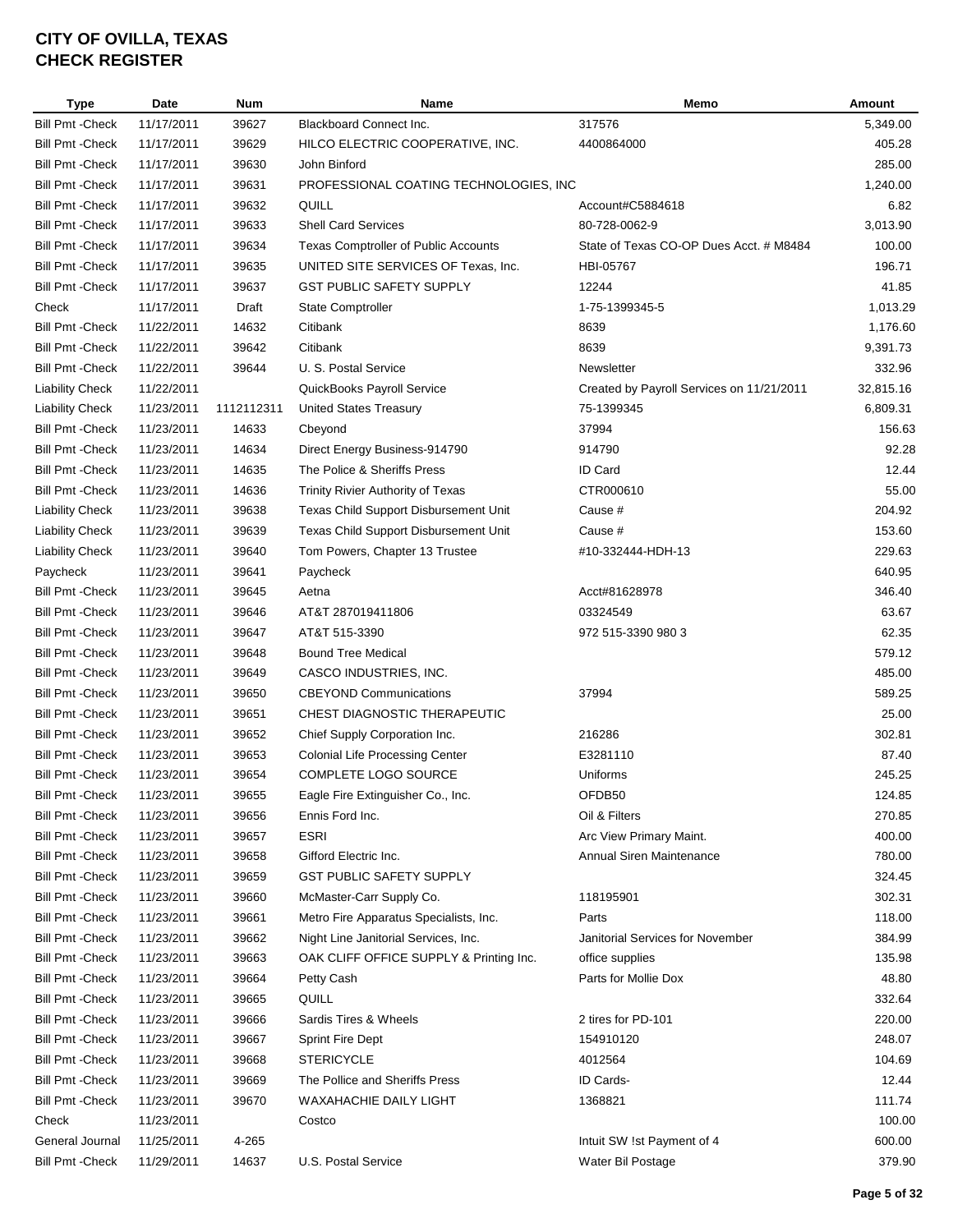| <b>Type</b>             | <b>Date</b> | <b>Num</b> | Name                                  | Memo                                      | <b>Amount</b> |
|-------------------------|-------------|------------|---------------------------------------|-------------------------------------------|---------------|
| <b>Bill Pmt - Check</b> | 11/29/2011  | 14638      | City of Ovilla General Fund           | Garbage Transfer for Nov. 2011            | 16,409.13     |
| <b>Bill Pmt - Check</b> | 11/29/2011  | 14639      | Craig & Julie Miller                  | Water Deposit Refund                      | 4.90          |
| <b>Bill Pmt - Check</b> | 11/29/2011  | 14640      | <b>CW Sparks Management</b>           | Water Deposit Refund                      | 24.57         |
| <b>Bill Pmt - Check</b> | 11/29/2011  | 14641      | Lorri & Brian Smith                   | Water Deposit Refund                      | 15.84         |
| General Journal         | 11/30/2011  | $9 - 212$  |                                       | -MULTIPLE-                                | 1,438.23      |
| <b>Liability Check</b>  | 11/30/2011  |            | QuickBooks Payroll Service            | Created by Payroll Services on 11/28/2011 | 2,426.99      |
| <b>Liability Check</b>  | 12/01/2011  | 11121201   | <b>United States Treasury</b>         | 75-1399345                                | 71.02         |
| <b>Bill Pmt - Check</b> | 12/02/2011  | 14642      | AVR Inc.                              | Annual Software Support                   | 3,434.00      |
| <b>Bill Pmt - Check</b> | 12/02/2011  | 14643      | <b>Blue Cross Blue Shield</b>         | 028829                                    | 2,163.96      |
| <b>Bill Pmt - Check</b> | 12/02/2011  | 14644      | Britton Meter Supply, Inc.            | 6194                                      | 76.26         |
| <b>Bill Pmt - Check</b> | 12/02/2011  | 14645      | City of Midlothian                    | 5384                                      | 4,355.00      |
| <b>Bill Pmt - Check</b> | 12/02/2011  | 14646      | Direct Energy Business                | 4995067509                                | 1,376.08      |
| <b>Bill Pmt - Check</b> | 12/02/2011  | 14647      | McMaster-Carr                         | Parts                                     | 92.56         |
| <b>Bill Pmt - Check</b> | 12/02/2011  | 39671      | <b>Big D Quality Printers</b>         | Newsletter                                | 770.00        |
| <b>Bill Pmt - Check</b> | 12/02/2011  | 39672      | <b>Blue Cross Blue Shield</b>         | 028829                                    | 6,333.80      |
| <b>Bill Pmt - Check</b> | 12/02/2011  | 39673      | City of Midlothian                    |                                           | 27,713.00     |
| <b>Bill Pmt - Check</b> | 12/02/2011  | 39674      | Dallas Central Appraisal District     | 2nd Qtr. Budget Allocation                | 203.00        |
| <b>Bill Pmt - Check</b> | 12/02/2011  | 39675      | <b>Direct Energy Business</b>         | Acct. #4995067508                         | 3,958.08      |
| <b>Bill Pmt - Check</b> | 12/02/2011  | 39676      | Ellis County Precinct #4              | Replace Georgetown Culverts               | 7,262.64      |
| <b>Bill Pmt - Check</b> | 12/02/2011  | 39677      | Jimmy C. Holder                       | Repair Water Fountain & Hot Water Heater  | 127.75        |
| <b>Bill Pmt - Check</b> | 12/02/2011  | 39678      | Petty Cash                            | <b>Finance Petty Cash</b>                 | 60.99         |
| <b>Bill Pmt - Check</b> | 12/02/2011  | 39679      | State Farm Fire & Casualty Co.        | <b>Fidelity Bond</b>                      | 250.00        |
| <b>Bill Pmt - Check</b> | 12/02/2011  | 39680      | Symbol Arts                           |                                           | 85.00         |
| Check                   | 12/02/2011  |            | Appe-Teaser Catering                  | banquest meal                             | 1,443.05      |
| Check                   | 12/05/2011  |            | American Trophy Awards                |                                           | 375.00        |
| Check                   | 12/06/2011  |            | Pep Wear                              |                                           | 490.00        |
| Check                   | 12/07/2011  | 1192       | Bubba's and Babe's Catering Invoice   |                                           | 266.73        |
| Check                   | 12/07/2011  | 1193       | Jennifer Willis                       | Christmas Gifts for Klds                  | 24.88         |
| Check                   | 12/07/2011  | 1194       | Jennifer Willis                       |                                           | 49.15         |
| Check                   | 12/07/2011  | 1195       | Kim Guitierrez                        |                                           | 96.78         |
| <b>Bill Pmt - Check</b> | 12/07/2011  | 14648      | Mark Haase                            | <b>Reimbusement for Walmart Purchase</b>  | 109.92        |
| <b>Liability Check</b>  | 12/08/2011  |            | QuickBooks Payroll Service            | Created by Payroll Services on 12/05/2011 | 32,858.72     |
| <b>Liability Check</b>  | 12/09/2011  | 11120911   | <b>United States Treasury</b>         | 75-1399345                                | 6,634.62      |
| <b>Bill Pmt - Check</b> |             |            | DPC INDUSTIRES, INC.                  |                                           |               |
|                         | 12/09/2011  | 14649      |                                       | Cust.76737400                             | 743.13        |
| <b>Bill Pmt - Check</b> | 12/09/2011  | 14650      | Keith Ace Hardware                    |                                           | 226.31        |
| <b>Bill Pmt - Check</b> | 12/09/2011  | 14651      | Kruegar's Auto Service                |                                           | 259.15        |
| <b>Bill Pmt - Check</b> | 12/09/2011  | 14652      | Morrison Supply Co.                   | 10- Worm Clamps                           | 59.87         |
| <b>Bill Pmt - Check</b> | 12/09/2011  | 14653      | Municipal Water Works Supply, LP      | 09-0008990                                | 100.54        |
| <b>Bill Pmt - Check</b> | 12/09/2011  | 14654      | Pierce Pump Company, LP               | <b>Pump Service</b>                       | 763.21        |
| <b>Bill Pmt - Check</b> | 12/09/2011  | 14655      | <b>Trinity River Authority</b>        | CTR000610                                 | 3,316.00      |
| <b>Bill Pmt - Check</b> | 12/09/2011  | 14656      | Verizon Wireless                      | 722480877-00001                           | 150.91        |
| <b>Bill Pmt - Check</b> | 12/09/2011  | 14657      | Keith Ace Hardware                    | Customer 862250                           | 12.98         |
| <b>Liability Check</b>  | 12/09/2011  | 39681      | Texas Child Support Disbursement Unit | Cause #                                   | 204.92        |
| <b>Liability Check</b>  | 12/09/2011  | 39682      | Texas Child Support Disbursement Unit | Cause #                                   | 153.60        |
| <b>Liability Check</b>  | 12/09/2011  | 39683      | Tom Powers, Chapter 13 Trustee        | #10-332444-HDH-13                         | 229.63        |
| Paycheck                | 12/09/2011  | 39684      | Paycheck                              |                                           | 474.26        |
| <b>Bill Pmt - Check</b> | 12/09/2011  | 39685      | AT&T-Mobility                         | 872461924                                 | 21.58         |
| <b>Bill Pmt - Check</b> | 12/09/2011  | 39686      | AUGUST INDUSTRIES, INC.               | Customer#9OVILL                           | 325.72        |
| <b>Bill Pmt - Check</b> | 12/09/2011  | 39687      | BRASS & GAS, INC.                     | <b>Cylinder Rental</b>                    | 21.90         |
| <b>Bill Pmt - Check</b> | 12/09/2011  | 39688      | Bureau Veritas North America, Inc.    |                                           | 230.76        |
| <b>Bill Pmt - Check</b> | 12/09/2011  | 39689      | CASCO INDUSTRIES, INC.                |                                           | 1,500.00      |
| <b>Bill Pmt - Check</b> | 12/09/2011  | 39690      | Chief Supply Corporation Inc.         | 216286                                    | 433.93        |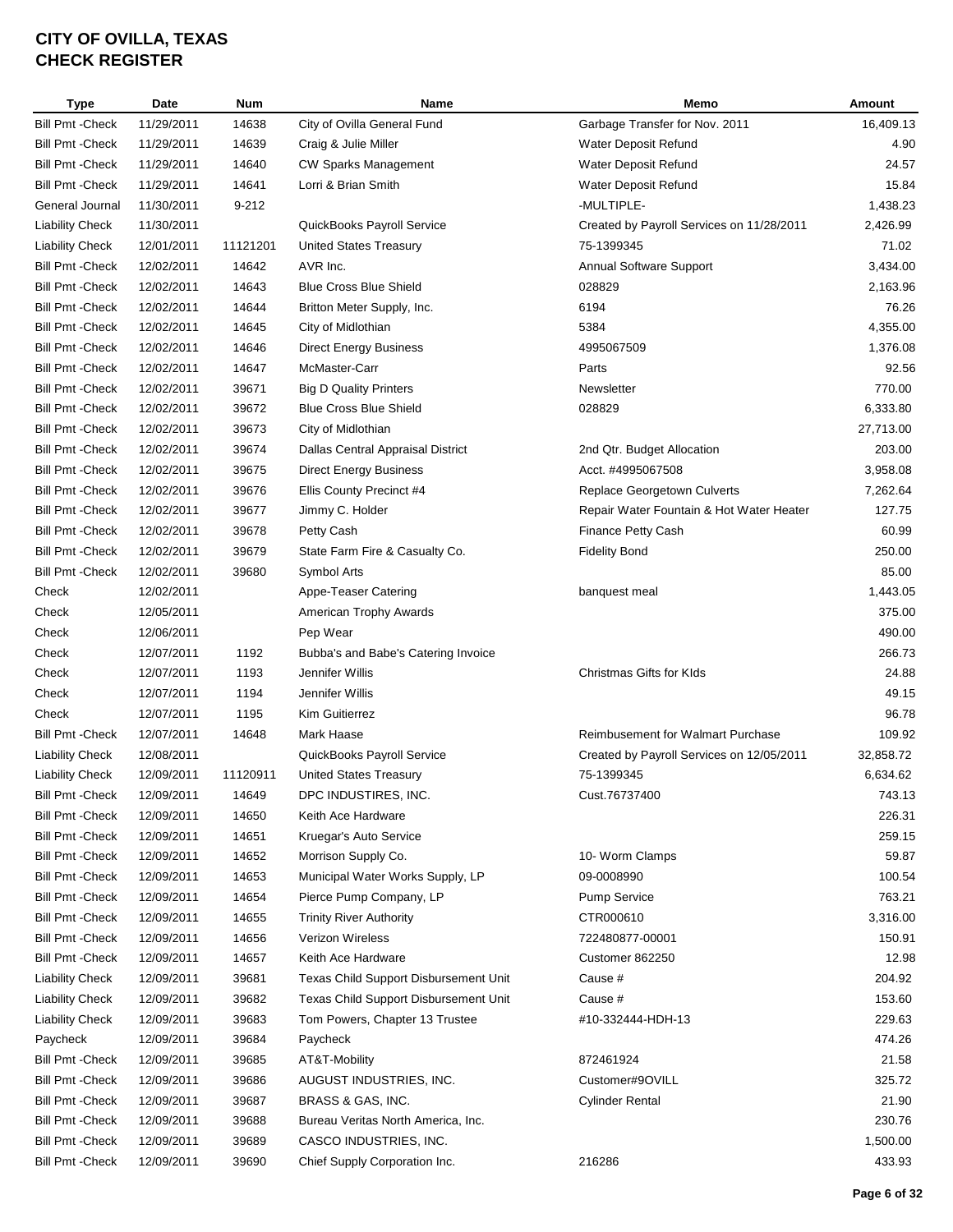| <b>Type</b>             | Date       | <b>Num</b> | <b>Name</b>                              | Memo                                       | Amount    |
|-------------------------|------------|------------|------------------------------------------|--------------------------------------------|-----------|
| Bill Pmt - Check        | 12/09/2011 | 39691      | <b>Colin Tennery</b>                     | Volunteer Firefighter Incentive            | 150.00    |
| Bill Pmt - Check        | 12/09/2011 | 39692      | COMPLETE LOGO SOURCE                     | Uniforms                                   | 71.80     |
| <b>Bill Pmt - Check</b> | 12/09/2011 | 39693      | Ellis Central Appraisal District         | 1st Qtr. Pmt. for EAD                      | 1,302.58  |
| <b>Bill Pmt - Check</b> | 12/09/2011 | 39695      | <b>Everett Spencer</b>                   | Incentive Program                          | 50.00     |
| <b>Bill Pmt - Check</b> | 12/09/2011 | 39696      | Jacki Witherspoon                        | Firefighter Volunteer Incentive            | 225.00    |
| <b>Bill Pmt - Check</b> | 12/09/2011 | 39697      | Keith Ace Hardware                       |                                            | 211.92    |
| <b>Bill Pmt - Check</b> | 12/09/2011 | 39698      | KONICA MINOLTA BUSINESS                  | 143030                                     | 231.96    |
| <b>Bill Pmt - Check</b> | 12/09/2011 | 39699      | Krueger's Auto Service Center            |                                            | 51.94     |
| <b>Bill Pmt - Check</b> | 12/09/2011 | 39700      | McMaster-Carr Supply Co.                 | 118195901                                  | 227.78    |
| Bill Pmt - Check        | 12/09/2011 | 39701      | Metro Fire Apparatus Specialists, Inc.   | Parts                                      | 455.00    |
| <b>Bill Pmt - Check</b> | 12/09/2011 | 39702      | Patrick Paluga                           | Incentive Program                          | 100.00    |
| <b>Bill Pmt - Check</b> | 12/09/2011 | 39703      | QUILL                                    |                                            | 63.97     |
| <b>Bill Pmt - Check</b> | 12/09/2011 | 39704      | <b>Randall Bailey</b>                    |                                            | 50.00     |
| <b>Bill Pmt - Check</b> | 12/09/2011 | 39705      | Red Oak Auto Parts                       |                                            | 126.85    |
| <b>Bill Pmt - Check</b> | 12/09/2011 | 39706      | Red Oak Car Wash                         | Car Wash Charges                           | 39.96     |
| <b>Bill Pmt - Check</b> | 12/09/2011 | 39707      | Sardis Tires & Wheels                    | 4 tires for PD 102                         | 440.00    |
| <b>Bill Pmt - Check</b> | 12/09/2011 | 39708      | Shawn Blanchet                           | Vol. Firefighter Incentive                 | 75.00     |
| <b>Bill Pmt - Check</b> | 12/09/2011 | 39709      | <b>Verizon Wireless</b>                  | 722480877-00001                            | 484.16    |
| <b>Bill Pmt - Check</b> | 12/09/2011 | 39710      | WAXAHACHIE ENVIRONMENTAL HEALTH          | Impound Services for November              | 143.00    |
| <b>Bill Pmt - Check</b> | 12/09/2011 | 39711      | <b>William Neal Holt</b>                 | Incentive Program                          | 75.00     |
| <b>Bill Pmt - Check</b> | 12/09/2011 | 39712      | Petty Cash                               | Finance Petty Cash                         | 26.40     |
| Bill Pmt - Check        | 12/09/2011 | 39713      | Scott Kurth                              | Judge Court Fee for Dec.                   | 440.00    |
| Check                   | 12/09/2011 | Draft      | <b>AFLAC</b>                             | Insurance                                  | 1,156.10  |
| General Journal         | 12/12/2011 | $9 - 217$  |                                          | Returned Check & Check Charge for Dec. 201 | 55.94     |
| General Journal         | 12/12/2011 | $9 - 218$  |                                          | Nov. Credit Card Charge Fees               | 385.25    |
| Check                   | 12/14/2011 | 14658      | <b>State Comptroller</b>                 | 1-75-1399345-5                             | 1,020.43  |
| <b>Liability Check</b>  | 12/14/2011 | 39714      | T. M. R. S.                              | 00961                                      | 8,735.23  |
| Check                   | 12/14/2011 |            | Sams Club                                | Supplies                                   | 446.27    |
| Bill Pmt -Check         | 12/16/2011 | 14659      | Citibank                                 | 8639                                       | 724.33    |
| <b>Bill Pmt - Check</b> | 12/16/2011 | 14660      | City of Dallas                           | 100291064                                  | 10,026.24 |
| <b>Bill Pmt - Check</b> | 12/16/2011 | 14661      | <b>Trinity River Authority</b>           | CTR000610                                  | 3,316.00  |
| Bill Pmt - Check        | 12/16/2011 | 39715      | <b>ATMOS Energy</b>                      | 000291506                                  | 176.88    |
| <b>Bill Pmt - Check</b> | 12/16/2011 | 39716      | Citibank                                 | 8639                                       | 1,329.02  |
| <b>Bill Pmt - Check</b> | 12/16/2011 | 39717      | Civic Plus                               | CP-Ovilla TX                               | 989.43    |
| Bill Pmt -Check         | 12/16/2011 | 39718      | Community Waste Disposal                 | 102326-001                                 | 32,110.75 |
| <b>Bill Pmt - Check</b> | 12/16/2011 | 39719      | Ellis County Tax Assessor-Collector      | 2011 Collection of Ad Valorem Tax          | 1,757.00  |
| <b>Bill Pmt - Check</b> | 12/16/2011 | 39720      | <b>GST PUBLIC SAFETY SUPPLY</b>          | 12244                                      | 85.70     |
| <b>Bill Pmt - Check</b> | 12/16/2011 | 39721      | John Binford                             | <b>Computer Support</b>                    | 187.50    |
| <b>Bill Pmt - Check</b> | 12/16/2011 | 39722      | Nichols, Jackson, Dillard, Hager & Smith | Prosecutor for Nov. Court                  | 705.54    |
| <b>Bill Pmt - Check</b> | 12/16/2011 | 39723      | QUILL                                    | Account#C5884618                           | 86.39     |
| <b>Bill Pmt - Check</b> | 12/16/2011 | 39724      | <b>Ricoh Americas Corportation</b>       | 001-0084752-001                            | 108.22    |
| <b>Bill Pmt - Check</b> | 12/16/2011 | 39725      | Ricoh Americas Corportation #456685      | Cust.#456685                               | 255.36    |
| <b>Bill Pmt - Check</b> | 12/16/2011 | 39726      | Sardis Tires & Wheels                    | 2 Tires for PD #104                        | 225.00    |
| <b>Bill Pmt - Check</b> | 12/16/2011 | 39727      | UNITED SITE SERVICES OF Texas, Inc.      | HBI-05767                                  | 196.71    |
| <b>Bill Pmt - Check</b> | 12/16/2011 | 39728      | VFIS of Texas/Regnier & Associates       | OVILL-1                                    | 9,490.00  |
| Bill Pmt -Check         | 12/16/2011 | 39729      | WAXAHACHIE DAILY LIGHT                   | 1368821                                    | 46.81     |
| <b>Bill Pmt - Check</b> | 12/16/2011 | 39730      | AMERICAN TROPHY & AWARDS                 | Engraving                                  | 40.50     |
| <b>Bill Pmt - Check</b> | 12/16/2011 | 39731      | AT&T-Mobility                            | 287019411806                               | 54.47     |
| <b>Bill Pmt - Check</b> | 12/16/2011 | 39732      | AT&T 515-3390                            | 972 515-3390 980 3                         | 71.43     |
| Bill Pmt -Check         | 12/16/2011 | 39733      | CASCO INDUSTRIES, INC.                   | Coat & Pants                               | 1,830.50  |
| Bill Pmt -Check         | 12/16/2011 | 39734      | CHEST DIAGNOSTIC THERAPEUTIC             |                                            | 25.00     |
| <b>Bill Pmt - Check</b> | 12/16/2011 | 39735      | First Check Applicant Screening          | <b>Applicant Screening</b>                 | 50.00     |
|                         |            |            |                                          |                                            |           |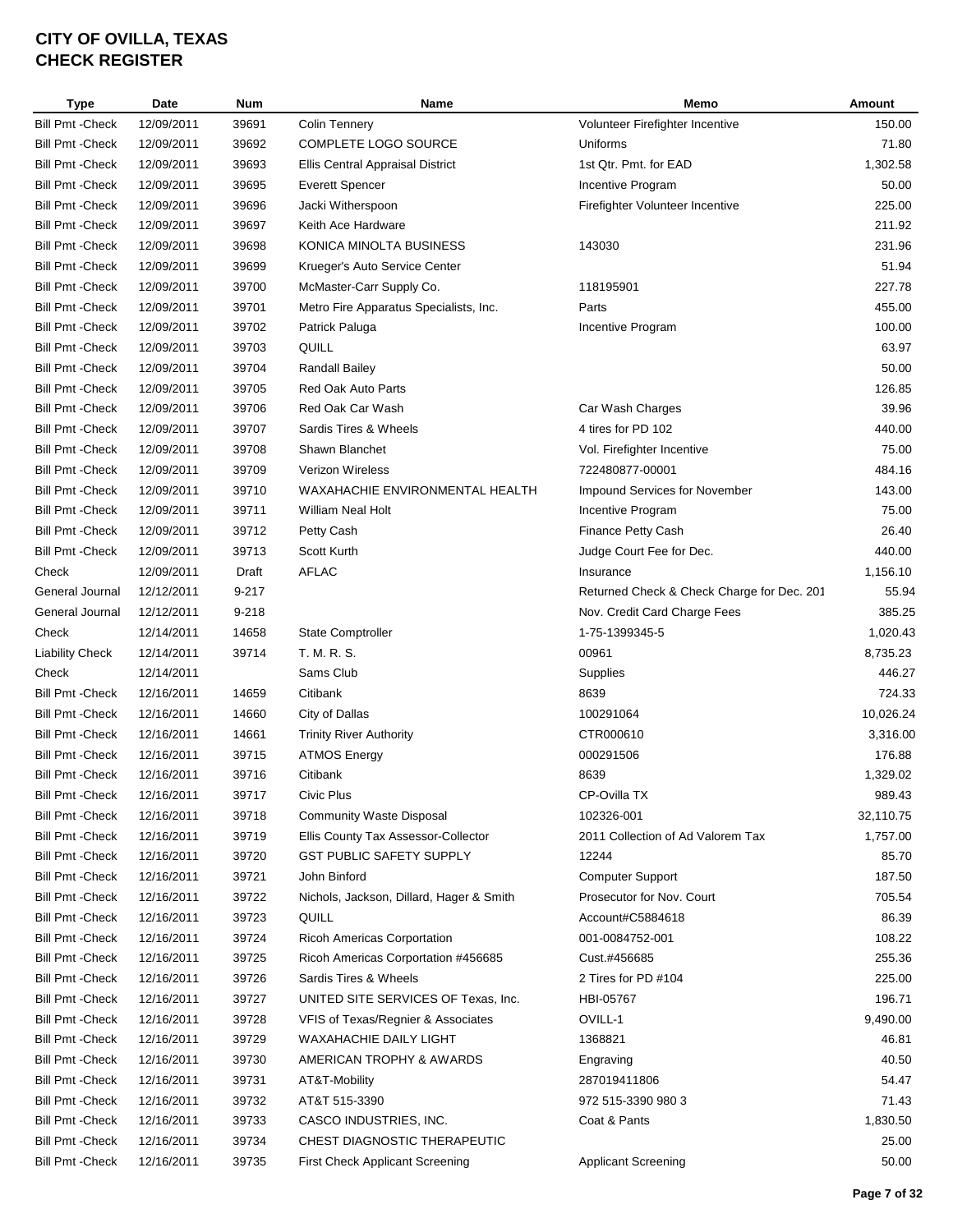| Type                                               | <b>Date</b> | <b>Num</b>   | <b>Name</b>                              | Memo                                      | <b>Amount</b> |
|----------------------------------------------------|-------------|--------------|------------------------------------------|-------------------------------------------|---------------|
| <b>Bill Pmt - Check</b>                            | 12/16/2011  | 39736        | <b>Impact Promotional Services</b>       | 11 pairs of Pants                         | 560.35        |
| Bill Pmt - Check                                   | 12/16/2011  | 39737        | North Texas Firemen and Fire Marshals    | <b>Annual Dues</b>                        | 25.00         |
| <b>Bill Pmt - Check</b>                            | 12/16/2011  | 39738        | <b>Sprint Fire Dept</b>                  | 154910120                                 | 247.63        |
| <b>Bill Pmt - Check</b>                            | 12/16/2011  | 39739        | <b>Target Safety</b>                     | Qtr. Billing User License & Subscription  | 468.75        |
| Bill Pmt -Check                                    | 12/16/2011  | 39740        | Wiseman Hardware, Inc.                   | exhaust Gasket                            | 9.75          |
| <b>Bill Pmt - Check</b>                            | 12/16/2011  | 39741        | Wiseman Hardware, Inc.                   |                                           | 527.65        |
| Bill Pmt -Check                                    | 12/20/2011  | 14662        | Shell                                    | 80-728-0062-9                             | 647.04        |
| <b>Bill Pmt - Check</b>                            | 12/20/2011  | 14663        | Ashburne Glen Homeowners Assoc.Inc.      | Ashburne Glen Sept.-Nov. 2011             | 4,404.78      |
| Bill Pmt - Check                                   | 12/20/2011  | 14664        | Homeowners of Meadow Glen                | HO Dues Sept.-Nov. 2011                   | 917.59        |
| <b>Bill Pmt - Check</b>                            | 12/20/2011  | 14665        | City of Ovilla Volunteer Fireman Fund    | Shirt for Tammy                           | 13.00         |
| <b>Bill Pmt - Check</b>                            | 12/20/2011  | 39746        | Night Line Janitorial Services, Inc.     | Janitorial Service for Dec.               | 265.00        |
| <b>Bill Pmt - Check</b>                            | 12/20/2011  | 39747        | Shell Card Services                      | 80-728-0062-9                             | 3,576.45      |
| <b>Bill Pmt - Check</b>                            | 12/20/2011  | 39748        | City of Ovilla Volunteer Firefighters    | <b>T-Shirts for Employees</b>             | 69.00         |
| <b>Bill Pmt - Check</b>                            | 12/20/2011  | 39749        | <b>Texas City Management Association</b> | <b>Randall Whiteman Dues</b>              | 246.00        |
| <b>Liability Check</b>                             | 12/21/2011  |              | QuickBooks Payroll Service               | Created by Payroll Services on 12/19/2011 | 33,505.21     |
| <b>Liability Check</b>                             | 12/22/2011  | 111222011    | <b>United States Treasury</b>            | 75-1399345                                | 6,858.61      |
| <b>Bill Pmt - Check</b>                            | 12/22/2011  | 14666        | U.S. Postal Service                      | Water Bil Postage                         | 380.48        |
| <b>Liability Check</b>                             | 12/22/2011  | 39742        | Texas Child Support Disbursement Unit    | Cause #                                   | 204.92        |
| <b>Liability Check</b>                             | 12/22/2011  | 39743        | Texas Child Support Disbursement Unit    | Cause #                                   | 153.60        |
| <b>Liability Check</b>                             | 12/22/2011  | 39744        | Tom Powers, Chapter 13 Trustee           | #10-332444-HDH-13                         | 229.63        |
| Paycheck                                           | 12/22/2011  | 39745        | Paycheck                                 |                                           | 576.24        |
| Bill Pmt - Check                                   | 12/28/2011  | 14667        | City of Ovilla General Fund              | Garbage Transfer for Dec. 2011            | 16,069.99     |
| Bill Pmt -Check                                    | 12/28/2011  | 14668        | <b>Blue Cross Blue Shield</b>            | 028829                                    | 2,163.96      |
| Bill Pmt -Check                                    | 12/28/2011  | 14669        | Cbeyond                                  | 37994                                     | 158.76        |
| Bill Pmt -Check                                    | 12/28/2011  | 14670        | Continental Research Corp.               | Sewer Max                                 | 1,280.00      |
| Bill Pmt -Check                                    | 12/28/2011  | 14671        | DPC INDUSTIRES, INC.                     | Cust.76737400                             | 30.00         |
| <b>Bill Pmt - Check</b>                            | 12/28/2011  | 14672        | Harold Johnson                           | Water Deposit Refund                      | 2.62          |
| <b>Bill Pmt - Check</b>                            | 12/28/2011  | 14673        | Hilco Electric Cooperative, Inc.         | 5605450                                   | 101.52        |
| <b>Bill Pmt - Check</b>                            | 12/28/2011  | 14674        | Paul Hyde                                | Water Deposit Refund                      | 24.98         |
| <b>Bill Pmt - Check</b>                            | 12/28/2011  | 14675        | Trinity Rivier Authority of Texas        | CTR000610                                 | 55.00         |
| <b>Bill Pmt - Check</b>                            | 12/28/2011  | 14676        | <b>WHECO Electric, Inc.</b>              | Repair to Scada                           | 545.00        |
| Bill Pmt - Check                                   | 12/28/2011  | 39750        | <b>Adam Pettit</b>                       | <b>EDC Website Work</b>                   | 340.00        |
| Bill Pmt - Check                                   | 12/28/2011  | 39751        | Aetna                                    | Acct#81628978                             | 465.60        |
| <b>Bill Pmt - Check</b>                            | 12/28/2011  | 39752        | Al's Pest Control Services, Inc.         | 1552                                      | 275.00        |
|                                                    | 12/28/2011  |              |                                          |                                           | 603.00        |
| Bill Pmt -Check                                    |             | 39753        | APAC TEXAS, INC                          | Customer#209019                           |               |
| <b>Bill Pmt - Check</b><br><b>Bill Pmt - Check</b> | 12/28/2011  | 39754        | AT&T-fire<br>AUGUST INDUSTRIES, INC.     | 872461924                                 | 21.58         |
|                                                    | 12/28/2011  | 39755        |                                          | Customer#9OVILL                           | 212.40        |
| <b>Bill Pmt - Check</b>                            | 12/28/2011  | 39756        | <b>Blue Cross Blue Shield</b>            | 028829                                    | 7,956.77      |
| <b>Bill Pmt - Check</b>                            | 12/28/2011  | 39757        | CASCO INDUSTRIES, INC.                   | 4-Hoods                                   | 135.00        |
| <b>Bill Pmt - Check</b>                            | 12/28/2011  | 39758        | <b>CBEYOND Communications</b>            | 37994                                     | 597.23        |
| <b>Bill Pmt - Check</b>                            | 12/28/2011  | 39759        | Chief Supply Corporation Inc.            | 216286                                    | 266.89        |
| <b>Bill Pmt - Check</b>                            | 12/28/2011  | 39760        | Continental Research Corp.               | Cust.#OV10001                             | 468.00        |
| Bill Pmt - Check                                   | 12/28/2011  | 39761        | HILCO ELECTRIC COOPERATIVE, INC.         | 4400864000                                | 400.76        |
| Bill Pmt - Check                                   | 12/28/2011  | 39762        | MES - Texas                              | 32402                                     | 118.00        |
| Bill Pmt - Check                                   | 12/28/2011  | 39763        | Ricoh Americas Corportation #456685      | Customer #456685                          | 255.36        |
| Bill Pmt -Check                                    | 12/28/2011  | 39764        | <b>STERICYCLE</b>                        | 4012564                                   | 123.53        |
| <b>Bill Pmt - Check</b>                            | 12/28/2011  | 39765        | <b>TEXAS MUNICIPAL LEAGUE</b>            | Member Service Fee                        | 945.00        |
| Bill Pmt -Check                                    | 12/28/2011  | 39766        | Urban Fire Protection Inc.               | Annual Fire Alarm System Monitoring       | 420.00        |
| Check                                              | 12/29/2011  | Draft        | Intuit/Quickbooks                        |                                           | 600.00        |
| <b>Liability Check</b>                             | 12/29/2011  |              | QuickBooks Payroll Service               | Created by Payroll Services on 12/27/2011 | 2,426.97      |
| <b>Liability Check</b>                             | 12/30/2011  | 11123011     | <b>United States Treasury</b>            | 75-1399345                                | 71.06         |
| Check                                              | 12/30/2011  | <b>DRAFT</b> | TEXAS EMERGNCY SERVICES RETIREMENT       | #1219                                     | 900.00        |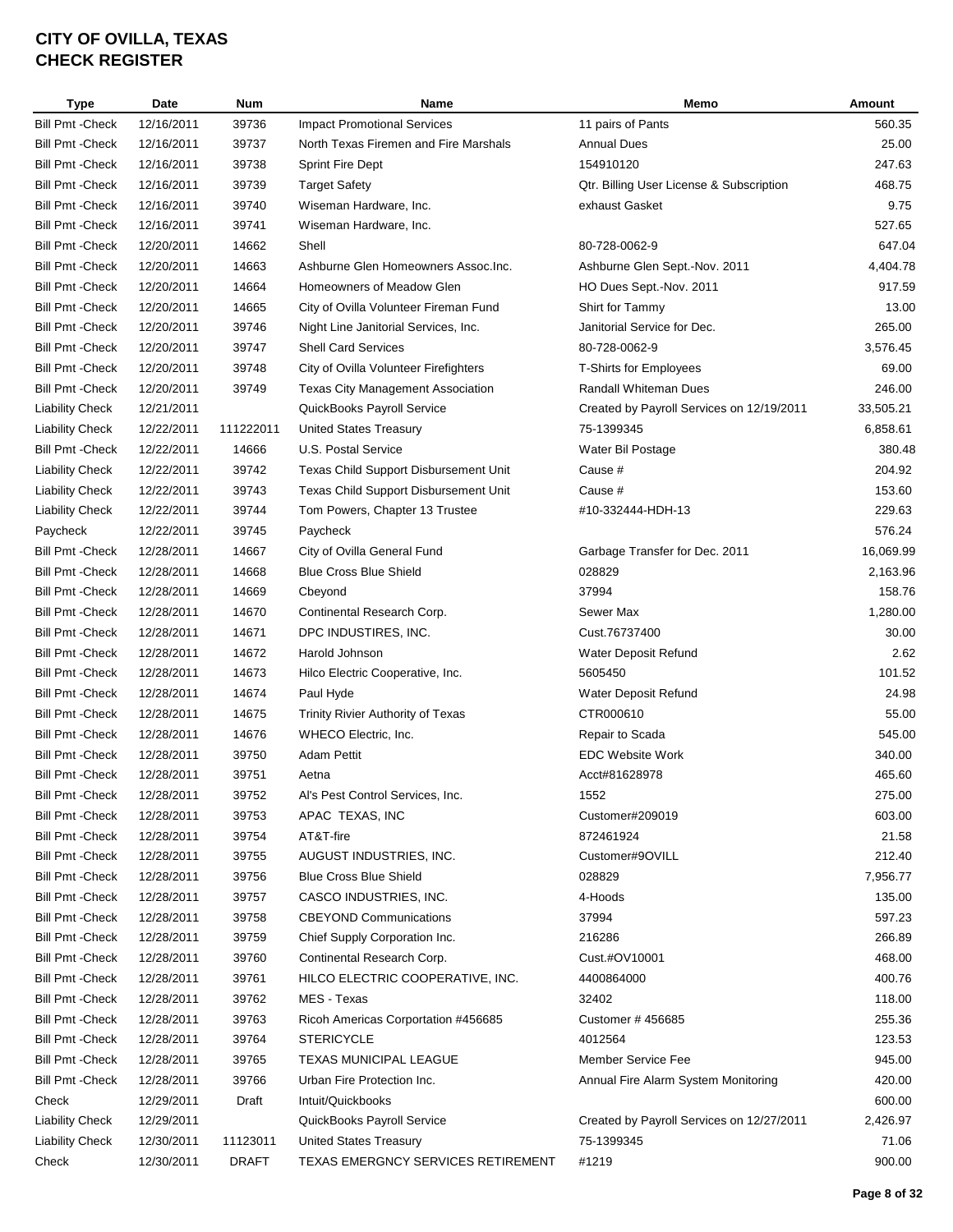| Type                    | Date       | <b>Num</b> | <b>Name</b>                                     | Memo                                      | Amount    |
|-------------------------|------------|------------|-------------------------------------------------|-------------------------------------------|-----------|
| <b>Bill Pmt - Check</b> | 01/04/2012 | 39771      | STATE COMPTROLLER                               | quarter end 12-31-11 75-1399345           | 7,171.98  |
| Check                   | 01/05/2012 | Draft      | <b>AFLAC</b>                                    | Insurance                                 | 1,319.16  |
| <b>Liability Check</b>  | 01/05/2012 |            | QuickBooks Payroll Service                      | Created by Payroll Services on 01/03/2012 | 32,642.07 |
| <b>Liability Check</b>  | 01/06/2012 | 101202012  | <b>United States Treasury</b>                   | 75-1399345                                | 6,445.18  |
| <b>Bill Pmt - Check</b> | 01/06/2012 | 14677      | A&B State Inspection                            | State Inspection 2008 Chevy               | 29.99     |
| <b>Bill Pmt - Check</b> | 01/06/2012 | 14678      | AVR Inc.                                        | Annual Software Maintenance               | 371.00    |
| <b>Bill Pmt - Check</b> | 01/06/2012 | 14679      | Circle H Contractors, LP                        | <b>Lift Station Repairs</b>               | 1,598.69  |
| <b>Bill Pmt - Check</b> | 01/06/2012 | 14680      | DPC INDUSTIRES, INC.                            | Cust.76737400                             | 637.69    |
| <b>Bill Pmt - Check</b> | 01/06/2012 | 14681      | Gillette Automotive Service, Inc.               | 1998 Ford Truck                           | 65.10     |
| <b>Bill Pmt - Check</b> | 01/06/2012 | 14682      | Keith Ace Hardware                              |                                           | 254.36    |
| <b>Bill Pmt - Check</b> | 01/06/2012 | 14683      | Sardis Tire & Wheel                             | 1 Rotor                                   | 10.00     |
| <b>Bill Pmt - Check</b> | 01/06/2012 | 14684      | <b>Texas Municipal League</b>                   | Quarterly Ins. Pmt.                       | 3,522.53  |
| <b>Bill Pmt - Check</b> | 01/06/2012 | 14685      | Tier Two Chemical Reporting Program-ZZ109       | 70861                                     | 50.00     |
| <b>Bill Pmt - Check</b> | 01/06/2012 | 14686      | Verizon Wireless                                | 722480877-00001                           | 150.85    |
| <b>Bill Pmt - Check</b> | 01/06/2012 | 14687      | Yeldell, Wilson & Co., P.C.                     | Partial Billing 2010-2011 Audit           | 4,425.00  |
| <b>Liability Check</b>  | 01/06/2012 | 39769      | Tom Powers, Chapter 13 Trustee                  | #10-332444-HDH-13                         | 300.93    |
| Paycheck                | 01/06/2012 | 39770      | Paycheck                                        |                                           | 402.97    |
| <b>Bill Pmt - Check</b> | 01/06/2012 | 39772      | A & B State Inspection                          | 2006 Chevy Truck Inspection               | 29.99     |
| <b>Bill Pmt - Check</b> | 01/06/2012 | 39773      | <b>Colin Tennery</b>                            | Volunteer Incentive                       | 50.00     |
| <b>Bill Pmt - Check</b> | 01/06/2012 | 39774      | <b>Erick Martinez</b>                           | Volunteer Firefighter Incentive           | 175.00    |
| <b>Bill Pmt - Check</b> | 01/06/2012 | 39775      | <b>Everett Spencer</b>                          | Incentive Program                         | 50.00     |
| <b>Bill Pmt - Check</b> | 01/06/2012 | 39776      | J.P. Cooke Company                              | Dog Tags 2012                             | 83.15     |
| <b>Bill Pmt - Check</b> | 01/06/2012 | 39777      | Jacki Witherspoon                               | Volunteer Firefighter Incentive           | 175.00    |
| <b>Bill Pmt - Check</b> | 01/06/2012 | 39778      | John Chapman                                    | Volunteer Firefighter Incentive           | 100.00    |
| <b>Bill Pmt - Check</b> | 01/06/2012 | 39780      | Keith Ace Hardware                              |                                           | 282.30    |
| <b>Bill Pmt - Check</b> | 01/06/2012 | 39781      | Patrick Paluga                                  | Incentive Program                         | 75.00     |
| <b>Bill Pmt - Check</b> | 01/06/2012 | 39782      | Shawn Blanchet                                  | Vol. Firefighter Incentive                | 150.00    |
| <b>Bill Pmt - Check</b> | 01/06/2012 | 39783      | TEXAS MUNICIPAL LEAGUE IRP                      | Quarterly Pmt.Jan.-March 2012             | 11,599.22 |
| <b>Bill Pmt - Check</b> | 01/06/2012 | 39784      | <b>Verizon Wireless</b>                         | 722480877-00001                           | 479.39    |
| <b>Bill Pmt - Check</b> | 01/06/2012 | 39785      | West Payment Center                             | 1000447363                                | 157.50    |
| <b>Bill Pmt - Check</b> | 01/06/2012 | 39786      | Yeldell, Wilson & Co., P.C.                     | Partial Billing 2009-2010 Audit           | 4,425.00  |
| <b>Bill Pmt - Check</b> | 01/06/2012 | 39787      | Krueger's Auto Service Center                   |                                           | 21.66     |
| <b>Bill Pmt - Check</b> | 01/06/2012 | 39788      | Journal Communications Inc.                     | Adverstisement for EDC                    | 1,107.50  |
| Bill Pmt - Check        | 01/06/2012 | 39789      | Petty Cash                                      | Police Petty Cash                         | 26.40     |
| Liability Check         | 01/06/2012 | 39829      | Texas Child Support Disbursement Unit           | Cause #                                   | 204.92    |
| <b>Liability Check</b>  | 01/06/2012 | 39830      | Texas Child Support Disbursement Unit           | Cause #                                   | 153.60    |
| General Journal         | 01/10/2012 | $9 - 223$  |                                                 | Credit Card Trans. fees from Dec. 2011    | 256.62    |
| <b>Bill Pmt - Check</b> | 01/11/2012 | 14688      | City of Ovilla General Fund                     | Quarterly Payroll Transfer Oct.-Dec. 2011 | 10,693.75 |
| <b>Liability Check</b>  | 01/11/2012 | 39790      | T. M. R. S.                                     | 00961                                     | 9,014.86  |
| <b>Bill Pmt - Check</b> | 01/13/2012 | 14689      | B <sub>2</sub> O & Associates                   | <b>CCTV</b> Inspection                    | 250.00    |
| <b>Bill Pmt - Check</b> | 01/13/2012 | 14690      |                                                 | 6390                                      | 29.00     |
| <b>Bill Pmt - Check</b> |            |            | Britton Meter Supply, Inc.                      |                                           |           |
|                         | 01/13/2012 | 14691      | City of Dallas<br><b>Direct Energy Business</b> | 100291064                                 | 7,733.52  |
| <b>Bill Pmt - Check</b> | 01/13/2012 | 14692      |                                                 | 4995067509                                | 2,074.66  |
| <b>Bill Pmt - Check</b> | 01/13/2012 | 14693      | Municipal Water Works Supply, LP                | 09-0008990                                | 143.04    |
| <b>Bill Pmt - Check</b> | 01/13/2012 | 14694      | Odessa Pumps                                    | Pump                                      | 2,888.12  |
| <b>Bill Pmt - Check</b> | 01/13/2012 | 14695      | <b>Trinity River Authority</b>                  | CTR000610                                 | 3,316.00  |
| <b>Bill Pmt - Check</b> | 01/13/2012 | 14696      | Citibank                                        | 8639                                      | 359.07    |
| <b>Bill Pmt - Check</b> | 01/13/2012 | 39791      | AMERICAN TROPHY & AWARDS                        | <b>Accountability Tags</b>                | 450.00    |
| <b>Bill Pmt - Check</b> | 01/13/2012 | 39792      | APAC TEXAS, INC                                 |                                           | 1,493.44  |
| <b>Bill Pmt - Check</b> | 01/13/2012 | 39793      | AT&T-Mobility                                   | 287019411806                              | 144.87    |
| <b>Bill Pmt - Check</b> | 01/13/2012 | 39794      | AT&T 515-3390                                   | 972 515-3390 980 3                        | 67.88     |
| <b>Bill Pmt - Check</b> | 01/13/2012 | 39795      | <b>Bound Tree Medical</b>                       | 202701                                    | 137.56    |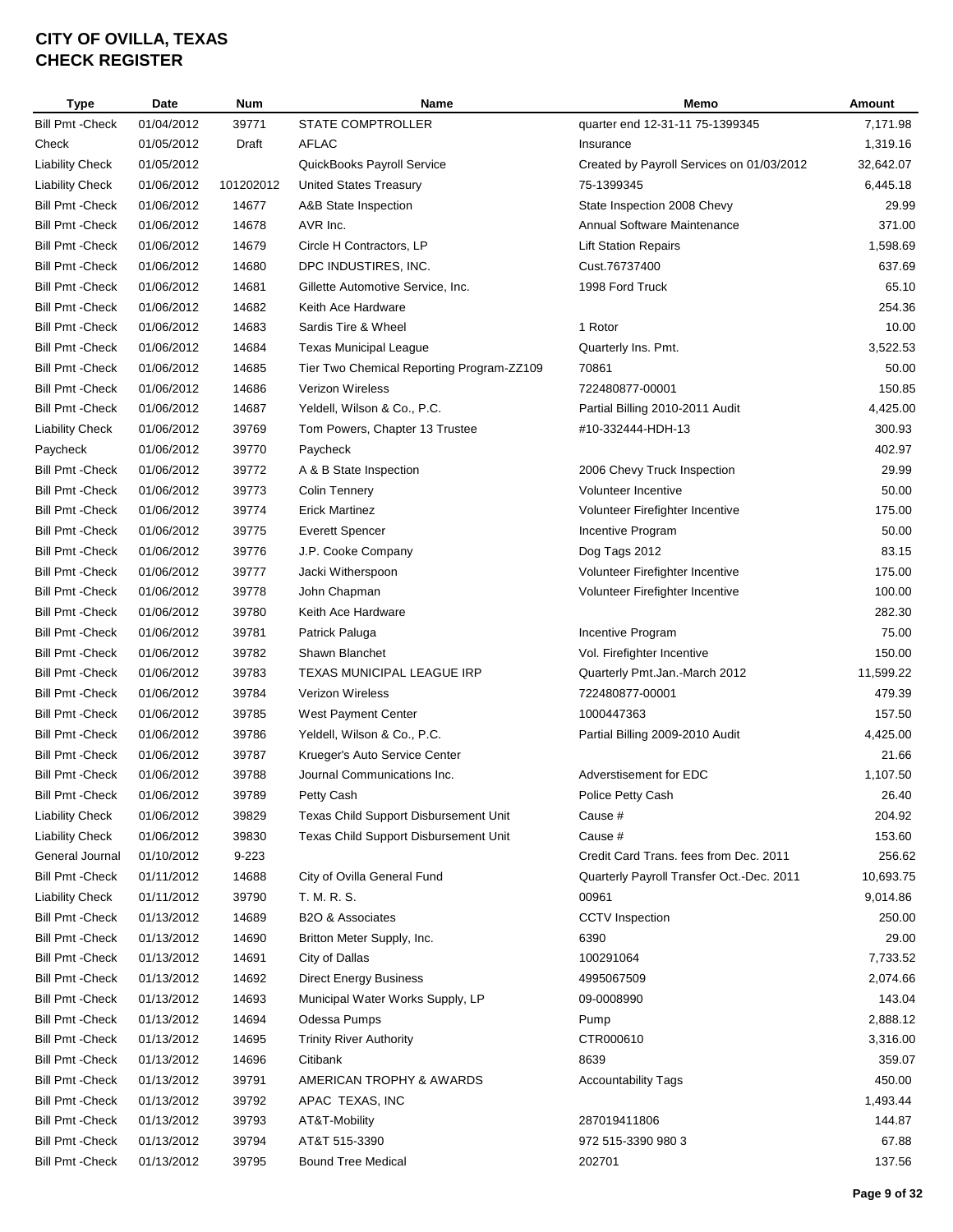| <b>Type</b>             | Date       | <b>Num</b> | Name                                     | Memo                                       | Amount    |
|-------------------------|------------|------------|------------------------------------------|--------------------------------------------|-----------|
| <b>Bill Pmt - Check</b> | 01/13/2012 | 39796      | BRASS & GAS, INC.                        | <b>Cylinder Rental</b>                     | 21.90     |
| <b>Bill Pmt - Check</b> | 01/13/2012 | 39797      | Bureau Veritas North America, Inc.       |                                            | 2,124.78  |
| <b>Bill Pmt - Check</b> | 01/13/2012 | 39798      | CASCO INDUSTRIES, INC.                   | <b>Helmets</b>                             | 764.00    |
| <b>Bill Pmt - Check</b> | 01/13/2012 | 39800      | Chief Supply Corporation Inc.            | 216286                                     | 116.97    |
| <b>Bill Pmt - Check</b> | 01/13/2012 | 39801      | Citibank                                 | 8639                                       | 797.94    |
| <b>Bill Pmt - Check</b> | 01/13/2012 | 39802      | <b>Colonial Life Processing Center</b>   | E3281110                                   | 87.40     |
| <b>Bill Pmt - Check</b> | 01/13/2012 | 39803      | Dallas County Fire Chief's Assoc.        | Annual Membership                          | 100.00    |
| <b>Bill Pmt - Check</b> | 01/13/2012 | 39804      | <b>Direct Energy Business</b>            | Acct. #4995067508                          | 4,307.42  |
| <b>Bill Pmt - Check</b> | 01/13/2012 | 39805      | <b>First Check Applicant Screening</b>   | <b>Applicant Screening</b>                 | 25.00     |
| <b>Bill Pmt - Check</b> | 01/13/2012 | 39806      | Franklin Legal Publishing, Inc.          | Annual Fee For Hosting Ordinances          | 350.00    |
| <b>Bill Pmt - Check</b> | 01/13/2012 | 39807      | Gillette Automotive Services, Inc.       |                                            | 127.10    |
| <b>Bill Pmt - Check</b> | 01/13/2012 | 39808      | <b>Impact Promotional Services</b>       |                                            | 382.50    |
| <b>Bill Pmt - Check</b> | 01/13/2012 | 39809      | John Binford                             | <b>Computer Support</b>                    | 262.50    |
| <b>Bill Pmt - Check</b> | 01/13/2012 | 39810      | KONICA MINOLTA BUSINESS SOLUTION         | 061-0040730-000                            | 274.62    |
| <b>Bill Pmt - Check</b> | 01/13/2012 | 39811      | KWIK KAR LUBE                            |                                            | 99.49     |
| <b>Bill Pmt - Check</b> | 01/13/2012 | 39812      | <b>MIDWEST RADAR &amp; EQUIPMENT</b>     | Certify Radar Guns                         | 210.00    |
| <b>Bill Pmt - Check</b> | 01/13/2012 | 39813      | Nichols, Jackson, Dillard, Hager & Smith | Prosecutor for Dec. Court                  | 385.53    |
| <b>Bill Pmt - Check</b> | 01/13/2012 | 39814      | Quill Corporation #C5342336              | Account C5342336                           | 533.58    |
| <b>Bill Pmt - Check</b> | 01/13/2012 | 39815      | Red Oak Auto Parts                       |                                            | 203.97    |
| <b>Bill Pmt - Check</b> | 01/13/2012 | 39816      | Ricoh Americas Corportation              | 001-0084752-001                            | 108.22    |
| <b>Bill Pmt - Check</b> | 01/13/2012 | 39817      | Rob Wiedemann                            | Blades & Tape                              | 313.21    |
| <b>Bill Pmt - Check</b> | 01/13/2012 | 39818      | Scott Kurth                              | Judge Fee for January 2012                 | 440.00    |
| <b>Bill Pmt - Check</b> | 01/13/2012 | 39819      | Texas Municipal Clerks Cert. Program     | <b>Texas Municipal Election Law Update</b> | 50.00     |
| <b>Bill Pmt - Check</b> | 01/13/2012 | 39820      | WAXAHACHIE ENVIRONMENTAL HEALTH          | Impound Services for December              | 61.00     |
| <b>Bill Pmt - Check</b> | 01/13/2012 | 39821      | Wiseman Hardware, Inc.                   | Equipment                                  | 49.88     |
| <b>Bill Pmt - Check</b> | 01/13/2012 | 39823      | CHEST DIAGNOSTIC THERAPEUTIC             |                                            | 25.00     |
| <b>Bill Pmt - Check</b> | 01/13/2012 | 39824      | <b>ATMOS Energy</b>                      | 000291506                                  | 290.26    |
| Check                   | 01/18/2012 | Draft      | <b>State Comptroller</b>                 | 1-75-1399345-5                             | 999.36    |
| Check                   | 01/19/2012 | Draft      | Intuit/Quickbooks                        |                                            | 600.00    |
| Liability Check         | 01/19/2012 |            | QuickBooks Payroll Service               | Created by Payroll Services on 01/17/2012  | 32,912.64 |
| <b>Liability Check</b>  | 01/20/2012 | 12030120   | <b>United States Treasury</b>            | 75-1399345                                 | 6,626.08  |
| <b>Liability Check</b>  | 01/20/2012 | 12030133   | Texas Child Support Disbursement Unit    | Cause #                                    | 204.92    |
| <b>Liability Check</b>  | 01/20/2012 | 12030134   | Texas Child Support Disbursement Unit    | Cause #                                    | 153.60    |
| Paycheck                | 01/20/2012 | 39825      | Paycheck                                 |                                            | 402.96    |
| <b>Liability Check</b>  | 01/20/2012 | 39828      | Tom Powers, Chapter 13 Trustee           | #10-332444-HDH-13                          | 300.93    |
| Check                   | 01/23/2012 | 1196       | Quill.com                                |                                            | 174.99    |
| Check                   | 01/26/2012 |            | Sams Club                                | Supplies                                   | 497.81    |
| <b>Bill Pmt - Check</b> | 01/27/2012 | 14697      | U.S. Postal Service                      | Water Bil Postage                          | 420.16    |
| <b>Bill Pmt - Check</b> | 01/27/2012 | 14698      | <b>Blue Cross Blue Shield</b>            | 028829                                     | 2,163.96  |
| <b>Bill Pmt - Check</b> | 01/27/2012 | 14699      | Cbeyond                                  | 37994                                      | 158.95    |
| <b>Bill Pmt - Check</b> | 01/27/2012 | 14700      | Hilco Electric Cooperative, Inc.         | 5605450                                    | 100.54    |
| <b>Bill Pmt - Check</b> | 01/27/2012 | 14701      | Shell                                    | 80-728-0062-9                              | 509.60    |
| <b>Bill Pmt - Check</b> | 01/27/2012 | 39831      | Aetna                                    | Acct#81628978                              | 465.60    |
| <b>Bill Pmt - Check</b> | 01/27/2012 | 39832      | AT&T-Mobility                            | 287019411806                               | 21.74     |
| <b>Bill Pmt - Check</b> | 01/27/2012 | 39833      | <b>Best Southwest Partnership</b>        | Best SW Assoc. Membership                  | 1,000.00  |
| <b>Bill Pmt - Check</b> | 01/27/2012 | 39834      | <b>Blue Cross Blue Shield</b>            | 028829                                     | 7,956.77  |
| <b>Bill Pmt - Check</b> | 01/27/2012 | 39835      | <b>Bound Tree Medical</b>                |                                            | 246.44    |
| <b>Bill Pmt - Check</b> | 01/27/2012 | 39836      | CASCO INDUSTRIES, INC.                   |                                            | 7,313.50  |
| <b>Bill Pmt - Check</b> | 01/27/2012 | 39837      | <b>CBEYOND Communications</b>            | 37994                                      | 597.95    |
| <b>Bill Pmt - Check</b> | 01/27/2012 | 39838      | City of Midlothian                       | 2nd Qtr. Jan.-March 2012                   | 15,318.00 |
| <b>Bill Pmt - Check</b> | 01/27/2012 | 39839      | <b>Community Waste Disposal</b>          | 102326-001                                 | 16,380.05 |
| <b>Bill Pmt - Check</b> | 01/27/2012 | 39840      | DeSoto Mac Haik Ford Ltd.                |                                            | 20.74     |
|                         |            |            |                                          |                                            |           |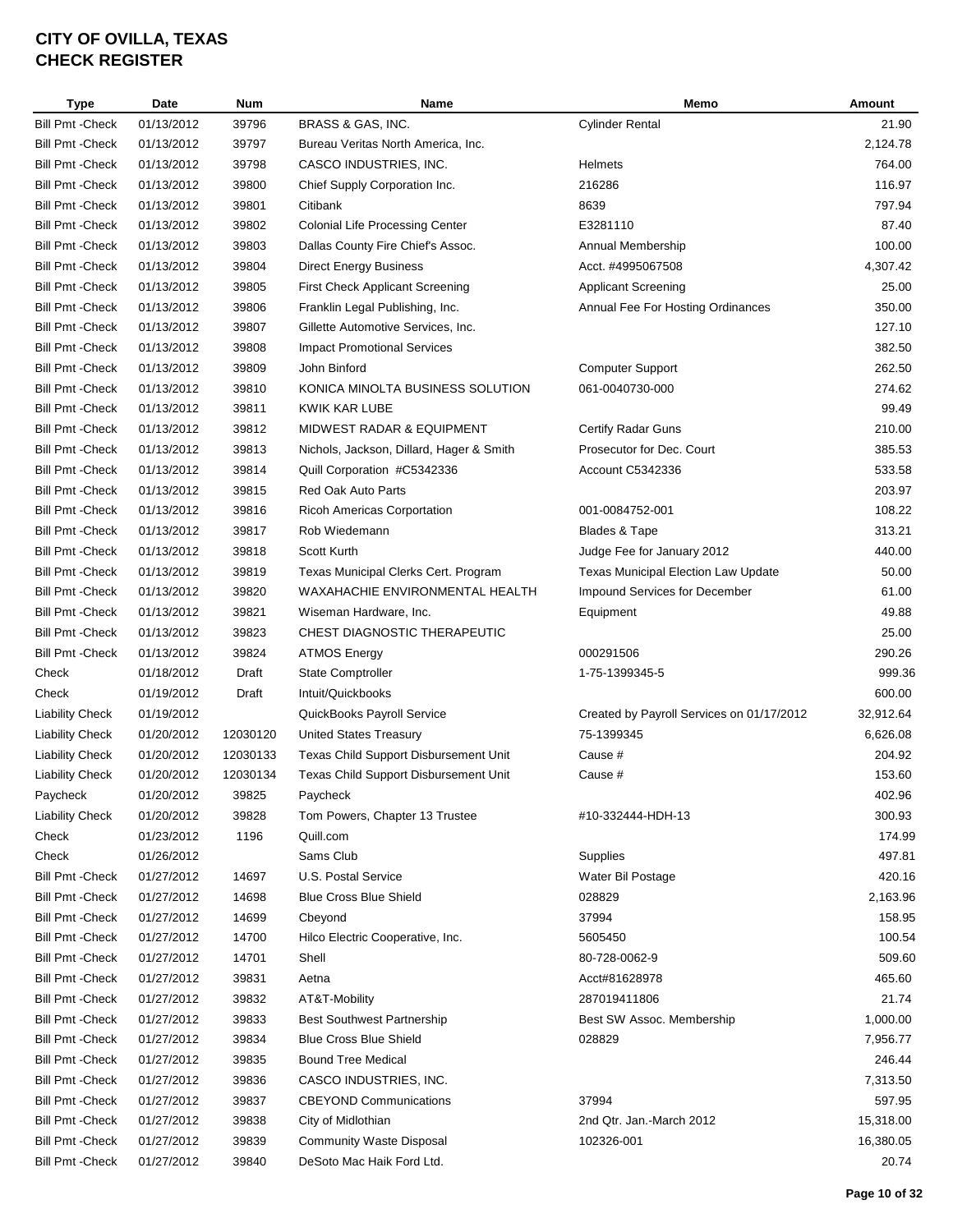| <b>Type</b>             | <b>Date</b> | <b>Num</b> | <b>Name</b>                              | Memo                                            | Amount    |
|-------------------------|-------------|------------|------------------------------------------|-------------------------------------------------|-----------|
| <b>Bill Pmt - Check</b> | 01/27/2012  | 39841      | Ennis Ford Inc.                          | Parts                                           | 282.84    |
| <b>Bill Pmt - Check</b> | 01/27/2012  | 39842      | First Financial Bank, N.A. STE           | Final Pmt. on Police Car                        | 12,090.97 |
| <b>Bill Pmt - Check</b> | 01/27/2012  | 39843      | <b>GST PUBLIC SAFETY SUPPLY</b>          | 12244                                           | 146.85    |
| <b>Bill Pmt - Check</b> | 01/27/2012  | 39844      | HILCO ELECTRIC COOPERATIVE, INC.         | 4400864000                                      | 399.68    |
| <b>Bill Pmt - Check</b> | 01/27/2012  | 39845      | <b>Impact Promotional Services</b>       | 3 Jackets                                       | 361.96    |
| <b>Bill Pmt - Check</b> | 01/27/2012  | 39846      | John Wright Assoc, Inc                   | 4-Red 600 LED                                   | 479.60    |
| <b>Bill Pmt - Check</b> | 01/27/2012  | 39847      | L. & L. Graphics                         | Letterhead                                      | 137.00    |
| <b>Bill Pmt - Check</b> | 01/27/2012  | 39848      | MES - Texas                              | 32402                                           | 132.00    |
| <b>Bill Pmt - Check</b> | 01/27/2012  | 39849      | Metro Fire Apparatus Specialists, Inc.   |                                                 | 310.00    |
| <b>Bill Pmt - Check</b> | 01/27/2012  | 39850      | Night Line Janitorial Services, Inc.     | Janitorial Expense for January                  | 265.00    |
| <b>Bill Pmt - Check</b> | 01/27/2012  | 39851      | OAK CLIFF OFFICE SUPPLY & Printing Inc.  | office supplies                                 | 16.44     |
| <b>Bill Pmt - Check</b> | 01/27/2012  | 39852      | Pam Higgins                              |                                                 | 120.52    |
| <b>Bill Pmt - Check</b> | 01/27/2012  | 39854      | PUBLIC SAFETY CENTER, INC.               | Customer ID #141898                             | 137.64    |
| <b>Bill Pmt - Check</b> | 01/27/2012  | 39855      | QUILL                                    |                                                 | 91.06     |
| <b>Bill Pmt - Check</b> | 01/27/2012  | 39856      | <b>Red Oak Auto Parts</b>                |                                                 | 44.73     |
| <b>Bill Pmt - Check</b> | 01/27/2012  | 39857      | Ricoh Americas Corportation #456685      | Copier Pmt.                                     | 255.36    |
| <b>Bill Pmt - Check</b> | 01/27/2012  | 39858      | <b>Shell Card Services</b>               | 80-728-0062-9                                   | 3,204.79  |
| <b>Bill Pmt - Check</b> | 01/27/2012  | 39859      | <b>Sprint Fire Dept</b>                  | 154910120                                       | 251.06    |
| <b>Bill Pmt - Check</b> | 01/27/2012  | 39860      | State Firemans's and Fire Marshals Assoc | Annual Dues For Volunteer Firemen               | 865.00    |
| <b>Bill Pmt - Check</b> | 01/27/2012  | 39861      | <b>STERICYCLE</b>                        | 4012564                                         | 123.53    |
| <b>Bill Pmt - Check</b> | 01/27/2012  | 39862      | Texas Economic Development Council       | Registration for Sales Tax Workshop             | 175.00    |
| <b>Bill Pmt - Check</b> | 01/27/2012  | 39863      | UNITED SITE SERVICES OF Texas, Inc.      | HBI-05767                                       | 196.71    |
| <b>Bill Pmt - Check</b> | 01/30/2012  | 39864      | Secretary of State                       | Notary Renewal for Sharon Jungman               | 21.00     |
| <b>Bill Pmt - Check</b> | 01/31/2012  | 14702      | City of Ovilla General Fund              | Garbage Transfer for Jan. 2012                  | 16,635.45 |
| <b>Bill Pmt - Check</b> | 01/31/2012  | 39869      | Petty Cash                               | Finance Petty Cash                              | 55.00     |
| <b>Liability Check</b>  | 01/31/2012  |            | QuickBooks Payroll Service               | Created by Payroll Services on 01/27/2012       | 2,426.98  |
| <b>Liability Check</b>  | 02/01/2012  | 1203020112 | <b>United States Treasury</b>            | 75-1399345                                      | 71.04     |
| <b>Bill Pmt - Check</b> | 02/01/2012  | 39870      | Peter McGrath Jr.                        | Refund for Overpmt. on Fine                     | 49.10     |
| Check                   | 02/02/2012  | Draft      | <b>AFLAC</b>                             | Insurance                                       | 1,319.16  |
| Check                   | 02/02/2012  |            | Pep Wear                                 | <b>T-Shirts</b>                                 | 552.00    |
| <b>Liability Check</b>  | 02/02/2012  |            | QuickBooks Payroll Service               | Created by Payroll Services on 01/30/2012       | 33,226.84 |
| <b>Liability Check</b>  | 02/03/2012  | 1203020312 | <b>United States Treasury</b>            | 75-1399345                                      | 6,762.62  |
| <b>Bill Pmt - Check</b> | 02/03/2012  | 14703      | D&H Printing, Inc.                       | Uniform Shirts                                  | 609.60    |
| <b>Bill Pmt - Check</b> | 02/03/2012  | 14704      | DPC INDUSTIRES, INC.                     | Cust.76737400                                   | 637.69    |
| <b>Bill Pmt - Check</b> | 02/03/2012  | 14705      | Kruegar's Auto Service                   |                                                 | 109.36    |
| <b>Bill Pmt - Check</b> | 02/03/2012  | 14706      | <b>MSC Waterworks Company</b>            | Supplies                                        | 277.43    |
| <b>Bill Pmt - Check</b> | 02/03/2012  | 14707      | Municipal Water Works Supply, LP         |                                                 | 285.98    |
| <b>Bill Pmt - Check</b> | 02/03/2012  | 14708      | NORTH CENTRAL TEXAS COG                  | Johnny Cruz Utility Calculations Feb. 6-8, 201. | 200.00    |
| <b>Bill Pmt - Check</b> | 02/03/2012  | 14709      | <b>Quill Corporation</b>                 | C5884618                                        | 98.95     |
| <b>Bill Pmt - Check</b> | 02/03/2012  | 14710      | Trinity Rivier Authority of Texas        | CTR000610                                       | 55.00     |
| <b>Liability Check</b>  | 02/03/2012  | 39865      | Texas Child Support Disbursement Unit    | Cause #                                         | 204.92    |
| <b>Liability Check</b>  | 02/03/2012  | 39866      | Texas Child Support Disbursement Unit    | Cause #                                         | 153.60    |
| <b>Liability Check</b>  | 02/03/2012  | 39867      | Tom Powers, Chapter 13 Trustee           | #10-332444-HDH-13                               | 300.93    |
| Paycheck                | 02/03/2012  | 39868      | Paycheck                                 |                                                 | 402.96    |
| <b>Bill Pmt - Check</b> | 02/03/2012  | 39871      | APAC TEXAS, INC                          | Customer#209019                                 | 223.13    |
| <b>Bill Pmt - Check</b> | 02/03/2012  | 39872      | CASCO INDUSTRIES, INC.                   | Chrome Step                                     | 128.00    |
| <b>Bill Pmt - Check</b> | 02/03/2012  | 39873      | <b>Colonial Life Processing Center</b>   | E3281110                                        | 87.40     |
| <b>Bill Pmt - Check</b> | 02/03/2012  | 39874      | D & H Printing Inc.                      | Shirts                                          | 101.40    |
| <b>Bill Pmt - Check</b> | 02/03/2012  | 39875      | Krueger's Auto Service Center            |                                                 | 79.31     |
| <b>Bill Pmt - Check</b> | 02/03/2012  | 39876      | KWIK KAR LUBE                            | State Inspections 1998 Chevy Suburban           | 57.73     |
| <b>Bill Pmt - Check</b> | 02/03/2012  | 39877      | Lynn Card Company                        | 122734                                          | 100.95    |
| <b>Bill Pmt - Check</b> | 02/03/2012  | 39878      | Municipal Code Corporation               | <b>Texas Election Code Book</b>                 | 56.00     |
|                         |             |            |                                          |                                                 |           |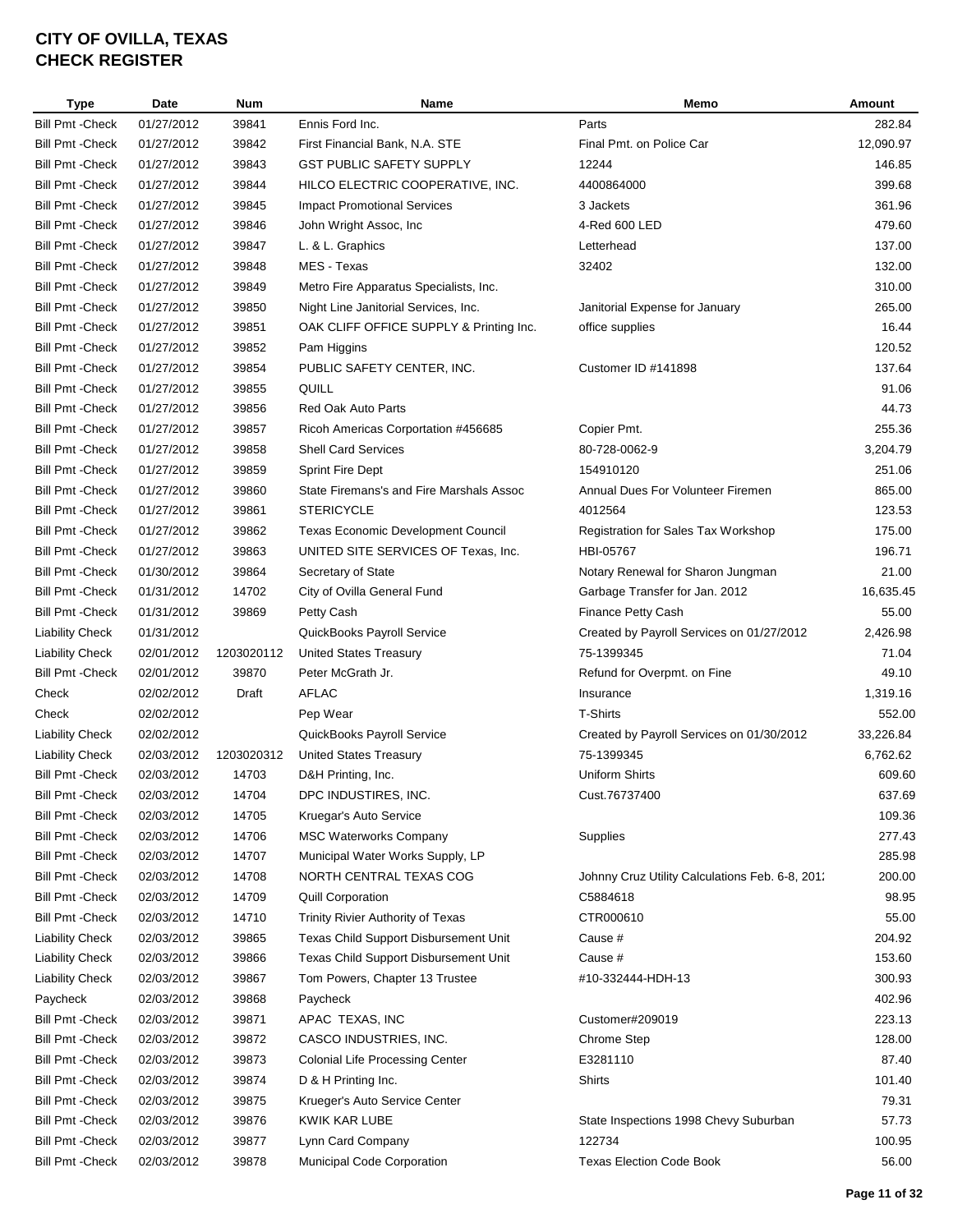| Type                    | Date       | <b>Num</b> | <b>Name</b>                                      | Memo                                      | Amount     |
|-------------------------|------------|------------|--------------------------------------------------|-------------------------------------------|------------|
| <b>Bill Pmt - Check</b> | 02/03/2012 | 39879      | QUILL                                            |                                           | 316.22     |
| <b>Bill Pmt - Check</b> | 02/03/2012 | 39880      | Red Oak Auto Parts                               | Customer #300                             | 46.24      |
| <b>Bill Pmt - Check</b> | 02/03/2012 | 39881      | Taylor, Olson, Adkins, Sralla                    | Legal Fees for Oct. thru Dec. 2011        | 6,831.02   |
| <b>Bill Pmt - Check</b> | 02/03/2012 | 39882      | <b>Texas Commission on Environmental Quality</b> | 20032780                                  | 100.00     |
| <b>Bill Pmt - Check</b> | 02/03/2012 | 39883      | <b>WAXAHACHIE DAILY LIGHT</b>                    | b116101                                   | 151.00     |
| <b>Bill Pmt - Check</b> | 02/03/2012 | 39884      | Wiseman Hardware, Inc.                           | Equipment                                 | 316.12     |
| <b>Bill Pmt - Check</b> | 02/03/2012 | 39885      | Petty Cash                                       | Stamps Police Dept.                       | 54.00      |
| <b>Bill Pmt - Check</b> | 02/03/2012 | 39886      | <b>Adam Pettit</b>                               | EDC Website Design                        | 250.00     |
| <b>Bill Pmt - Check</b> | 02/03/2012 | 39887      | <b>Colin Tennery</b>                             | Volunteer Incentive                       | 25.00      |
| <b>Bill Pmt - Check</b> | 02/03/2012 | 39888      | <b>Erick Martinez</b>                            | Vol. Firefighter Incentive                | 50.00      |
| <b>Bill Pmt - Check</b> | 02/03/2012 | 39889      | <b>Everett Spencer</b>                           | Incentive Program                         | 25.00      |
| <b>Bill Pmt - Check</b> | 02/03/2012 | 39890      | Jacki Witherspoon                                | Volunteer Firefighter Incentive           | 225.00     |
| <b>Bill Pmt - Check</b> | 02/03/2012 | 39891      | John Chapman                                     | Vol. Firefighter Incentive                | 50.00      |
| <b>Bill Pmt - Check</b> | 02/03/2012 | 39892      | Joni Sidler                                      | Incentive Program                         | 25.00      |
| <b>Bill Pmt - Check</b> | 02/03/2012 | 39893      | Patrick Paluga                                   | Incentive Program                         | 125.00     |
| <b>Bill Pmt - Check</b> | 02/03/2012 | 39894      | Randall Bailey                                   | Volunteer Firefighter Incentive           | 50.00      |
| <b>Bill Pmt - Check</b> | 02/03/2012 | 39895      | Shawn Blanchet                                   | Vol. Firefighter Incentive                | 150.00     |
| <b>Bill Pmt - Check</b> | 02/03/2012 | 39896      | <b>Warren Bell</b>                               | Volunteer Firefighter Incentive           | 25.00      |
| <b>Bill Pmt - Check</b> | 02/10/2012 | 14711      | City of Dallas                                   | 100291064                                 | 8,121.00   |
| <b>Bill Pmt - Check</b> | 02/10/2012 | 14712      | Direct energy - Utility Operations               | 1147040                                   | 2,216.75   |
| <b>Bill Pmt - Check</b> | 02/10/2012 | 14713      | <b>Quill Corporation</b>                         | C5884618                                  | 93.48      |
| <b>Bill Pmt - Check</b> | 02/10/2012 | 14714      | Verizon Wireless                                 | 722480877-00001                           | 152.17     |
| <b>Bill Pmt - Check</b> | 02/10/2012 | 14715      | Keith Ace Hardware                               |                                           | 45.47      |
| <b>Bill Pmt - Check</b> | 02/10/2012 | 39897      | <b>Bound Tree Medical</b>                        | 202701                                    | 123.40     |
| <b>Bill Pmt - Check</b> | 02/10/2012 | 39898      | Bureau Veritas North America, Inc.               |                                           | 507.72     |
| <b>Bill Pmt - Check</b> | 02/10/2012 | 39899      | Direct Energy - Utility Operations               | 1147039                                   | 4,379.87   |
| <b>Bill Pmt - Check</b> | 02/10/2012 | 39900      | John Wright Assoc, Inc                           | Parts                                     | 44.60      |
| <b>Bill Pmt - Check</b> | 02/10/2012 | 39901      | KONICA MINOLTA BUSINESS SOLUTION                 | 061-0040730-000                           | 233.00     |
| <b>Bill Pmt - Check</b> | 02/10/2012 | 39902      | Lone Star Emergency Vehicles                     | Unit 703 Repairs                          | 280.48     |
| <b>Bill Pmt - Check</b> | 02/10/2012 | 39903      |                                                  | Prosecutor for Jan. Court                 | 905.53     |
|                         | 02/10/2012 |            | Nichols, Jackson, Dillard, Hager & Smith         |                                           | 1,250.00   |
| <b>Bill Pmt - Check</b> |            | 39904      | Peter Way, M.D.                                  | Medical Directorship for 2012             |            |
| <b>Bill Pmt - Check</b> | 02/10/2012 | 39905      | QUILL                                            |                                           | 295.70     |
| <b>Bill Pmt - Check</b> | 02/10/2012 | 39906      | <b>Ricoh Americas Corportation</b>               | 001-0084752-001                           | 108.22     |
| <b>Bill Pmt - Check</b> | 02/10/2012 | 39907      | Safety Vision                                    | 40G HD                                    | 49.92      |
| <b>Bill Pmt - Check</b> | 02/10/2012 | 39908      | <b>Target Safety</b>                             | Qtr. Billing                              | 468.75     |
| <b>Bill Pmt - Check</b> | 02/10/2012 | 39909      | UNITED SITE SERVICES OF Texas, Inc.              | HBI-05767                                 | 196.71     |
| <b>Bill Pmt - Check</b> | 02/10/2012 | 39910      | Verizon Wireless                                 | 722480877-00001                           | 457.94     |
| <b>Bill Pmt - Check</b> | 02/10/2012 | 39911      | WAXAHACHIE ENVIRONMENTAL HEALTH                  | Impound Services for January              | 224.00     |
| <b>Bill Pmt - Check</b> | 02/10/2012 | 39912      | Keith Ace Hardware                               |                                           | 339.01     |
| General Journal         | 02/10/2012 | $9 - 18$   |                                                  | Interst Payment on 2011 Bond to US. Bank  | 116,712.50 |
| General Journal         | 02/10/2012 | 9-235      |                                                  | Credit Card Fees from Jan.                | 139.15     |
| <b>Bill Pmt - Check</b> | 02/13/2012 | 39913      | Victor O.Schinnerer & Co. Inc.                   | Sharon Jungman Notary Renewal             | 50.00      |
| General Journal         | 02/13/2012 | 9-236      |                                                  | Returned Ck. & Charge                     | 78.58      |
| <b>Liability Check</b>  | 02/14/2012 | 39918      | T. M. R. S.                                      | 00961                                     | 8,550.57   |
| General Journal         | 02/16/2012 | 9-237      |                                                  | Adjustment to Credit Card Deposit         | 765.06     |
| <b>Liability Check</b>  | 02/16/2012 |            | QuickBooks Payroll Service                       | Created by Payroll Services on 02/13/2012 | 33,508.14  |
| <b>Liability Check</b>  | 02/17/2012 | 1203021712 | <b>United States Treasury</b>                    | 75-1399345                                | 6,849.47   |
| <b>Bill Pmt - Check</b> | 02/17/2012 | 14716      | B2O & Associates                                 | Meters & Supplies                         | 1,046.24   |
| <b>Bill Pmt - Check</b> | 02/17/2012 | 14717      | Britton Meter Supply, Inc.                       | 6390                                      | 89.04      |
| <b>Bill Pmt - Check</b> | 02/17/2012 | 14718      | DPC INDUSTIRES, INC.                             |                                           | 66.00      |
| <b>Bill Pmt - Check</b> | 02/17/2012 | 14719      | Grainger                                         | 802424754                                 | 134.40     |
| <b>Bill Pmt - Check</b> | 02/17/2012 | 14720      | Shell                                            | 80-728-0062-9                             | 611.03     |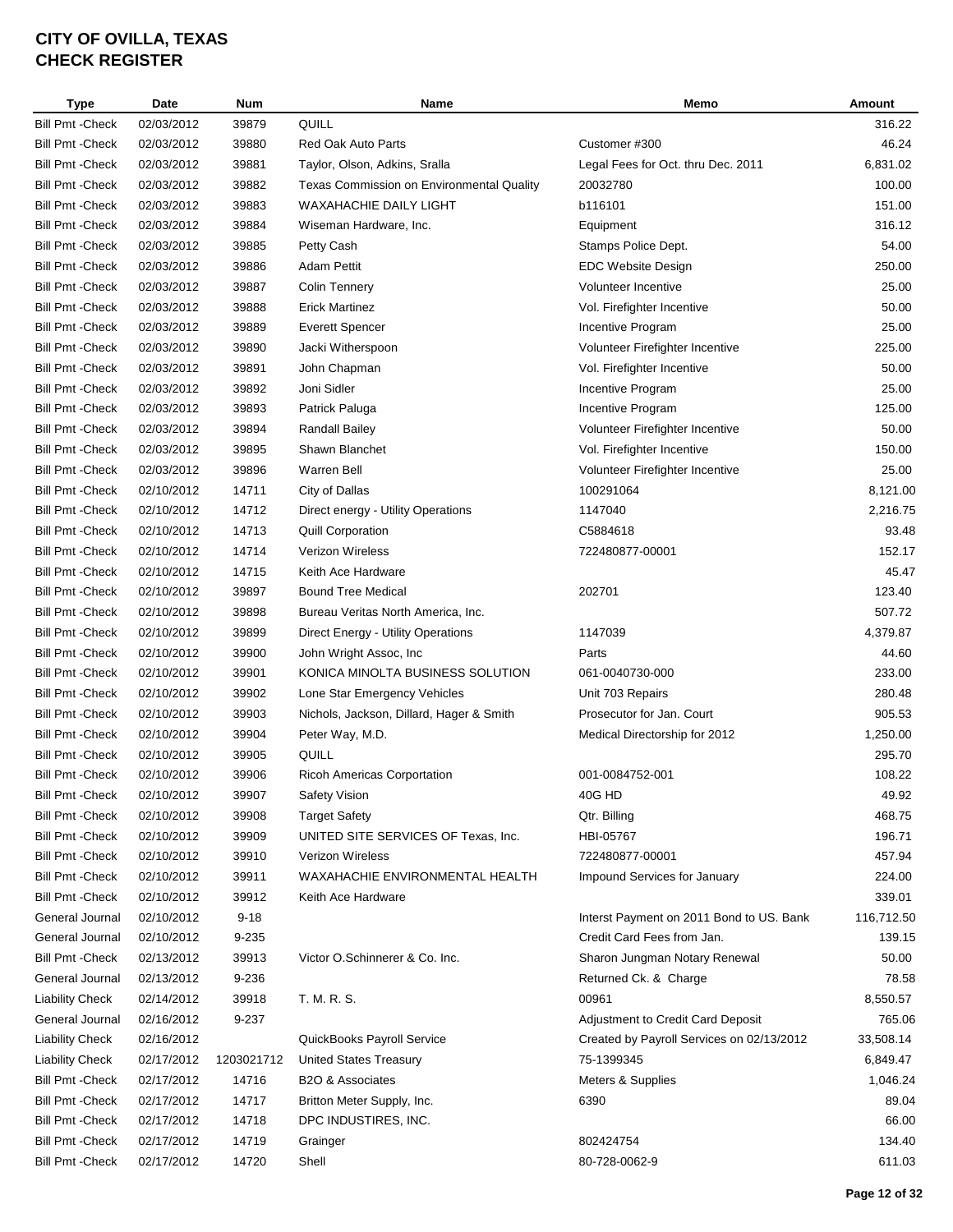| <b>Type</b>             | <b>Date</b> | <b>Num</b> | Name                                         | Memo                                  | Amount         |
|-------------------------|-------------|------------|----------------------------------------------|---------------------------------------|----------------|
| <b>Bill Pmt - Check</b> | 02/17/2012  | 14721      | <b>Trinity River Authority</b>               | CTR000610                             | 3,316.00       |
| <b>Bill Pmt - Check</b> | 02/17/2012  | 14722      | Yeldell, Wilson & Co., P.C.                  | Partial Billing 2010-2011 Audit       | 55.00          |
| <b>Liability Check</b>  | 02/17/2012  | 39914      | <b>Texas Child Support Disbursement Unit</b> | Cause #                               | 204.92         |
| <b>Liability Check</b>  | 02/17/2012  | 39915      | Texas Child Support Disbursement Unit        | Cause #                               | 153.60         |
| <b>Liability Check</b>  | 02/17/2012  | 39916      | Tom Powers, Chapter 13 Trustee               | #10-332444-HDH-13                     | 300.93         |
| Paycheck                | 02/17/2012  | 39917      | Paycheck                                     |                                       | 474.34         |
| Bill Pmt -Check         | 02/17/2012  | 39919      | AT&T 287019411806                            | 03324549                              | 77.21          |
| Bill Pmt - Check        | 02/17/2012  | 39920      | AT&T 515-3390                                | 972 515-3390 980 3                    | 67.93          |
| <b>Bill Pmt - Check</b> | 02/17/2012  | 39921      | <b>ATMOS Energy</b>                          | 000291506                             | 212.25         |
| <b>Bill Pmt - Check</b> | 02/17/2012  | 39922      | <b>Bound Tree Medical</b>                    | 202701                                | 180.91         |
| <b>Bill Pmt - Check</b> | 02/17/2012  | 39923      | CHEST DIAGNOSTIC THERAPEUTIC                 |                                       | 25.00          |
| <b>Bill Pmt - Check</b> | 02/17/2012  | 39924      | Citibank                                     | 8639                                  | 2,268.21       |
| <b>Bill Pmt - Check</b> | 02/17/2012  | 39925      | Ellis Central Appraisal District             | 2nd Qtr. Pmt. for EAD                 | 3,398.54       |
| <b>Bill Pmt - Check</b> | 02/17/2012  | 39926      | Ellis County Fire Fighters Assoc             | Dues Jan 1 - Dec 31 2012              | 25.00          |
| <b>Bill Pmt - Check</b> | 02/17/2012  | 39927      | Ennis Ford Inc.                              |                                       | 147.83         |
| <b>Bill Pmt - Check</b> | 02/17/2012  | 39928      | Lone Star Emergency Vehicles                 | Repairs B753                          | 1,990.85       |
| <b>Bill Pmt - Check</b> | 02/17/2012  | 39929      | MES - Texas                                  | 32402                                 | 9.86           |
| <b>Bill Pmt - Check</b> | 02/17/2012  | 39930      | QUILL                                        |                                       | 311.57         |
| <b>Bill Pmt - Check</b> | 02/17/2012  | 39931      | <b>Shell Card Services</b>                   | 80-728-0062-9                         | 2,899.41       |
| <b>Bill Pmt - Check</b> | 02/17/2012  | 39932      | <b>WAXAHACHIE DAILY LIGHT</b>                | b116101                               | 108.72         |
| <b>Bill Pmt - Check</b> | 02/17/2012  | 39933      | Yeldell, Wilson & Co., P.C.                  | Audit Progress Billing                | 1,695.00       |
| <b>Bill Pmt - Check</b> | 02/17/2012  | 39934      | Charles A. Quadra                            | <b>Translation for Election</b>       | 200.00         |
| Check                   | 02/17/2012  | Draft      | <b>State Comptroller</b>                     | 1-75-1399345-5                        | 1,034.49       |
| <b>Bill Pmt - Check</b> |             |            |                                              |                                       |                |
|                         | 02/21/2012  | 39935      | Ricoh Americas Corportation #456685          | Quarterly Maint. Program              | 7.22<br>440.00 |
| Bill Pmt - Check        | 02/21/2012  | 39936      | Scott Kurth                                  | Municipal Judge Fee                   |                |
| General Journal         | 02/22/2012  | 4-302      |                                              | <b>Enterprise Quick Books Payment</b> | 600.00         |
| <b>Bill Pmt - Check</b> | 02/24/2012  | 14723      | Bee-Jay Business Forms & Supplies            | #10 Window Envelopes                  | 44.68          |
| Bill Pmt -Check         | 02/24/2012  | 14724      | <b>Blue Cross Blue Shield</b>                | 028829                                | 2,163.96       |
| Bill Pmt -Check         | 02/24/2012  | 14725      | Cbeyond                                      | 37994                                 | 165.21         |
| <b>Bill Pmt - Check</b> | 02/24/2012  | 14726      | Hilco Electric Cooperative, Inc.             | 5605450                               | 104.47         |
| <b>Bill Pmt - Check</b> | 02/24/2012  | 14727      | Mike Dooly                                   | Reimb. Travel Exp. Septic Class       | 168.37         |
| <b>Bill Pmt - Check</b> | 02/24/2012  | 39937      | <b>ACS Firehouse Software</b>                | 719095                                | 1,010.00       |
| <b>Bill Pmt - Check</b> | 02/24/2012  | 39938      | Bee-Jay Business Forms & Supplies            | 36260                                 | 89.34          |
| <b>Bill Pmt - Check</b> | 02/24/2012  | 39939      | <b>Blue Cross Blue Shield</b>                | 028829                                | 7,956.77       |
| <b>Bill Pmt - Check</b> | 02/24/2012  | 39940      | <b>CBEYOND Communications</b>                | 37994                                 | 621.51         |
| <b>Bill Pmt - Check</b> | 02/24/2012  | 39941      | <b>Colonial Life Processing Center</b>       | E3281110                              | 87.40          |
| <b>Bill Pmt - Check</b> | 02/24/2012  | 39942      | Dallas Central Appraisal District            | 2nd Qtr. Budget Allocation            | 203.00         |
| <b>Bill Pmt - Check</b> | 02/24/2012  | 39943      | HILCO ELECTRIC COOPERATIVE, INC.             | 4400864000                            | 395.86         |
| <b>Bill Pmt - Check</b> | 02/24/2012  | 39944      | John Binford                                 | <b>Computer Support</b>               | 75.00          |
| <b>Bill Pmt - Check</b> | 02/24/2012  | 39945      | John Wright Assoc, Inc.                      | Parts                                 | 407.35         |
| <b>Bill Pmt - Check</b> | 02/24/2012  | 39946      | L. & L. Graphics                             | Envelopes                             | 213.65         |
| <b>Bill Pmt - Check</b> | 02/24/2012  | 39947      | Night Line Janitorial Services, Inc.         | Custodial Service for Feb. 2012       | 265.00         |
| Bill Pmt - Check        | 02/24/2012  | 39948      | <b>Ricoh Americas Corportation</b>           | 456685                                | 38.76          |
| Bill Pmt - Check        | 02/24/2012  | 39949      | Ricoh Americas Corportation #456685          | Cust.#456685                          | 255.36         |
| Bill Pmt - Check        | 02/24/2012  | 39950      | Sprint Fire Dept                             | 154910120                             | 251.32         |
| <b>Bill Pmt - Check</b> | 02/24/2012  | 39951      | <b>STERICYCLE</b>                            | 4012564                               | 125.93         |
| Bill Pmt -Check         | 02/27/2012  | 39956      | William Jarrett Esselman                     | Repair Vent A Hood                    | 95.00          |
| Bill Pmt -Check         | 02/28/2012  | 14728      | U.S. Postal Service                          | Water Bil Postage                     | 420.80         |
| Bill Pmt -Check         | 02/28/2012  | 14729      | April Godwin                                 | Water Deposit Refund                  | 5.43           |
| <b>Bill Pmt - Check</b> | 02/28/2012  | 14730      | Graham, Greg                                 | Water Deposit Refund 264 Johnson Ln.  | 93.26          |
| <b>Bill Pmt - Check</b> | 02/28/2012  | 14731      | Pat & Kathleen Brady                         | Water Deposit Refund                  | 30.38          |
| <b>Bill Pmt - Check</b> | 02/28/2012  | 14732      | Bill & Linda Mraz                            | Water Deposit Refund                  | 15.64          |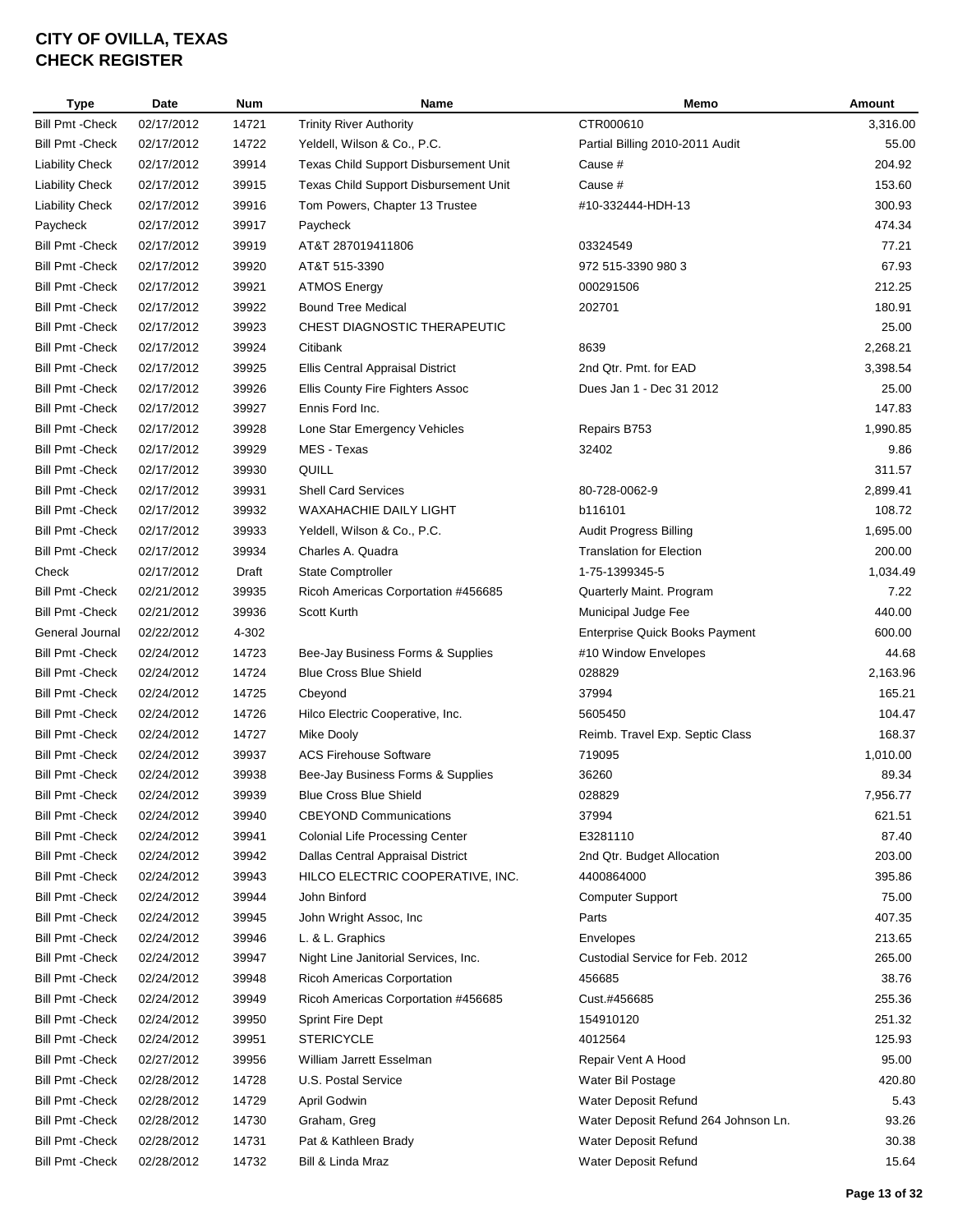| Type                    | Date       | Num        | <b>Name</b>                           | Memo                                      | Amount    |
|-------------------------|------------|------------|---------------------------------------|-------------------------------------------|-----------|
| <b>Bill Pmt - Check</b> | 02/29/2012 | 14733      | Petty Cash                            | Lighter to Flame Water for Samples        | 4.33      |
| <b>Bill Pmt - Check</b> | 02/29/2012 | 14734      | City of Ovilla General Fund           | Garbage Transfer for Feb. 2012            | 17,010.38 |
| Check                   | 02/29/2012 |            | Sams Club                             | Supplies                                  | 246.25    |
| <b>Liability Check</b>  | 02/29/2012 |            | QuickBooks Payroll Service            | Created by Payroll Services on 02/27/2012 | 2,426.97  |
| <b>Liability Check</b>  | 03/01/2012 | 1203030112 | <b>United States Treasury</b>         | 75-1399345                                | 71.06     |
| <b>Bill Pmt - Check</b> | 03/01/2012 | 14735      | Yeldell, Wilson & Co., P.C.           | Final Billing 2010-2011 Audit             | 1,780.00  |
| <b>Bill Pmt - Check</b> | 03/01/2012 | 39957      | Aetna                                 | Acct#81628978                             | 465.60    |
| <b>Bill Pmt - Check</b> | 03/01/2012 | 39958      | AUGUST INDUSTRIES, INC.               | Customer#9OVILL                           | 316.75    |
| <b>Bill Pmt - Check</b> | 03/01/2012 | 39959      | <b>Bound Tree Medical</b>             | 202701                                    | 373.76    |
| <b>Bill Pmt - Check</b> | 03/01/2012 | 39960      | Colin Tennery                         | Volunteer Incentive                       | 175.00    |
| <b>Bill Pmt - Check</b> | 03/01/2012 | 39961      | <b>Erick Martinez</b>                 | Volunteer Firefighter Incentive           | 100.00    |
| <b>Bill Pmt - Check</b> | 03/01/2012 | 39962      | Everett Spencer                       | Incentive Program                         | 75.00     |
| <b>Bill Pmt - Check</b> | 03/01/2012 | 39963      | Jacki Witherspoon                     | Volunteer Incentive                       | 175.00    |
| <b>Bill Pmt - Check</b> | 03/01/2012 | 39964      | John Binford                          | Consulting on Data Recovery               | 250.00    |
| <b>Bill Pmt - Check</b> | 03/01/2012 | 39965      | John Chapman                          | Volunteer Firefighter Incentive           | 25.00     |
| <b>Bill Pmt - Check</b> | 03/01/2012 | 39966      | John Wright Assoc, Inc                | Parts                                     | 407.35    |
| <b>Bill Pmt - Check</b> | 03/01/2012 | 39967      | KONICA MINOLTA BUSINESS SOLUTION      | 061-0040730-000                           | 320.54    |
| <b>Bill Pmt - Check</b> | 03/01/2012 | 39968      | <b>Randall Bailey</b>                 | Volunteer Firefighter Incenitve           | 25.00     |
| <b>Bill Pmt - Check</b> | 03/01/2012 | 39969      | Sardis Tires & Wheels                 | 2 Tires for PD #103                       | 209.20    |
| <b>Bill Pmt - Check</b> | 03/01/2012 | 39970      | Shawn Blanchet                        | Vol. Firefighter Incentive                | 175.00    |
| <b>Bill Pmt - Check</b> | 03/01/2012 | 39971      | Yeldell, Wilson & Co., P.C.           | <b>Audit Services</b>                     | 3,786.12  |
| <b>Bill Pmt - Check</b> | 03/01/2012 | 39972      | Zep Manufacturing Co.                 | NA0001903                                 | 485.20    |
| Check                   | 03/01/2012 | Draft      | <b>AFLAC</b>                          | Insurance                                 | 1,319.16  |
| <b>Liability Check</b>  | 03/01/2012 |            | QuickBooks Payroll Service            | Created by Payroll Services on 02/27/2012 | 33,406.39 |
| <b>Liability Check</b>  | 03/02/2012 | 1203030212 | <b>United States Treasury</b>         | 75-1399345                                | 6,800.71  |
| <b>Liability Check</b>  | 03/02/2012 | 39952      | Texas Child Support Disbursement Unit | Cause #                                   | 204.92    |
| <b>Liability Check</b>  | 03/02/2012 | 39953      | Texas Child Support Disbursement Unit | Cause #                                   | 153.60    |
| <b>Liability Check</b>  | 03/02/2012 | 39954      | Tom Powers, Chapter 13 Trustee        | #10-332444-HDH-13                         | 300.93    |
| Paycheck                | 03/02/2012 | 39955      | Paycheck                              |                                           | 418.76    |
| Check                   | 03/05/2012 | 1197       | <b>Collin County</b>                  |                                           | 55.00     |
| Check                   | 03/05/2012 | 1198       | Matthew Bender Co. Inc.               | Law Books                                 | 167.95    |
| <b>Bill Pmt - Check</b> | 03/05/2012 | 39973      | Paul Day Excavating Co.               | Split Rock Repairs                        | 2,700.00  |
| <b>Bill Pmt - Check</b> | 03/09/2012 | 14736      | AVR Inc.                              | Rate Change for Sewer Avg.                | 400.00    |
| <b>Bill Pmt - Check</b> | 03/09/2012 | 14737      | Birkhoff, Hendricks, & Carter, LLP    | Engineering on Water Street Line          | 269.39    |
| <b>Bill Pmt - Check</b> | 03/09/2012 | 14738      | Britton Meter Supply, Inc.            | 6390                                      | 25.94     |
| <b>Bill Pmt - Check</b> | 03/09/2012 | 14739      | Citibank                              | 8639                                      | 441.93    |
| <b>Bill Pmt - Check</b> | 03/09/2012 | 14740      | Direct energy - Utility Operations    | 1147040                                   | 1,954.91  |
| <b>Bill Pmt - Check</b> | 03/09/2012 | 14741      | DPC INDUSTIRES, INC.                  | Cust.76737400                             | 637.69    |
| <b>Bill Pmt - Check</b> | 03/09/2012 | 14742      | Trinity Rivier Authority of Texas     | CTR000610                                 | 55.00     |
| <b>Bill Pmt - Check</b> | 03/09/2012 | 14743      | <b>Verizon Wireless</b>               | 722480877-00001                           | 152.31    |
| <b>Bill Pmt - Check</b> | 03/09/2012 | 39992      | Charles A. Quadra                     | <b>Translation for Election</b>           | 50.00     |
| <b>Bill Pmt - Check</b> | 03/09/2012 | 39996      | AT&T-Mobility                         | 872461924                                 | 21.74     |
| <b>Bill Pmt - Check</b> | 03/09/2012 | 39997      | BRASS & GAS, INC.                     | <b>Cylinder Rental</b>                    | 21.90     |
| <b>Bill Pmt - Check</b> | 03/09/2012 | 39998      | Bureau Veritas North America, Inc.    |                                           | 2,011.57  |
| <b>Bill Pmt - Check</b> | 03/09/2012 | 39999      | Citibank                              | 8639                                      | 937.96    |
| <b>Bill Pmt - Check</b> | 03/09/2012 | 40000      | <b>Community Waste Disposal</b>       | 102326-001                                | 16,380.05 |
| <b>Bill Pmt - Check</b> | 03/09/2012 | 40001      | Dell Marketing L.P.                   | Jessica's New Computer                    | 1,190.00  |
| <b>Bill Pmt - Check</b> | 03/09/2012 | 40003      | Direct Energy - Utility Operations    | Acct. #1147039                            | 4,549.53  |
| <b>Bill Pmt - Check</b> | 03/09/2012 | 40004      | <b>Ellis County Treasurer</b>         | Lease of Voting Machines                  | 324.17    |
| <b>Bill Pmt - Check</b> | 03/09/2012 | 40005      | <b>Impact Promotional Services</b>    | Uniforms                                  | 155.48    |
| <b>Bill Pmt - Check</b> | 03/09/2012 | 40006      | John Binford                          | Setting Up Jessica's Computer             | 375.00    |
| <b>Bill Pmt - Check</b> | 03/09/2012 | 40007      | Keith Ace Hardware                    |                                           | 188.42    |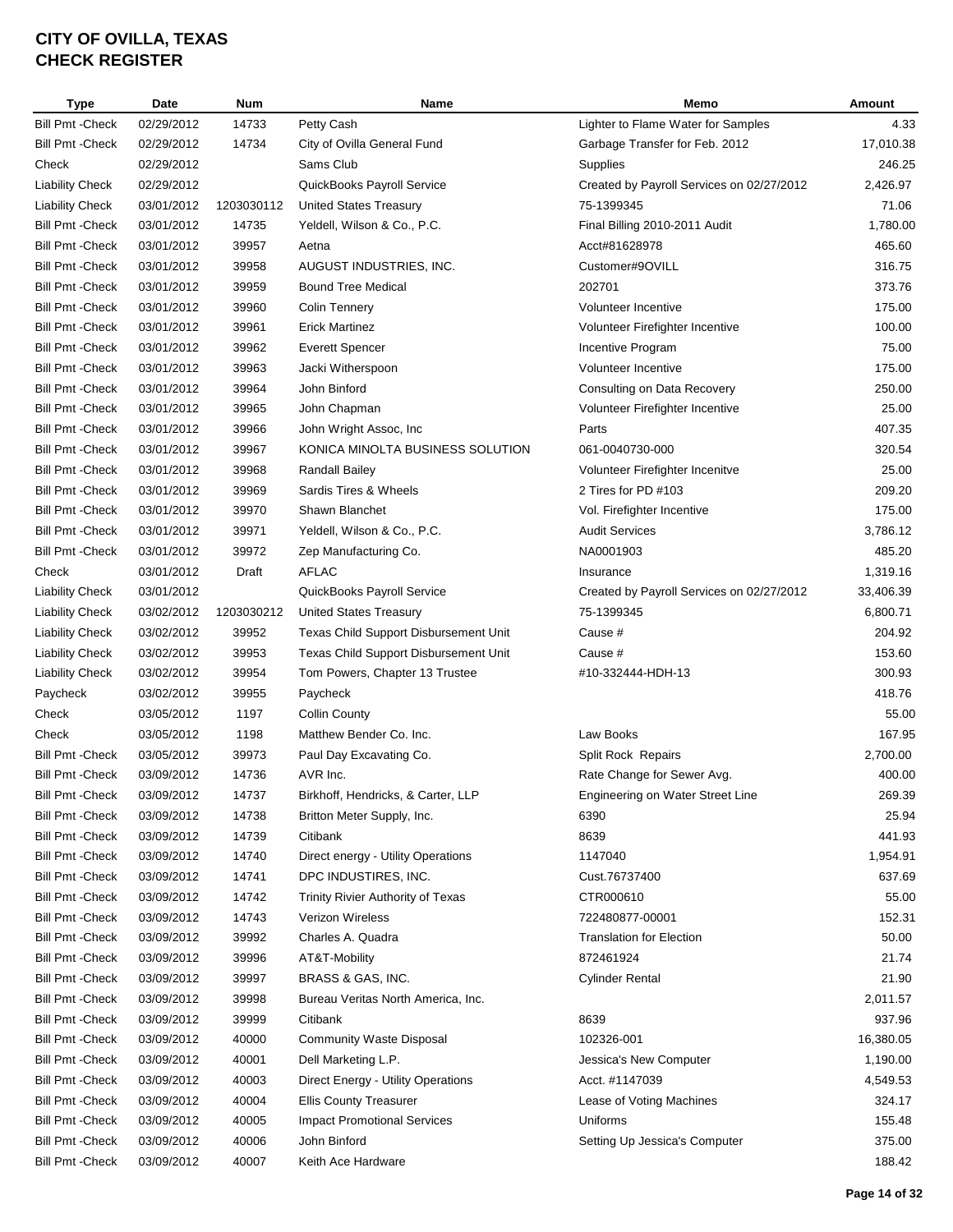| Type                    | Date       | <b>Num</b> | Name                                     | Memo                                      | Amount    |
|-------------------------|------------|------------|------------------------------------------|-------------------------------------------|-----------|
| <b>Bill Pmt - Check</b> | 03/09/2012 | 40008      | Krueger's Auto Service Center            |                                           | 348.70    |
| <b>Bill Pmt - Check</b> | 03/09/2012 | 40009      | Nichols, Jackson, Dillard, Hager & Smith | Prosecutor for Feb. Court                 | 545.53    |
| <b>Bill Pmt - Check</b> | 03/09/2012 | 40010      | QUILL                                    | Account#C5884618                          | 26.29     |
| <b>Bill Pmt - Check</b> | 03/09/2012 | 40011      | Quill Corporation #C5342336              |                                           | 483.97    |
| <b>Bill Pmt - Check</b> | 03/09/2012 | 40012      | Randall W. Whiteman                      | Travel expense                            | 109.34    |
| Bill Pmt -Check         | 03/09/2012 | 40013      | <b>Texas Police Chiefs Association</b>   | Renewal                                   | 150.00    |
| Bill Pmt -Check         | 03/09/2012 | 40014      | UNITED SITE SERVICES OF Texas, Inc.      | HBI-05767                                 | 196.72    |
| <b>Bill Pmt - Check</b> | 03/09/2012 | 40015      | <b>Verizon Wireless</b>                  | 722480877-00001                           | 427.84    |
| <b>Bill Pmt - Check</b> | 03/09/2012 | 40016      | WAXAHACHIE ENVIRONMENTAL HEALTH          | <b>Impound Services for February</b>      | 142.00    |
| <b>Bill Pmt - Check</b> | 03/09/2012 | 40017      | Wiseman Hardware, Inc.                   | <b>Trimmer Head</b>                       | 29.99     |
| General Journal         | 03/12/2012 | 9-242      |                                          | <b>Credit Card Fees</b>                   | 151.94    |
| <b>Bill Pmt - Check</b> | 03/13/2012 | 14744      | <b>Quill Corporation</b>                 | C5884618                                  | 139.01    |
| <b>Bill Pmt - Check</b> | 03/13/2012 | 14745      | <b>Ricoh Americas Corporation</b>        | Quarterly Copier Maint.                   | 657.00    |
| <b>Liability Check</b>  | 03/13/2012 | 40001      | T. M. R. S.                              | 00961                                     | 8,635.24  |
| <b>Bill Pmt - Check</b> | 03/13/2012 | 40002      | APAC TEXAS, INC                          | Customer#209019                           | 857.54    |
| <b>Bill Pmt - Check</b> | 03/13/2012 | 40003      | AT&T-Mobility                            | 287019411806                              | 111.18    |
| <b>Bill Pmt - Check</b> | 03/13/2012 | 40004      | AT&T 515-3390                            | 972 515-3390 980 3                        | 67.99     |
| <b>Bill Pmt - Check</b> | 03/13/2012 | 40005      | <b>Bound Tree Medical</b>                | 202701                                    | 13.34     |
| <b>Bill Pmt - Check</b> | 03/13/2012 | 40006      | BRASS & GAS, INC.                        | <b>Cylinder Rental</b>                    | 21.90     |
| <b>Bill Pmt - Check</b> | 03/13/2012 | 40007      | CHEST DIAGNOSTIC THERAPEUTIC             |                                           | 25.00     |
| <b>Bill Pmt - Check</b> | 03/13/2012 | 40009      | COMPLETE LOGO SOURCE                     | Uniforms                                  | 129.60    |
| <b>Bill Pmt - Check</b> | 03/13/2012 | 40010      | <b>First Check Applicant Screening</b>   | Fire Dept. Applicant Screening            | 150.00    |
| <b>Bill Pmt - Check</b> | 03/13/2012 | 40011      | Metro Fire Apparatus Specialists, Inc.   | High Performance Fuel                     | 177.00    |
| Bill Pmt - Check        | 03/13/2012 | 40012      | NEMA 3 Electric, Inc.                    | Fix Baseball Field Lights                 | 420.00    |
| Bill Pmt -Check         | 03/13/2012 | 40013      | Ricoh Americas Corportation              | 001-0084752-001                           | 161.94    |
| <b>Bill Pmt - Check</b> | 03/13/2012 | 40014      | Sardis Tires & Wheels                    | 1 used Tire                               | 25.00     |
| <b>Bill Pmt - Check</b> | 03/13/2012 | 40015      | Shawn Blanchet                           |                                           | 260.00    |
| Bill Pmt -Check         | 03/13/2012 | 40016      | <b>STERICYCLE</b>                        | 4012564                                   | 327.79    |
| Bill Pmt - Check        | 03/13/2012 | 40017      | CHEST DIAGNOSTIC THERAPEUTIC             |                                           | 29.00     |
| Check                   | 03/15/2012 | 1199       | John Bindford                            | <b>IT Service</b>                         | 100.00    |
| <b>Liability Check</b>  | 03/15/2012 |            | QuickBooks Payroll Service               | Created by Payroll Services on 03/12/2012 | 32,806.42 |
| <b>Liability Check</b>  | 03/16/2012 | 12030316   | <b>United States Treasury</b>            | 75-1399345                                | 6,581.69  |
| Check                   | 03/16/2012 | 14746      | <b>State Comptroller</b>                 | 1-75-1399345-5                            |           |
|                         |            |            |                                          | Cause #                                   | 1,057.81  |
| <b>Liability Check</b>  | 03/16/2012 | 39993      | Texas Child Support Disbursement Unit    |                                           | 204.92    |
| <b>Liability Check</b>  | 03/16/2012 | 39994      | Texas Child Support Disbursement Unit    | Cause #                                   | 153.60    |
| <b>Liability Check</b>  | 03/16/2012 | 39995      | Tom Powers, Chapter 13 Trustee           | #10-332444-HDH-13                         | 300.93    |
| Paycheck                | 03/16/2012 | 40000      | Paycheck                                 |                                           | 513.35    |
| Check                   | 03/19/2012 | 1200       | Dell                                     |                                           | 1,187.69  |
| <b>Bill Pmt - Check</b> | 03/23/2012 | 14747      | Cbeyond                                  | 37994                                     | 163.21    |
| Bill Pmt - Check        | 03/23/2012 | 14748      | Continental Research Corp.               | Wasp Away                                 | 405.12    |
| <b>Bill Pmt - Check</b> | 03/23/2012 | 14749      | D&H Printing, Inc.                       | <b>ISO Decals</b>                         | 289.00    |
| <b>Bill Pmt - Check</b> | 03/23/2012 | 14750      | DPC INDUSTIRES, INC.                     | Cust.76737400                             | 30.00     |
| <b>Bill Pmt - Check</b> | 03/23/2012 | 14751      | Hilco Electric Cooperative, Inc.         | 5605450                                   | 98.65     |
| <b>Bill Pmt - Check</b> | 03/23/2012 | 14752      | Robert & Shirley Hudson                  | Refund Overpayment on Sewer               | 40.50     |
| Bill Pmt - Check        | 03/23/2012 | 14753      | Shell                                    | 80-728-0062-9                             | 617.29    |
| Bill Pmt -Check         | 03/23/2012 | 14754      | <b>Trinity River Authority</b>           | CTR000610                                 | 3,316.00  |
| Bill Pmt -Check         | 03/23/2012 | 40018      | Al's Pest Control Services, Inc.         | 1552                                      | 140.00    |
| Bill Pmt - Check        | 03/23/2012 | 40019      | <b>ATMOS Energy</b>                      | 000291506                                 | 128.13    |
| Bill Pmt - Check        | 03/23/2012 | 40020      | <b>CBEYOND Communications</b>            | 37994                                     | 613.98    |
| <b>Bill Pmt - Check</b> | 03/23/2012 | 40021      | <b>Colonial Life Processing Center</b>   | E3281110                                  | 87.40     |
| <b>Bill Pmt - Check</b> | 03/23/2012 | 40022      | HILCO ELECTRIC COOPERATIVE, INC.         | 4400864000                                | 395.86    |
| <b>Bill Pmt - Check</b> | 03/23/2012 | 40023      | John Binford                             | Microwave Tower Issues                    | 112.50    |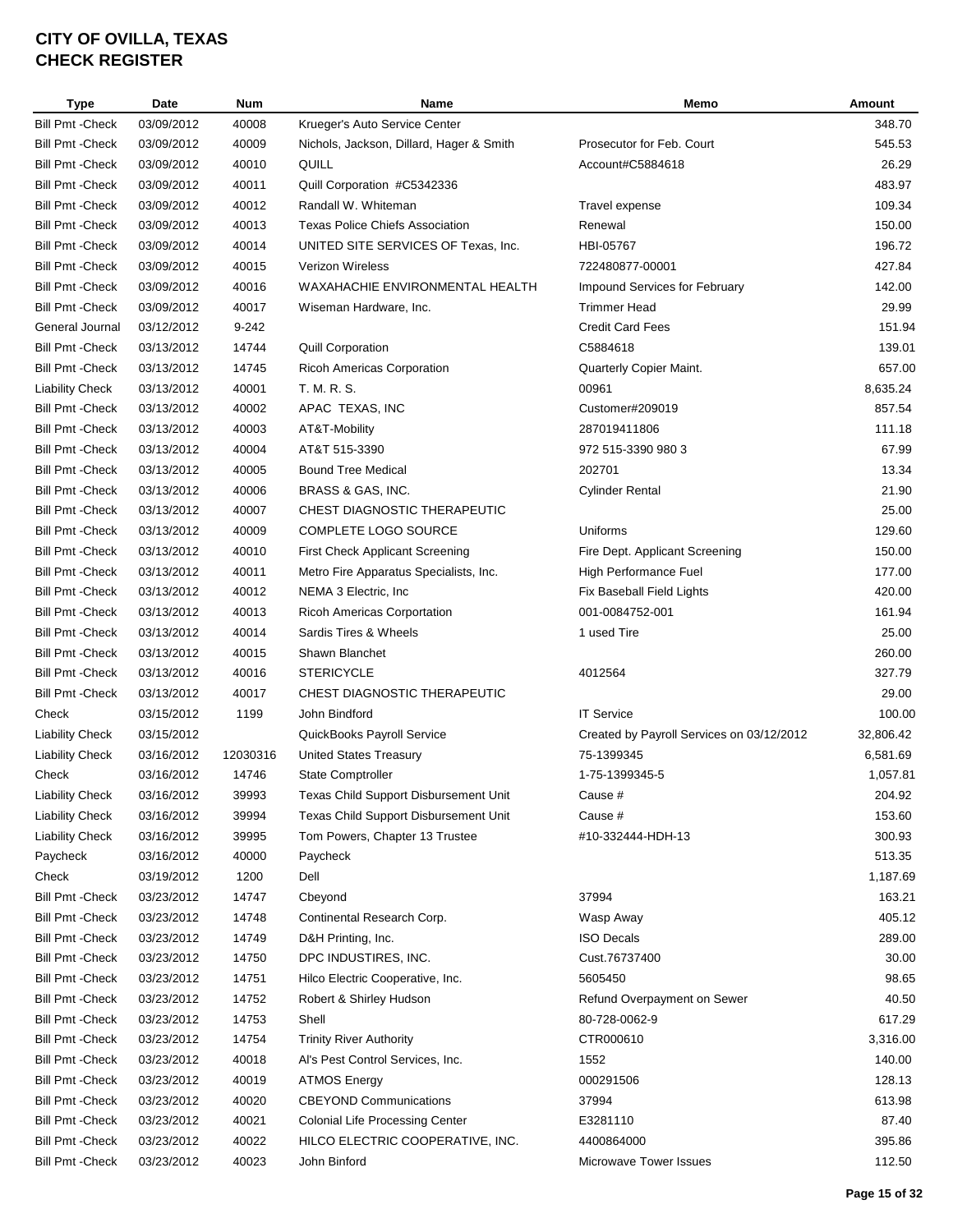| Type                    | Date       | <b>Num</b>   | Name                                      | Memo                                       | Amount    |
|-------------------------|------------|--------------|-------------------------------------------|--------------------------------------------|-----------|
| <b>Bill Pmt - Check</b> | 03/23/2012 | 40024        | MES - Texas                               | 32402                                      | 279.73    |
| <b>Bill Pmt - Check</b> | 03/23/2012 | 40025        | Night Line Janitorial Services, Inc.      |                                            | 265.00    |
| <b>Bill Pmt - Check</b> | 03/23/2012 | 40026        | Petty Cash                                | Stamps Police Dept.                        | 36.00     |
| <b>Bill Pmt - Check</b> | 03/23/2012 | 40027        | Scott Kurth                               | March 2012 Court                           | 440.00    |
| <b>Bill Pmt - Check</b> | 03/23/2012 | 40028        | <b>Shell Card Services</b>                | 80-728-0062-9                              | 4,242.46  |
| <b>Bill Pmt - Check</b> | 03/23/2012 | 40029        | Sprint Fire Dept                          | 154910120                                  | 251.29    |
| <b>Bill Pmt - Check</b> | 03/23/2012 | 40030        | <b>STERICYCLE</b>                         | 4012564                                    | 125.93    |
| <b>Bill Pmt - Check</b> | 03/23/2012 | 40031        | Taylor, Olson, Adkins, Sralla             | Legal Fees for January-Feb 2012            | 2,319.09  |
| <b>Bill Pmt - Check</b> | 03/23/2012 | 40032        | <b>WAXAHACHIE DAILY LIGHT</b>             | b116101                                    | 64.93     |
| <b>Bill Pmt - Check</b> | 03/23/2012 | 40033        | Petty Cash                                | <b>Police Shirts</b>                       | 95.81     |
| Check                   | 03/26/2012 | 1201         | Sirchie                                   | Crime Scene Kit                            | 111.62    |
| <b>Bill Pmt - Check</b> | 03/28/2012 | 14755        | U.S. Postal Service                       | Water Bil Postage                          | 397.12    |
| <b>Bill Pmt - Check</b> | 03/28/2012 | 14756        | Ashburne Glen Homeowners Assoc.Inc.       | Ashburne Glen Dec. 2011-Feb. 2012 & Back I | 8,029.24  |
| <b>Bill Pmt - Check</b> | 03/28/2012 | 14757        | Homeowners of Meadow Glen                 | HOA Dues Dec. 2011 thru Feb. 2012 & Back I | 2,003.61  |
| <b>Bill Pmt - Check</b> | 03/29/2012 | 14758        | <b>Blue Cross Blue Shield</b>             | 028829                                     | 2,163.96  |
| <b>Bill Pmt - Check</b> | 03/29/2012 | 14759        | <b>Texas Commission on Environmental</b>  | 0620070                                    | 10.00     |
| <b>Bill Pmt - Check</b> | 03/29/2012 | 14760        | City of Ovilla General Fund               | Quarterly Payroll Transfer                 | 12,360.63 |
| <b>Bill Pmt - Check</b> | 03/29/2012 | 14761        | City of Ovilla General Fund               | 1/2 of Transfer to Gen. Fund               | 60,986.00 |
| <b>Bill Pmt - Check</b> | 03/29/2012 | 14762        | City of Ovilla I & S                      | 1/2 of pmt. to Debt Fund                   | 83,394.00 |
| <b>Bill Pmt - Check</b> | 03/29/2012 | 14763        | City of Ovilla General Fund               | Garbage Transfer for March 2012            | 15,895.67 |
| <b>Bill Pmt - Check</b> | 03/29/2012 | 40038        | Aetna                                     | Acct#81628978                              | 465.60    |
| <b>Bill Pmt - Check</b> | 03/29/2012 | 40039        | APAC TEXAS, INC                           | Customer#209019                            | 482.30    |
| <b>Bill Pmt - Check</b> | 03/29/2012 | 40040        | AT&T-Mobility                             | 287019411806                               | 21.92     |
| <b>Bill Pmt - Check</b> | 03/29/2012 | 40041        | <b>Blue Cross Blue Shield</b>             | 028829                                     | 7,956.77  |
| <b>Bill Pmt - Check</b> | 03/29/2012 | 40042        | Gear Cleaning Solutions, LLC              |                                            | 1,679.76  |
| <b>Bill Pmt - Check</b> | 03/29/2012 | 40043        | <b>Hart InterCivic</b>                    | OVI-10740                                  | 130.14    |
| <b>Bill Pmt - Check</b> | 03/29/2012 | 40044        | John Binford                              | Work on Randy's Computer & Court           | 75.00     |
| <b>Bill Pmt - Check</b> | 03/29/2012 | 40045        | OAK CLIFF OFFICE SUPPLY & Printing Inc.   | office supplies                            | 58.80     |
| <b>Bill Pmt - Check</b> | 03/29/2012 | 40046        | <b>Red Oak Auto Parts</b>                 | Customer #300                              | 9.98      |
| <b>Bill Pmt - Check</b> | 03/29/2012 | 40047        | Ricoh Americas Corportation #456685       | Copier Expense- 456685                     | 255.36    |
| Check                   | 03/29/2012 | Draft        | <b>AFLAC</b>                              | Insurance                                  | 1,319.16  |
| Check                   | 03/29/2012 | <b>DRAFT</b> | <b>TEXAS EMERGNCY SERVICES RETIREMENT</b> | #1219                                      | 864.00    |
| <b>Liability Check</b>  | 03/29/2012 |              | QuickBooks Payroll Service                | Created by Payroll Services on 03/26/2012  | 33,397.36 |
| <b>Liability Check</b>  | 03/29/2012 |              | QuickBooks Payroll Service                | Created by Payroll Services on 03/27/2012  | 2,428.44  |
| <b>Liability Check</b>  | 03/30/2012 | 1203033012   | <b>United States Treasury</b>             | 75-1399345                                 | 6,735.52  |
| <b>Liability Check</b>  | 03/30/2012 | 12033012     | <b>United States Treasury</b>             | 75-1399345                                 | 71.10     |
| <b>Bill Pmt - Check</b> | 03/30/2012 | 14764        | City of Dallas                            | 100291064                                  | 14,090.76 |
| <b>Bill Pmt - Check</b> | 03/30/2012 | 14765        | City of Ovilla General Fund               | Bal. of Garbage Transfer for March 2012    | 710.18    |
| <b>Bill Pmt - Check</b> | 03/30/2012 | 14766        | Donnie & Karen Pickard                    | Water Deposit Refund                       | 15.99     |
| <b>Liability Check</b>  | 03/30/2012 | 40034        | Texas Child Support Disbursement Unit     | Cause #                                    | 204.92    |
| <b>Liability Check</b>  | 03/30/2012 | 40035        | Texas Child Support Disbursement Unit     | Cause #                                    | 153.60    |
| <b>Liability Check</b>  | 03/30/2012 | 40036        | Tom Powers, Chapter 13 Trustee            | #10-332444-HDH-13                          | 300.93    |
| Paycheck                | 03/30/2012 | 40037        | Paycheck                                  |                                            | 435.57    |
| <b>Bill Pmt - Check</b> | 03/30/2012 | 40048        | Krueger's Auto Service Center             |                                            | 199.53    |
| <b>Bill Pmt - Check</b> | 03/30/2012 | 40049        | Petty Cash                                | <b>Flowers</b>                             | 24.00     |
| <b>Bill Pmt - Check</b> | 03/30/2012 | 40050        | Allison Shepherd                          | Refund on Bond                             | 92.90     |
| <b>Bill Pmt - Check</b> | 03/30/2012 | 40051        | <b>Community Waste Disposal</b>           | 102326-001                                 | 16,405.91 |
| <b>Bill Pmt - Check</b> | 04/05/2012 | 14767        | Keith Ace Hardware                        |                                            | 67.57     |
| <b>Bill Pmt - Check</b> | 04/05/2012 | 14768        | <b>Texas Municipal League</b>             | Quarterly Ins. Pmt.                        | 3,522.53  |
| <b>Bill Pmt - Check</b> | 04/05/2012 | 14769        | Trinity Rivier Authority of Texas         | CTR000610                                  | 55.00     |
| <b>Bill Pmt - Check</b> | 04/05/2012 | 14770        | Verizon Wireless                          | 722480877-00001                            | 152.57    |
| Bill Pmt - Check        | 04/05/2012 | 40052        | APAC TEXAS, INC                           | Customer#209019                            | 632.48    |
|                         |            |              |                                           |                                            |           |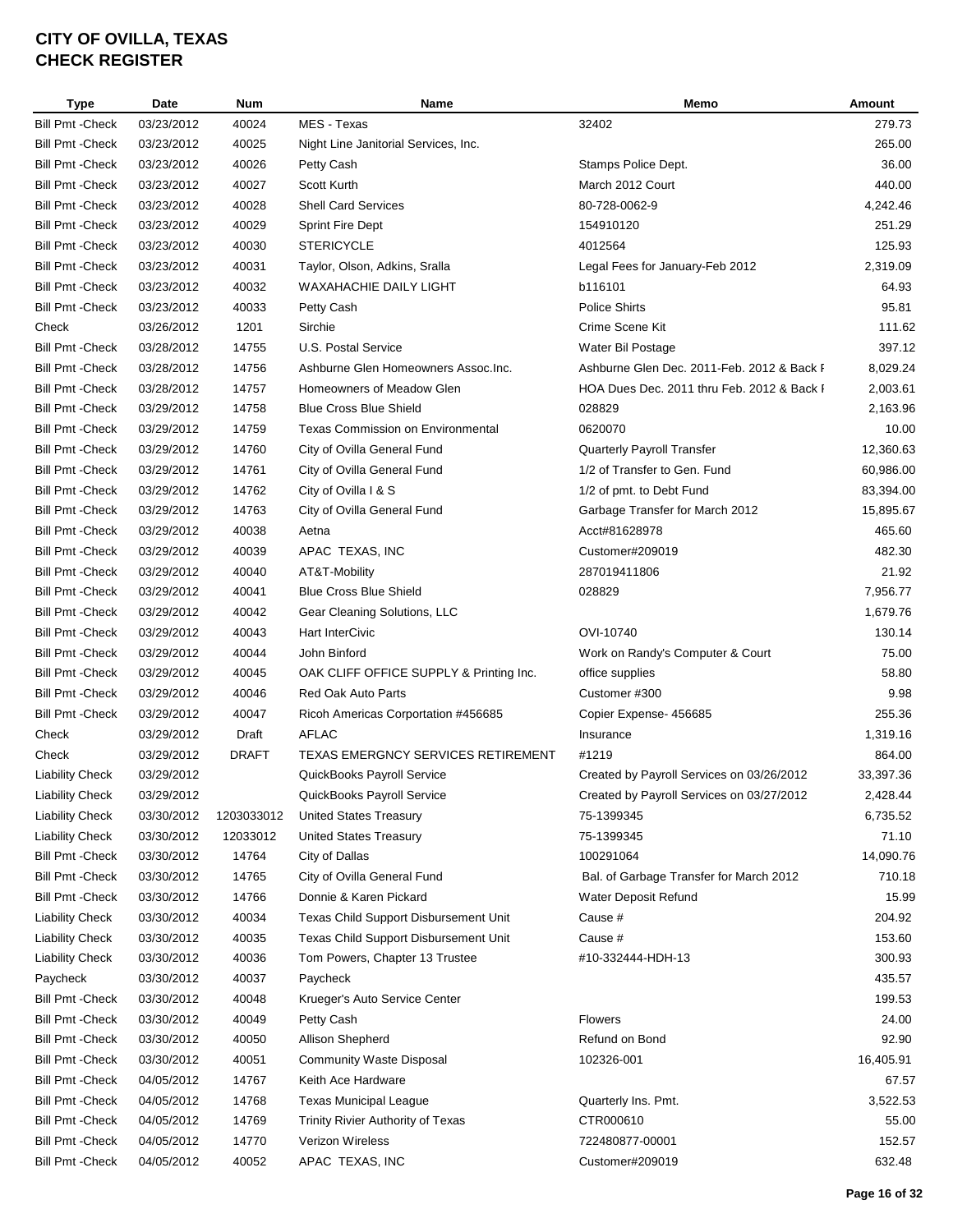| <b>Type</b>             | <b>Date</b> | <b>Num</b> | Name                                     | Memo                                      | Amount    |
|-------------------------|-------------|------------|------------------------------------------|-------------------------------------------|-----------|
| <b>Bill Pmt - Check</b> | 04/05/2012  | 40053      | Chief Supply Corporation Inc.            | 216286                                    | 194.96    |
| <b>Bill Pmt - Check</b> | 04/05/2012  | 40054      | <b>Colin Tennery</b>                     | Firefighter Volunteer Incentive           | 225.00    |
| <b>Bill Pmt - Check</b> | 04/05/2012  | 40055      | Election Systems & Software, Inc.        | 19505                                     | 16.00     |
| <b>Bill Pmt - Check</b> | 04/05/2012  | 40056      | Ennis Ford Inc.                          |                                           | 230.94    |
| <b>Bill Pmt - Check</b> | 04/05/2012  | 40057      | <b>Erick Martinez</b>                    | Volunteer Firefighter Incentive           | 100.00    |
| <b>Bill Pmt - Check</b> | 04/05/2012  | 40058      | <b>Everett Spencer</b>                   | Incentive Program                         | 75.00     |
| <b>Bill Pmt - Check</b> | 04/05/2012  | 40059      | <b>Hart InterCivic</b>                   | OVI-10740                                 | 800.20    |
| <b>Bill Pmt - Check</b> | 04/05/2012  | 40060      | Jacki Witherspoon                        | Firefighter Volunteer Incentive           | 25.00     |
| <b>Bill Pmt - Check</b> | 04/05/2012  | 40061      | John Chapman                             | Volunteer Firefighter Incentive           | 25.00     |
| <b>Bill Pmt - Check</b> | 04/05/2012  | 40062      | Keith Ace Hardware                       |                                           | 19.09     |
| <b>Bill Pmt - Check</b> | 04/05/2012  | 40063      | KONICA MINOLTA BUSINESS SOLUTION         | 061-0040730-000                           | 408.31    |
| <b>Bill Pmt - Check</b> | 04/05/2012  | 40064      | MES - Texas                              | 32402                                     | 1,355.00  |
| <b>Bill Pmt - Check</b> | 04/05/2012  | 40065      | Meteor                                   | Replace 6 Batteries on R755               | 927.94    |
| <b>Bill Pmt - Check</b> | 04/05/2012  | 40066      | OAK CLIFF OFFICE SUPPLY & Printing Inc.  | Minute Books                              | 169.99    |
| <b>Bill Pmt - Check</b> | 04/05/2012  | 40067      | <b>Randall Bailey</b>                    | Volunteer Firefighter Incentive           | 150.00    |
| <b>Bill Pmt - Check</b> | 04/05/2012  | 40068      | Red Oak Auto Parts                       |                                           | 786.68    |
| <b>Bill Pmt - Check</b> | 04/05/2012  | 40069      | Shawn Blanchet                           | Volunteer Incentive                       | 150.00    |
| <b>Bill Pmt - Check</b> | 04/05/2012  | 40070      | <b>TEXAS MUNICIPAL LEAGUE IRP</b>        | Quarterly Pmt.April-June 2012             | 11,559.22 |
| <b>Bill Pmt - Check</b> | 04/05/2012  | 40071      | UNITED SITE SERVICES OF Texas, Inc.      | HBI-05767                                 | 196.71    |
| <b>Bill Pmt - Check</b> | 04/05/2012  | 40073      | Wiseman Hardware, Inc.                   |                                           | 341.50    |
| <b>Bill Pmt - Check</b> | 04/05/2012  | 40074      | Petty Cash                               | <b>Certified Postage</b>                  | 5.75      |
| <b>Bill Pmt - Check</b> | 04/05/2012  | 40075      | <b>Verizon Wireless</b>                  | 722480877-00001                           | 427.39    |
| <b>Bill Pmt - Check</b> | 04/09/2012  | 40080      | STATE COMPTROLLER                        | quarter end 3-31-12 75-1399345            | 9,608.50  |
| Check                   | 04/10/2012  | 1202       | City of Ovilla                           |                                           | 1,529.92  |
| <b>Liability Check</b>  | 04/11/2012  | 40081      | T. M. R. S.                              | 00961                                     | 12,876.70 |
| <b>Liability Check</b>  | 04/12/2012  |            | QuickBooks Payroll Service               | Created by Payroll Services on 04/09/2012 | 32,345.07 |
| <b>Liability Check</b>  | 04/13/2012  | 1206041312 | <b>United States Treasury</b>            | 75-1399345                                | 6,489.57  |
| <b>Bill Pmt - Check</b> | 04/13/2012  | 14771      | Ashburne Glen Homeowners Assoc.Inc.      | Ashburne Glen HOA March 2012              | 1,633.74  |
| <b>Bill Pmt - Check</b> | 04/13/2012  | 14772      | City of Dallas                           | 100291064                                 | 17,804.78 |
| <b>Bill Pmt - Check</b> | 04/13/2012  | 14773      | City of Midlothian                       | 5384                                      | 4,355.00  |
| <b>Bill Pmt - Check</b> | 04/13/2012  | 14774      | Direct energy - Utility Operations       | Acct. #1147040                            | 1,691.63  |
| <b>Bill Pmt - Check</b> | 04/13/2012  | 14775      | Homeowners of Meadow Glen                | Meadow Glen HOA Dues Collected for March  | 358.98    |
|                         | 04/13/2012  |            |                                          |                                           |           |
| <b>Liability Check</b>  |             | 40076      | Texas Child Support Disbursement Unit    | Cause #                                   | 204.92    |
| <b>Liability Check</b>  | 04/13/2012  | 40077      | Texas Child Support Disbursement Unit    | Cause #                                   | 153.60    |
| <b>Liability Check</b>  | 04/13/2012  | 40078      | Tom Powers, Chapter 13 Trustee           | #10-332444-HDH-13                         | 300.93    |
| Paycheck                | 04/13/2012  | 40079      | Paycheck                                 |                                           | 474.34    |
| <b>Bill Pmt - Check</b> | 04/13/2012  | 40082      | A & B State Inspection                   | 2009 Crown Victoria                       | 29.99     |
| <b>Bill Pmt - Check</b> | 04/13/2012  | 40083      | AT&T-Mobility                            | 287019411806                              | 105.92    |
| <b>Bill Pmt - Check</b> | 04/13/2012  | 40084      | Bureau Veritas North America, Inc.       | 16011-265788.00                           | 150.00    |
| <b>Bill Pmt - Check</b> | 04/13/2012  | 40085      | City of Midlothian                       |                                           | 27,713.00 |
| <b>Bill Pmt - Check</b> | 04/13/2012  | 40086      | Direct Energy - Utility Operations       | Acct. #1147039                            | 4,581.02  |
| <b>Bill Pmt - Check</b> | 04/13/2012  | 40087      | <b>Impact Promotional Services</b>       |                                           | 227.50    |
| <b>Bill Pmt - Check</b> | 04/13/2012  | 40088      | KWIK KAR LUBE                            |                                           | 177.22    |
| <b>Bill Pmt - Check</b> | 04/13/2012  | 40089      | Metro Fire Apparatus Specialists, Inc.   | Ultra Performance 10V Battery             | 303.00    |
| <b>Bill Pmt - Check</b> | 04/13/2012  | 40090      | Nichols, Jackson, Dillard, Hager & Smith | Prosecutor for March Court                | 665.53    |
| Bill Pmt - Check        | 04/13/2012  | 40091      | Red Oak Auto Parts                       | Customer #300                             | 585.04    |
| <b>Bill Pmt - Check</b> | 04/13/2012  | 40092      | <b>Ricoh Americas Corportation</b>       | 001-0084752-001                           | 108.22    |
| <b>Bill Pmt - Check</b> | 04/13/2012  | 40093      | Taylor, Olson, Adkins, Sralla            | Legal Fees for March 2012                 | 333.25    |
| <b>Bill Pmt - Check</b> | 04/13/2012  | 40094      | The Pollice and Sheriffs Press           | ID Cards-                                 | 12.45     |
| <b>Bill Pmt - Check</b> | 04/13/2012  | 40095      | WAXAHACHIE ENVIRONMENTAL HEALTH          | Impound Services for March                | 41.00     |
| <b>Bill Pmt - Check</b> | 04/16/2012  | 40096      | U.S. Postal Service                      | Newsletters                               | 218.49    |
| Check                   | 04/18/2012  | Draft      | <b>State Comptroller</b>                 | 1-75-1399345-5                            | 1,032.69  |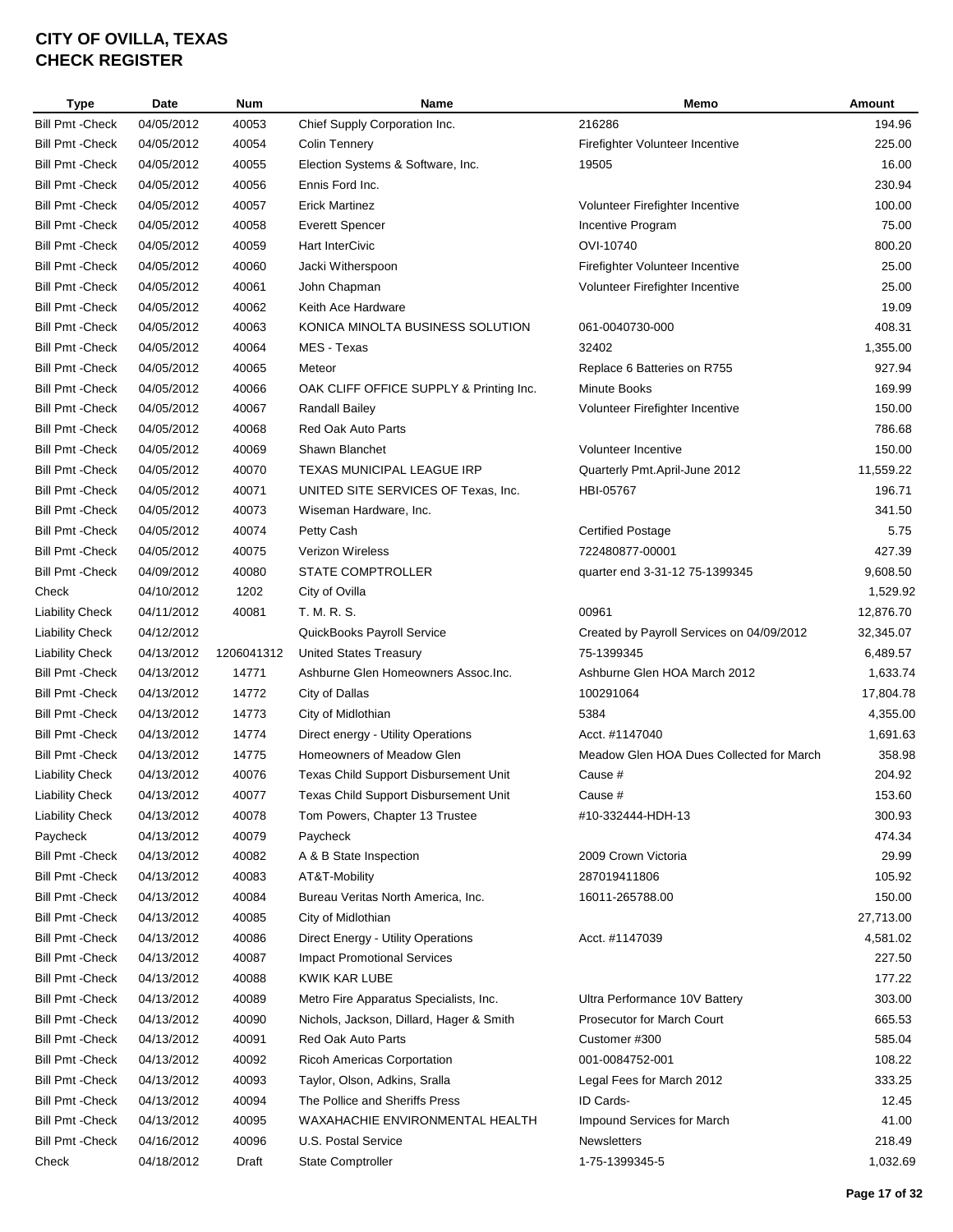| <b>Type</b>                                 | <b>Date</b> | <b>Num</b> | Name                                   | Memo                                      | Amount    |
|---------------------------------------------|-------------|------------|----------------------------------------|-------------------------------------------|-----------|
| <b>Bill Pmt - Check</b>                     | 04/20/2012  | 14776      | Citibank                               | 8639                                      | 267.98    |
| Bill Pmt -Check                             | 04/20/2012  | 14777      | DPC INDUSTIRES, INC.                   | Cust.76737400                             | 210.89    |
| <b>Bill Pmt - Check</b>                     | 04/20/2012  | 14778      | Grainger                               | 802424754                                 | 19.62     |
| Bill Pmt -Check                             | 04/20/2012  | 14779      | Hilco Electric Cooperative, Inc.       | 5605450                                   | 151.18    |
| <b>Bill Pmt - Check</b>                     | 04/20/2012  | 14780      | John Binford                           |                                           | 46.87     |
| <b>Bill Pmt - Check</b>                     | 04/20/2012  | 14781      | Shell                                  | 80-728-0062-9                             | 743.41    |
| <b>Bill Pmt - Check</b>                     | 04/20/2012  | 40097      | 3-D GraphX                             | P&Z Zoning Change Signs                   | 80.00     |
| Bill Pmt - Check                            | 04/20/2012  | 40098      | APAC TEXAS, INC                        |                                           | 3,127.60  |
| Bill Pmt - Check                            | 04/20/2012  | 40099      | AT&T 515-3390                          | 972 515-3390 980 3                        | 68.00     |
| <b>Bill Pmt - Check</b>                     | 04/20/2012  | 40100      | <b>ATMOS Energy</b>                    | 000291506                                 | 34.31     |
| <b>Bill Pmt - Check</b>                     | 04/20/2012  | 40101      | <b>Bound Tree Medical</b>              |                                           | 785.61    |
| <b>Bill Pmt - Check</b>                     | 04/20/2012  | 40102      | CASCO INDUSTRIES, INC.                 |                                           | 4,986.50  |
| <b>Bill Pmt - Check</b>                     | 04/20/2012  | 40103      | CHEST DIAGNOSTIC THERAPEUTIC           |                                           | 25.00     |
| <b>Bill Pmt - Check</b>                     | 04/20/2012  | 40104      | Chief Supply Corporation Inc.          | 216286                                    | 436.93    |
| <b>Bill Pmt - Check</b>                     | 04/20/2012  | 40105      | Citibank                               | 8639                                      | 6,295.95  |
| <b>Bill Pmt - Check</b>                     | 04/20/2012  | 40106      | Civic Plus                             | CP-Ovilla TX                              | 989.43    |
| <b>Bill Pmt - Check</b>                     | 04/20/2012  | 40107      | COMPLETE LOGO SOURCE                   | Uniforms                                  | 192.00    |
| <b>Bill Pmt - Check</b>                     | 04/20/2012  | 40108      | D & H Printing Inc.                    | <b>Newsletter Printing</b>                | 692.50    |
|                                             | 04/20/2012  | 40109      |                                        | Installation of Audio                     | 250.00    |
| Bill Pmt - Check<br><b>Bill Pmt - Check</b> |             |            | Henry Farrish                          | 4400864000                                | 394.82    |
|                                             | 04/20/2012  | 40110      | HILCO ELECTRIC COOPERATIVE, INC.       |                                           |           |
| <b>Bill Pmt - Check</b>                     | 04/20/2012  | 40111      | John Binford                           | Repairs & Copier Setup                    | 46.88     |
| <b>Bill Pmt - Check</b>                     | 04/20/2012  | 40112      | MED-TECH RESOURCE, INC.                | <b>Medical Supplies</b>                   | 379.82    |
| Bill Pmt - Check                            | 04/20/2012  | 40113      | Mike Dooly                             | Pet Carrier                               | 20.00     |
| <b>Bill Pmt - Check</b>                     | 04/20/2012  | 40114      | QUILL                                  |                                           | 280.69    |
| Bill Pmt -Check                             | 04/20/2012  | 40115      | <b>Red Oak Auto Parts</b>              |                                           | 658.94    |
| Bill Pmt -Check                             | 04/20/2012  | 40116      | Ricoh Americas Corportation #456685    | Copier Expense #456685                    | 255.36    |
| <b>Bill Pmt - Check</b>                     | 04/20/2012  | 40117      | Sardis Tires & Wheels                  | 2-Tires PD 101                            | 208.24    |
| <b>Bill Pmt - Check</b>                     | 04/20/2012  | 40118      | <b>Scott Kurth</b>                     | Judge Payment for April                   | 440.00    |
| <b>Bill Pmt - Check</b>                     | 04/20/2012  | 40119      | Sharon Jungman                         | Travel Exp. Austin April 15-17            | 225.77    |
| Bill Pmt - Check                            | 04/20/2012  | 40120      | <b>Shell Card Services</b>             | 80-728-0062-9                             | 4,652.24  |
| <b>Bill Pmt - Check</b>                     | 04/20/2012  | 40121      | <b>Sprint Fire Dept</b>                | 154910120                                 | 252.42    |
| <b>Bill Pmt - Check</b>                     | 04/20/2012  | 40122      | WAXAHACHIE DAILY LIGHT                 | b116101                                   | 255.19    |
| <b>Bill Pmt - Check</b>                     | 04/20/2012  | 40123      | <b>JPK Corporation</b>                 |                                           | 770.04    |
| <b>Bill Pmt -Check</b>                      | 04/25/2012  | 14782      | Blue Cross Blue Shield                 | 028829                                    | 2,163.96  |
| <b>Bill Pmt - Check</b>                     | 04/25/2012  | 14783      | Cbeyond                                | 37994                                     | 162.97    |
| <b>Bill Pmt - Check</b>                     | 04/25/2012  | 40128      | Aetna                                  | Acct#81628978                             | 465.60    |
| <b>Bill Pmt - Check</b>                     | 04/25/2012  | 40129      | AT&T-Mobility                          | 287019411806                              | 21.87     |
| <b>Bill Pmt - Check</b>                     | 04/25/2012  | 40130      | <b>Blue Cross Blue Shield</b>          | 028829                                    | 7,956.77  |
| Bill Pmt - Check                            | 04/25/2012  | 40131      | <b>CBEYOND Communications</b>          | 37994                                     | 613.08    |
| Bill Pmt - Check                            | 04/25/2012  | 40132      | DeSoto Mac Haik Ford Ltd.              | Installed Battery PD100                   | 22.34     |
| Bill Pmt - Check                            | 04/25/2012  | 40133      | Diversified Inspections                | Safety Inspection on Ladders              | 340.00    |
| <b>Bill Pmt - Check</b>                     | 04/25/2012  | 40134      | Election Systems & Software, Inc.      |                                           | 495.56    |
| Bill Pmt - Check                            | 04/25/2012  | 40135      | Journal Communications Inc.            | Balance Due on Ad                         | 1,107.50  |
| Bill Pmt - Check                            | 04/25/2012  | 40136      | Metro Fire Apparatus Specialists, Inc. | <b>Hydrant Valves</b>                     | 3,341.00  |
| Bill Pmt - Check                            | 04/25/2012  | 40137      | Night Line Janitorial Services, Inc.   | Janitorial Services for April             | 265.00    |
| <b>Bill Pmt - Check</b>                     | 04/25/2012  | 40138      | QUILL                                  | Account#C5884618                          | 152.99    |
| <b>Bill Pmt - Check</b>                     | 04/25/2012  | 40139      | <b>STERICYCLE</b>                      | 4012564                                   | 125.93    |
| Bill Pmt -Check                             | 04/25/2012  | 40140      | Wiseman Hardware, Inc.                 | Chains & Oil                              | 138.69    |
| Bill Pmt - Check                            | 04/25/2012  | 40141      | <b>Colonial Life Processing Center</b> | E3281110                                  | 87.40     |
| Bill Pmt - Check                            | 04/26/2012  | 14784      | U.S. Postal Service                    | Water Bil Postage                         | 397.12    |
| <b>Liability Check</b>                      | 04/26/2012  |            | QuickBooks Payroll Service             | Created by Payroll Services on 04/23/2012 | 33,173.16 |
| <b>Liability Check</b>                      | 04/27/2012  | 1206042712 | <b>United States Treasury</b>          | 75-1399345                                | 6,727.88  |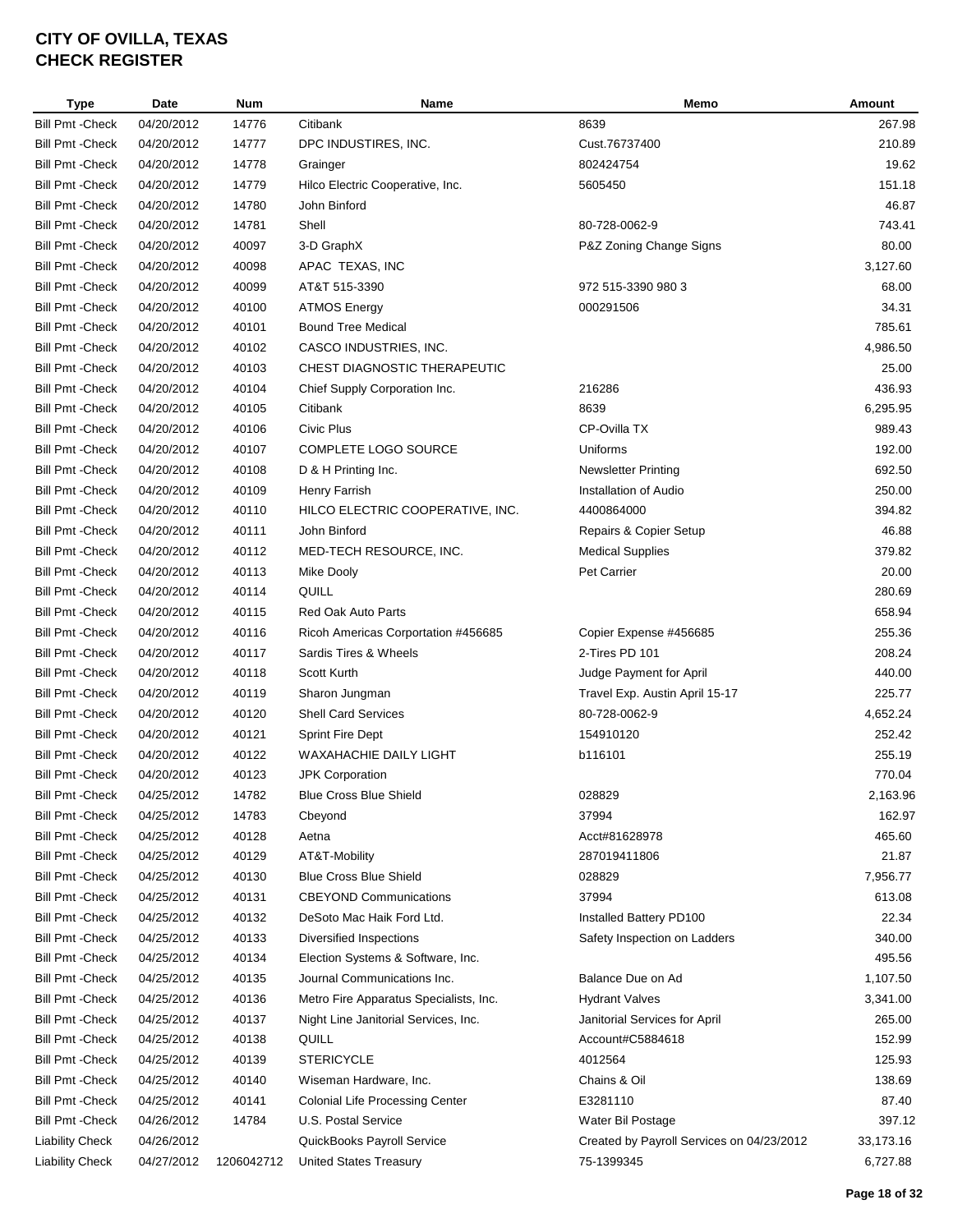| <b>Type</b>             | <b>Date</b> | <b>Num</b> | Name                                      | Memo                                        | Amount         |
|-------------------------|-------------|------------|-------------------------------------------|---------------------------------------------|----------------|
| <b>Liability Check</b>  | 04/27/2012  | 40124      | Texas Child Support Disbursement Unit     | Cause #                                     | 204.92         |
| <b>Liability Check</b>  | 04/27/2012  | 40125      | Texas Child Support Disbursement Unit     | Cause #                                     | 153.60         |
| <b>Liability Check</b>  | 04/27/2012  | 40126      | Tom Powers, Chapter 13 Trustee            | #10-332444-HDH-13                           | 300.93         |
| Paycheck                | 04/27/2012  | 40127      | Paycheck                                  |                                             | 482.96         |
| Check                   | 04/27/2012  | Draft      | AFLAC                                     | Insurance                                   | 1,319.16       |
| Bill Pmt -Check         | 04/30/2012  | 14785      | Belinda Wood                              | Water Deposit Refund                        | 13.90          |
| <b>Bill Pmt - Check</b> | 04/30/2012  | 14786      | City of Ovilla General Fund               | Garbage Transfer for April                  | 15,783.84      |
| <b>Bill Pmt - Check</b> | 04/30/2012  | 40142      | Petty Cash                                | Finance Petty Cash                          | 39.49          |
| <b>Bill Pmt - Check</b> | 04/30/2012  | 40144      | International Council of Shopping Centers | Randy Whiteman Membership                   | 100.00         |
| General Journal         | 04/30/2012  | 9-248      |                                           | Credit Card Fees for March                  | 136.84         |
| General Journal         | 04/30/2012  | 9-249      |                                           | Returned Ck. & Bank Charges in April        | 61.85          |
| <b>Liability Check</b>  | 04/30/2012  |            | QuickBooks Payroll Service                | Created by Payroll Services on 04/26/2012   | 2,428.47       |
| <b>Liability Check</b>  | 05/01/2012  | 1206050112 | <b>United States Treasury</b>             | 75-1399345                                  | 71.04          |
| <b>Bill Pmt - Check</b> | 05/04/2012  | 14787      | Ashburne Glen Homeowners Assoc.Inc.       | Ashburne Glen HOA April 2012                | 1,556.01       |
| <b>Bill Pmt - Check</b> | 05/04/2012  | 14788      | Britton Meter Supply, Inc.                | 6390                                        | 69.36          |
| <b>Bill Pmt - Check</b> | 05/04/2012  | 14789      | DPC INDUSTIRES, INC.                      |                                             | 667.69         |
| <b>Bill Pmt - Check</b> | 05/04/2012  | 14790      | Homeowners of Meadow Glen                 | Meadow Glen HOA Dues Collected for April 20 | 356.90         |
| <b>Bill Pmt - Check</b> | 05/04/2012  | 14791      | Keith Ace Hardware                        |                                             | 36.45          |
| <b>Bill Pmt - Check</b> | 05/04/2012  | 14792      | Municipal Water Works Supply, LP          | 09-0008990                                  | 129.08         |
| <b>Bill Pmt - Check</b> | 05/04/2012  | 14793      | <b>Trinity River Authority</b>            | CTR000610                                   | 3,316.00       |
| <b>Bill Pmt - Check</b> | 05/04/2012  | 14794      | Trinity Rivier Authority of Texas         | CTR000610                                   | 82.50          |
| Bill Pmt - Check        | 05/04/2012  | 14795      | Verizon Wireless                          | 722480877-00001                             | 152.09         |
| <b>Bill Pmt - Check</b> | 05/04/2012  | 40145      | A & B State Inspection                    | Inspection on #101 #103                     | 59.98          |
| <b>Bill Pmt - Check</b> | 05/04/2012  | 40146      | <b>Advanced Telecom</b>                   | 000292                                      | 318.75         |
| <b>Bill Pmt - Check</b> | 05/04/2012  | 40147      | American Association of Notaries          | Notary Renewal Charlie Bennett              | 77.94          |
| <b>Bill Pmt - Check</b> | 05/04/2012  | 40148      | Atmos Gas Cities Steering Committee       | 2012 Assessment                             | 174.60         |
| <b>Bill Pmt - Check</b> | 05/04/2012  | 40149      | Bureau Veritas North America, Inc.        | 16012-273064                                | 76.92          |
| <b>Bill Pmt - Check</b> | 05/04/2012  | 40150      | Clyde O. Hanks                            | Aaron McAlister                             | 200.00         |
| <b>Bill Pmt - Check</b> | 05/04/2012  | 40151      | <b>Community Waste Disposal</b>           | 102326-001                                  | 16,470.56      |
| <b>Bill Pmt - Check</b> | 05/04/2012  | 40152      | D & H Printing Inc.                       | <b>Bumper Stickers</b>                      | 114.33         |
| Bill Pmt - Check        | 05/04/2012  | 40153      | <b>Dulworth Septic Systems</b>            | Replace Sprinkler Heads & Cleaned           | 185.00         |
| <b>Bill Pmt - Check</b> | 05/04/2012  | 40154      | Election Systems & Software, Inc.         | 19505                                       | 17.76          |
| <b>Bill Pmt - Check</b> | 05/04/2012  | 40155      | <b>Gingerbread House</b>                  | <b>Yearly Support</b>                       | 1,000.00       |
| <b>Bill Pmt - Check</b> | 05/04/2012  | 40156      | <b>Hamilton Press</b>                     | Monogram Shirts                             | 35.00          |
| <b>Bill Pmt - Check</b> | 05/04/2012  | 40157      | Keith Ace Hardware                        |                                             | 288.75         |
| <b>Bill Pmt - Check</b> | 05/04/2012  | 40158      | Landmark Equipment, Inc.                  | Rhino Shredder                              | 233.90         |
| <b>Bill Pmt - Check</b> | 05/04/2012  | 40159      | OAK CLIFF OFFICE SUPPLY & Printing Inc.   | <b>Office Supplies</b>                      | 23.97          |
| <b>Bill Pmt - Check</b> | 05/04/2012  | 40160      | QUILL                                     | Account#C5884618                            | 105.98         |
| Bill Pmt - Check        | 05/04/2012  | 40161      | The Macarlane Firm, PC                    | Legal Fees for April                        | 457.50         |
| Bill Pmt - Check        | 05/04/2012  | 40162      | Tire Centers, LLC                         | Tires for Fire Truck                        | 1,808.47       |
| Bill Pmt - Check        | 05/04/2012  | 40163      | UNITED SITE SERVICES OF Texas, Inc.       | HBI-05767                                   | 196.71         |
| <b>Bill Pmt - Check</b> | 05/04/2012  | 40164      | Verizon Wireless                          | 722480877-00001                             | 440.85         |
| <b>Bill Pmt - Check</b> | 05/04/2012  | 40165      | WAXAHACHIE DAILY LIGHT                    |                                             | 490.75         |
| Bill Pmt -Check         | 05/04/2012  | 40166      | Wiseman Hardware, Inc.                    |                                             | 95.97          |
| Bill Pmt -Check         | 05/08/2012  | 40171      | <b>Colin Tennery</b>                      | Volunteer Firefighter Incentive             | 325.00         |
| Bill Pmt -Check         | 05/08/2012  | 40172      | <b>Erick Martinez</b>                     | Volunteer Firefigther Incentive             | 175.00         |
|                         |             |            |                                           |                                             |                |
| Bill Pmt - Check        | 05/08/2012  | 40173      | <b>Everett Spencer</b>                    | Incentive Program                           | 75.00<br>25.00 |
| <b>Bill Pmt - Check</b> | 05/08/2012  | 40174      | Jacki Witherspoon                         | Volunteer Incentive<br><b>Fence Parts</b>   | 122.28         |
| <b>Bill Pmt - Check</b> | 05/08/2012  | 40175      | Jamieson Manufacturing Co.                |                                             |                |
| <b>Bill Pmt - Check</b> | 05/08/2012  | 40176      | John Chapman                              | Volunteer Firefighter Incentive             | 50.00          |
| <b>Bill Pmt - Check</b> | 05/08/2012  | 40177      | Joni Sidler                               | Incentive Program                           | 25.00          |
| <b>Bill Pmt - Check</b> | 05/08/2012  | 40178      | Shawn Blanchet                            | Volunteer Incentive                         | 50.00          |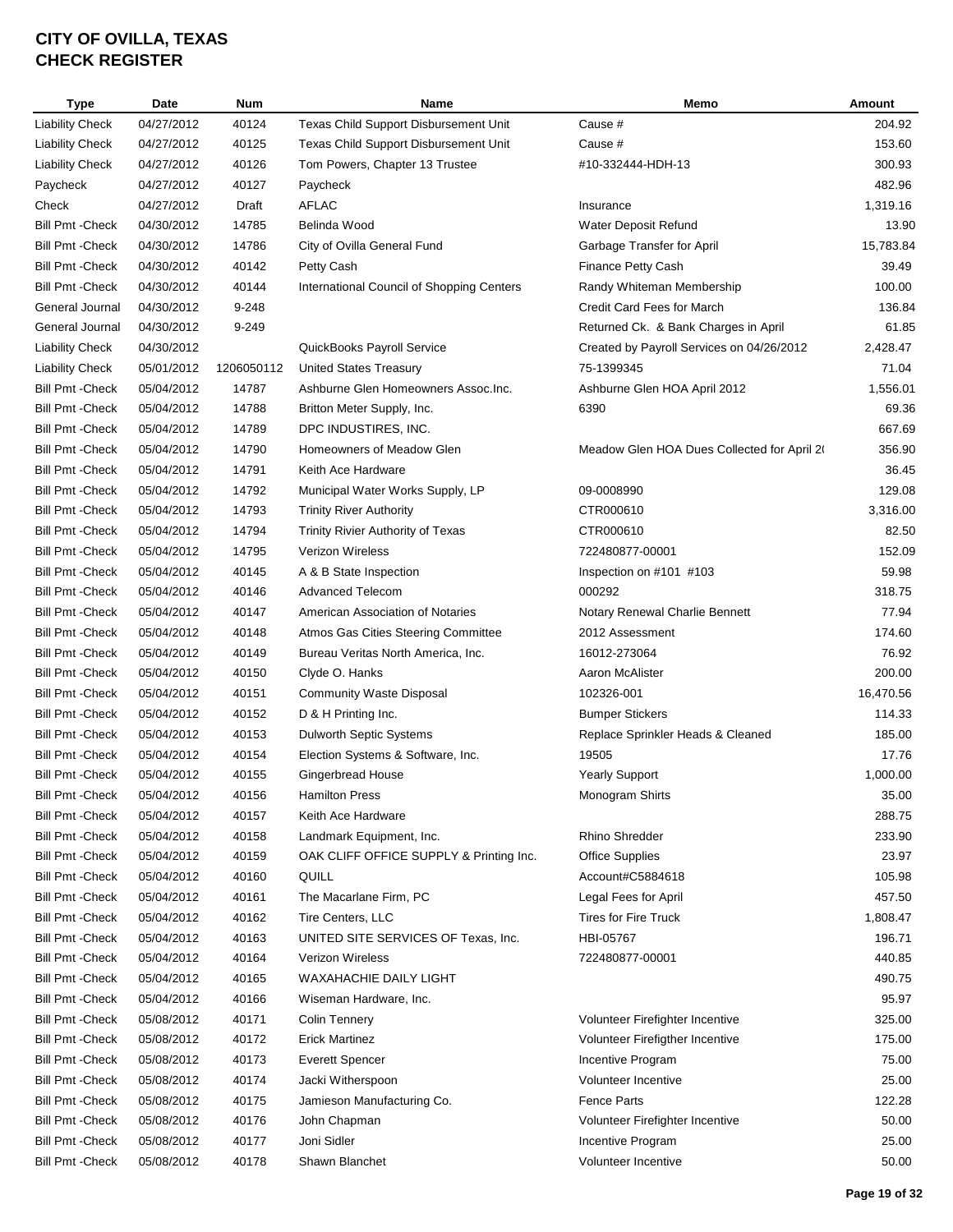| Type                    | <b>Date</b> | <b>Num</b> | Name                                     | Memo                                      | Amount    |
|-------------------------|-------------|------------|------------------------------------------|-------------------------------------------|-----------|
| <b>Bill Pmt - Check</b> | 05/08/2012  | 40179      | <b>William Neal Holt</b>                 | Incentive Program                         | 25.00     |
| Check                   | 05/09/2012  | 1203       | City of Midlothian                       |                                           | 1,000.00  |
| Check                   | 05/09/2012  |            | Sams Club                                | Supplies                                  | 257.94    |
| <b>Liability Check</b>  | 05/09/2012  |            | QuickBooks Payroll Service               | Created by Payroll Services on 05/07/2012 | 4,528.92  |
| <b>Liability Check</b>  | 05/10/2012  | 1206051012 | <b>United States Treasury</b>            | 75-1399345                                | 1,639.24  |
| Bill Pmt - Check        | 05/10/2012  | 14796      | City of Dallas                           | 100291064                                 | 20,886.93 |
| Bill Pmt - Check        | 05/10/2012  | 14797      | Direct energy - Utility Operations       | 1147040                                   | 1,456.92  |
| Bill Pmt -Check         | 05/10/2012  | 40180      | AT&T 515-3390                            | 972 515-3390 980 3                        | 67.99     |
| Bill Pmt -Check         | 05/10/2012  | 40181      | BRASS & GAS, INC.                        | <b>Cylinder Rental</b>                    | 21.90     |
| Bill Pmt - Check        | 05/10/2012  | 40182      | Bureau Veritas North America, Inc.       |                                           | 2,014.60  |
| <b>Bill Pmt - Check</b> | 05/10/2012  | 40183      | Direct Energy - Utility Operations       | Acct.#1147039                             | 4,602.09  |
| <b>Bill Pmt - Check</b> | 05/10/2012  | 40184      | Ennis Ford Inc.                          |                                           | 189.77    |
| <b>Bill Pmt - Check</b> | 05/10/2012  | 40185      | KONICA MINOLTA BUSINESS                  | 143030                                    | 220.26    |
| <b>Bill Pmt - Check</b> | 05/10/2012  | 40186      | Krueger's Auto Service Center            |                                           | 51.92     |
| <b>Bill Pmt - Check</b> | 05/10/2012  | 40187      | Nichols, Jackson, Dillard, Hager & Smith | <b>Prosecutor for April Court</b>         | 985.53    |
| <b>Bill Pmt - Check</b> | 05/10/2012  | 40188      | O'REILLY AUTO PARTS                      | 394415                                    | 5.98      |
| <b>Bill Pmt - Check</b> | 05/10/2012  | 40189      | <b>Red Oak Auto Parts</b>                |                                           | 938.33    |
| <b>Bill Pmt - Check</b> | 05/10/2012  | 40190      | Sardis Tires & Wheels                    | 2-Tires PD 103                            | 208.24    |
| <b>Bill Pmt - Check</b> | 05/10/2012  | 40191      | Taylor, Olson, Adkins, Sralla            | Legal Fees for April                      | 813.75    |
| <b>Bill Pmt - Check</b> | 05/10/2012  | 40192      | WAXAHACHIE ENVIRONMENTAL HEALTH          | Impound Services for April                | 142.00    |
| <b>Bill Pmt - Check</b> | 05/10/2012  | 40193      | Petty Cash                               | Police Petty Cash                         | 36.00     |
| General Journal         | 05/10/2012  | $9 - 253$  |                                          | Credit Card Fees from April               | 128.10    |
| <b>Liability Check</b>  | 05/10/2012  |            | QuickBooks Payroll Service               | Created by Payroll Services on 05/07/2012 | 35,113.00 |
| <b>Liability Check</b>  | 05/11/2012  | 1206051112 | <b>United States Treasury</b>            | 75-1399345                                | 7,128.32  |
| <b>Liability Check</b>  | 05/11/2012  | 40167      | Texas Child Support Disbursement Unit    | Cause #                                   | 204.92    |
| <b>Liability Check</b>  | 05/11/2012  | 40168      | Texas Child Support Disbursement Unit    | Cause #                                   | 153.60    |
| <b>Liability Check</b>  | 05/11/2012  | 40169      | Tom Powers, Chapter 13 Trustee           | #10-332444-HDH-13                         | 300.93    |
| Paycheck                | 05/11/2012  | 40170      | Paycheck                                 |                                           | 481.93    |
| <b>Liability Check</b>  | 05/14/2012  | 40194      | T. M. R. S.                              | 00961                                     | 8,655.31  |
| Check                   | 05/15/2012  |            | Sams Club                                | Supplies                                  | 586.83    |
| Bill Pmt -Check         | 05/17/2012  | 14798      | <b>B2O &amp; Associates</b>              | Blue Marking Flags w/City Logo            | 166.88    |
| <b>Bill Pmt - Check</b> | 05/17/2012  | 14799      | Citibank                                 | 8639                                      | 411.00    |
| Bill Pmt - Check        | 05/17/2012  | 14800      | Continental Research Corp.               | Extra Care                                | 190.00    |
| Bill Pmt - Check        | 05/17/2012  | 14801      | Hilco Electric Cooperative, Inc.         | 5605450                                   | 116.05    |
| Bill Pmt -Check         | 05/17/2012  | 14802      | Mike Dooly                               | Mike Dooly DL Renewal                     | 61.00     |
| <b>Bill Pmt - Check</b> | 05/17/2012  | 14803      | Municipal Water Works Supply, LP         |                                           | 621.31    |
| <b>Bill Pmt - Check</b> | 05/17/2012  | 14804      | Power Plan                               | 7262003                                   | 3,984.95  |
| <b>Bill Pmt - Check</b> | 05/17/2012  | 14805      | <b>Quill Corporation</b>                 | C5884618                                  | 8.52      |
| <b>Bill Pmt - Check</b> | 05/17/2012  | 14806      | Shell                                    | 80-728-0062-9                             | 680.16    |
| <b>Bill Pmt - Check</b> | 05/17/2012  | 14807      | <b>Trinity River Authority</b>           | CTR000610                                 | 3,316.00  |
| <b>Bill Pmt - Check</b> | 05/17/2012  | 40195      | AT&T-Mobility                            | 287019411806                              | 91.39     |
| <b>Bill Pmt - Check</b> | 05/17/2012  | 40196      | <b>Bound Tree Medical</b>                | 202701                                    | 29.73     |
| <b>Bill Pmt - Check</b> | 05/17/2012  | 40197      | CASCO INDUSTRIES, INC.                   | Auto Charge 1200 Pump                     | 917.00    |
| <b>Bill Pmt - Check</b> | 05/17/2012  | 40198      | CHEST DIAGNOSTIC THERAPEUTIC             |                                           | 25.00     |
| Bill Pmt - Check        | 05/17/2012  | 40199      | Citibank                                 | 8639                                      | 2,409.13  |
| Bill Pmt - Check        | 05/17/2012  | 40200      | Dulworth Septic Systems                  | Sceptic Service Contract 7-22-12          | 175.00    |
| <b>Bill Pmt - Check</b> | 05/17/2012  | 40201      | <b>GST PUBLIC SAFETY SUPPLY</b>          | 12244                                     | 158.75    |
| Bill Pmt -Check         | 05/17/2012  | 40202      | HILCO ELECTRIC COOPERATIVE, INC.         | 4400864000                                | 248.86    |
| Bill Pmt -Check         | 05/17/2012  | 40203      | QUILL                                    | Account#C5884618                          | 36.85     |
| Bill Pmt -Check         | 05/17/2012  | 40204      | Ricoh Americas Corportation              | 001-0084752-001                           | 110.34    |
| Bill Pmt -Check         | 05/17/2012  | 40205      | <b>Shell Card Services</b>               | 80-728-0062-9                             | 4,639.83  |
| <b>Bill Pmt - Check</b> | 05/17/2012  | 40206      | Siddons-Martin Emergency Group, LLC      |                                           | 261.46    |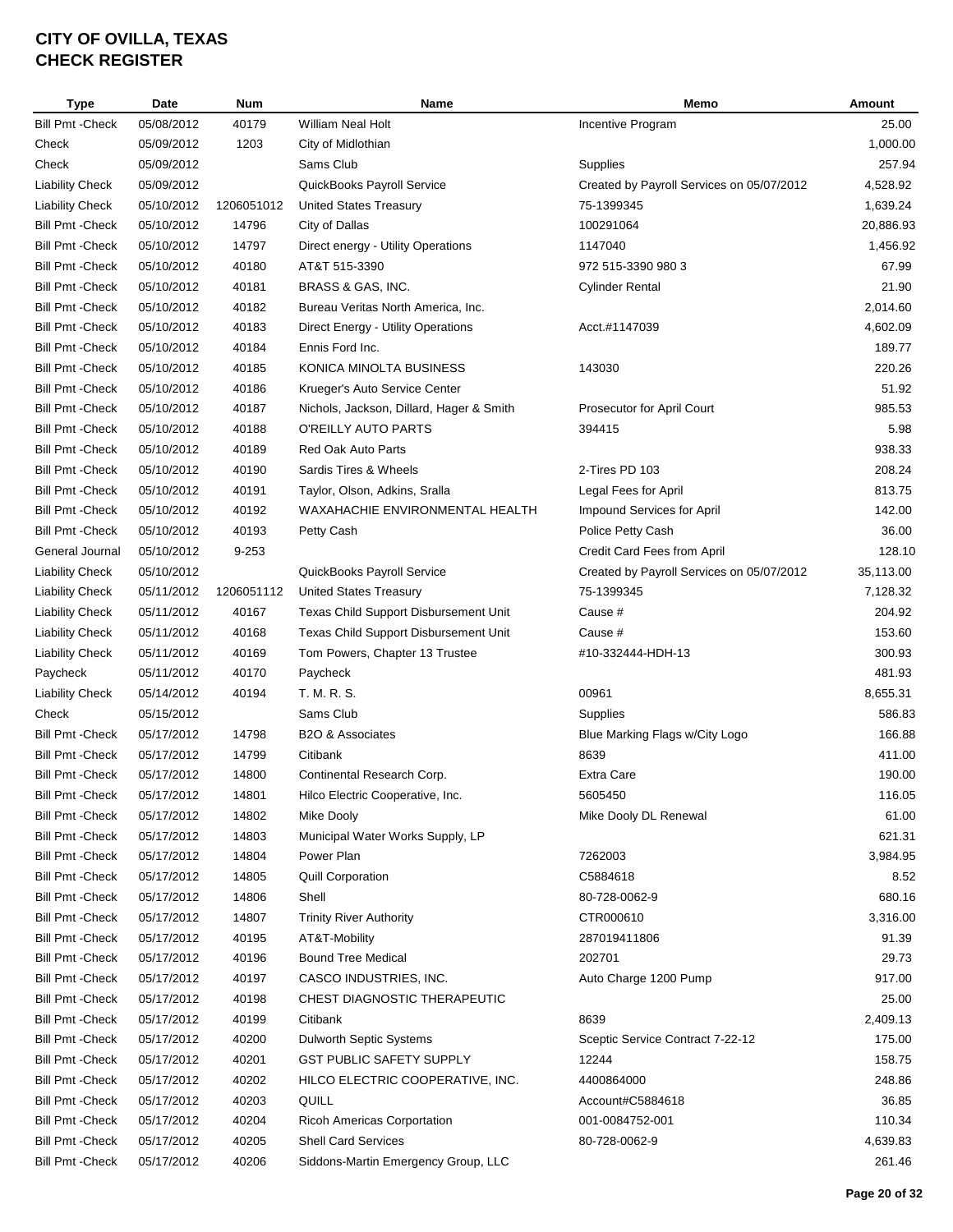| Type                    | <b>Date</b> | <b>Num</b> | <b>Name</b>                                | Memo                                      | Amount    |
|-------------------------|-------------|------------|--------------------------------------------|-------------------------------------------|-----------|
| <b>Bill Pmt - Check</b> | 05/17/2012  | 40207      | <b>Sprint Fire Dept</b>                    | 154910120                                 | 250.39    |
| <b>Bill Pmt - Check</b> | 05/17/2012  | 40208      | Stephen B. Trammell DO                     | 2665                                      | 65.00     |
| Bill Pmt - Check        | 05/17/2012  | 40209      | <b>STERICYCLE</b>                          | 4012564                                   | 125.93    |
| <b>Bill Pmt - Check</b> | 05/17/2012  | 40210      | <b>Texas Commission on Fire Protection</b> | Phillip Brancato                          | 85.00     |
| <b>Bill Pmt - Check</b> | 05/17/2012  | 40211      | Yeldell, Wilson & Co., P.C.                | Accounting                                | 106.55    |
| Bill Pmt -Check         | 05/17/2012  | 40212      | HILCO ELECTRIC COOPERATIVE, INC.           | 4400864000                                | 141.44    |
| Check                   | 05/17/2012  | Draft      | <b>State Comptroller</b>                   | 1-75-1399345-5                            | 981.57    |
| <b>Bill Pmt - Check</b> | 05/24/2012  | 14808      | Cbeyond                                    | 37994                                     | 162.97    |
| <b>Bill Pmt - Check</b> | 05/24/2012  | 40217      | A.H. Stock Manufacturing Company           | Parts                                     | 70.22     |
| <b>Bill Pmt - Check</b> | 05/24/2012  | 40218      | Aetna                                      | Acct#81628978                             | 392.60    |
| <b>Bill Pmt - Check</b> | 05/24/2012  | 40219      | <b>ATMOS Energy</b>                        | 000291506                                 | 22.47     |
| <b>Bill Pmt - Check</b> | 05/24/2012  | 40220      | <b>CBEYOND Communications</b>              | 37994                                     | 613.08    |
| <b>Bill Pmt - Check</b> | 05/24/2012  | 40221      | Clifford Power Systems, Inc.               | Annual Maint. on Generator                | 1,379.00  |
| <b>Bill Pmt - Check</b> | 05/24/2012  | 40222      | Konstantina Bowden                         | Refund-Overpayment on Police Fine         | 7.00      |
| <b>Bill Pmt - Check</b> | 05/24/2012  | 40223      | Metro Fire Apparatus Specialists, Inc.     | Repairs 2005 Truck                        | 210.00    |
| <b>Bill Pmt - Check</b> | 05/24/2012  | 40224      | Night Line Janitorial Services, Inc.       | Janitorial Services for May 2012          | 265.00    |
| <b>Bill Pmt - Check</b> | 05/24/2012  | 40225      | QUILL                                      | Account#C5884618                          | 13.05     |
| <b>Bill Pmt - Check</b> | 05/24/2012  | 40226      | Ricoh Americas Corportation #456685        | Customer # 456685                         | 255.36    |
| <b>Bill Pmt - Check</b> | 05/24/2012  | 40227      | Siddons-Martin Emergency Group, LLC        |                                           | 1,038.70  |
| Bill Pmt - Check        | 05/24/2012  | 40228      | Zep Manufacturing Co.                      |                                           | 234.10    |
| Bill Pmt - Check        | 05/24/2012  | 40229      | Scott Kurth                                | Judge Fees for May                        | 440.00    |
| Check                   | 05/24/2012  | Draft      | <b>AFLAC</b>                               | Insurance                                 | 999.24    |
| <b>Liability Check</b>  | 05/24/2012  |            | QuickBooks Payroll Service                 | Created by Payroll Services on 05/21/2012 | 32,460.88 |
| Liability Check         | 05/25/2012  | 1206052512 | <b>United States Treasury</b>              | 75-1399345                                | 6,418.46  |
| Bill Pmt - Check        | 05/25/2012  | 14809      | Petty Cash                                 | Petty Cash                                | 73.82     |
| <b>Liability Check</b>  | 05/25/2012  | 40213      | Texas Child Support Disbursement Unit      | Cause #                                   | 204.92    |
| <b>Liability Check</b>  | 05/25/2012  | 40214      | Texas Child Support Disbursement Unit      | Cause #                                   | 153.60    |
| <b>Liability Check</b>  | 05/25/2012  | 40215      | Tom Powers, Chapter 13 Trustee             | #10-332444-HDH-13                         | 300.93    |
| Paycheck                | 05/25/2012  | 40216      | Paycheck                                   |                                           | 402.96    |
| <b>Bill Pmt - Check</b> | 05/25/2012  | 40230      | Petty Cash                                 | Petty Cash                                | 22.27     |
| <b>Bill Pmt - Check</b> | 05/30/2012  | 14810      | U.S. Postal Service                        | Water Bil Postage                         | 399.04    |
| <b>Bill Pmt - Check</b> | 05/31/2012  | 14811      | City of Ovilla General Fund                | Garbage Transfer for May                  | 15,388.90 |
| <b>Bill Pmt - Check</b> | 05/31/2012  | 40231      | <b>AMERICAN TROPHY &amp; AWARDS</b>        | Laser Engraving                           | 15.00     |
| Bill Pmt -Check         | 05/31/2012  | 40232      | AT&T-Mobility                              | 872461924                                 | 21.87     |
| <b>Bill Pmt - Check</b> | 05/31/2012  | 40233      | AUGUST INDUSTRIES, INC.                    | Customer#9OVILL                           | 1,472.40  |
| <b>Bill Pmt - Check</b> | 05/31/2012  | 40234      | <b>Community Waste Disposal</b>            | 102326-001                                | 16,431.77 |
| <b>Bill Pmt - Check</b> | 05/31/2012  | 40235      | Dallas Central Appraisal District          | 4th Qtr. Budget Allocation                | 200.00    |
| <b>Bill Pmt - Check</b> | 05/31/2012  | 40236      | OAK CLIFF OFFICE SUPPLY & Printing Inc.    | <b>Office Supplies</b>                    | 132.80    |
| <b>Bill Pmt - Check</b> | 05/31/2012  | 40237      | OFFICE DEPOT                               | 6011564204068364                          | 17.23     |
| <b>Bill Pmt - Check</b> | 05/31/2012  | 40238      | <b>Oncor Cities Steering Committee</b>     | Oncor 2012 Assessment                     | 349.20    |
| Bill Pmt -Check         | 05/31/2012  | 40239      | UNITED SITE SERVICES OF Texas, Inc.        | HBI-05767                                 | 196.71    |
| Check                   | 05/31/2012  | Draft      | TEXAS EMERGNCY SERVICES RETIREMENT         | #1219                                     | 756.00    |
| <b>Liability Check</b>  | 05/31/2012  |            | QuickBooks Payroll Service                 | Created by Payroll Services on 05/25/2012 | 2,081.99  |
| <b>Liability Check</b>  | 06/01/2012  | 1206060112 | <b>United States Treasury</b>              | 75-1399345                                | 60.92     |
| Bill Pmt - Check        | 06/04/2012  | 14812      | Alice Long                                 | Water Deposit Refund                      | 70.64     |
| Bill Pmt -Check         | 06/04/2012  | 14813      | Ashburne Glen Homeowners Assoc.Inc.        | Ashburne Glen HOA May 2012                | 1,691.52  |
| <b>Bill Pmt - Check</b> | 06/04/2012  | 14814      | B2O & Associates                           | <b>Water Meters &amp; Connections</b>     | 428.75    |
| Bill Pmt - Check        | 06/04/2012  | 14815      | Direct energy - Utility Operations         | Acct. #1147040                            | 2,159.88  |
| Bill Pmt -Check         | 06/04/2012  | 14816      | DPC INDUSTIRES, INC.                       | Cust.76737400                             | 33.00     |
| Bill Pmt -Check         | 06/04/2012  | 14817      | Homeowners of Meadow Glen                  | Meadow Glen HOA Dues Collected in May 20  | 358.75    |
| Bill Pmt - Check        | 06/04/2012  | 14818      | Keith Ace Hardware                         |                                           | 101.52    |
| Bill Pmt - Check        | 06/04/2012  | 14819      | Kruegar's Auto Service                     | Parts                                     | 56.74     |
|                         |             |            |                                            |                                           |           |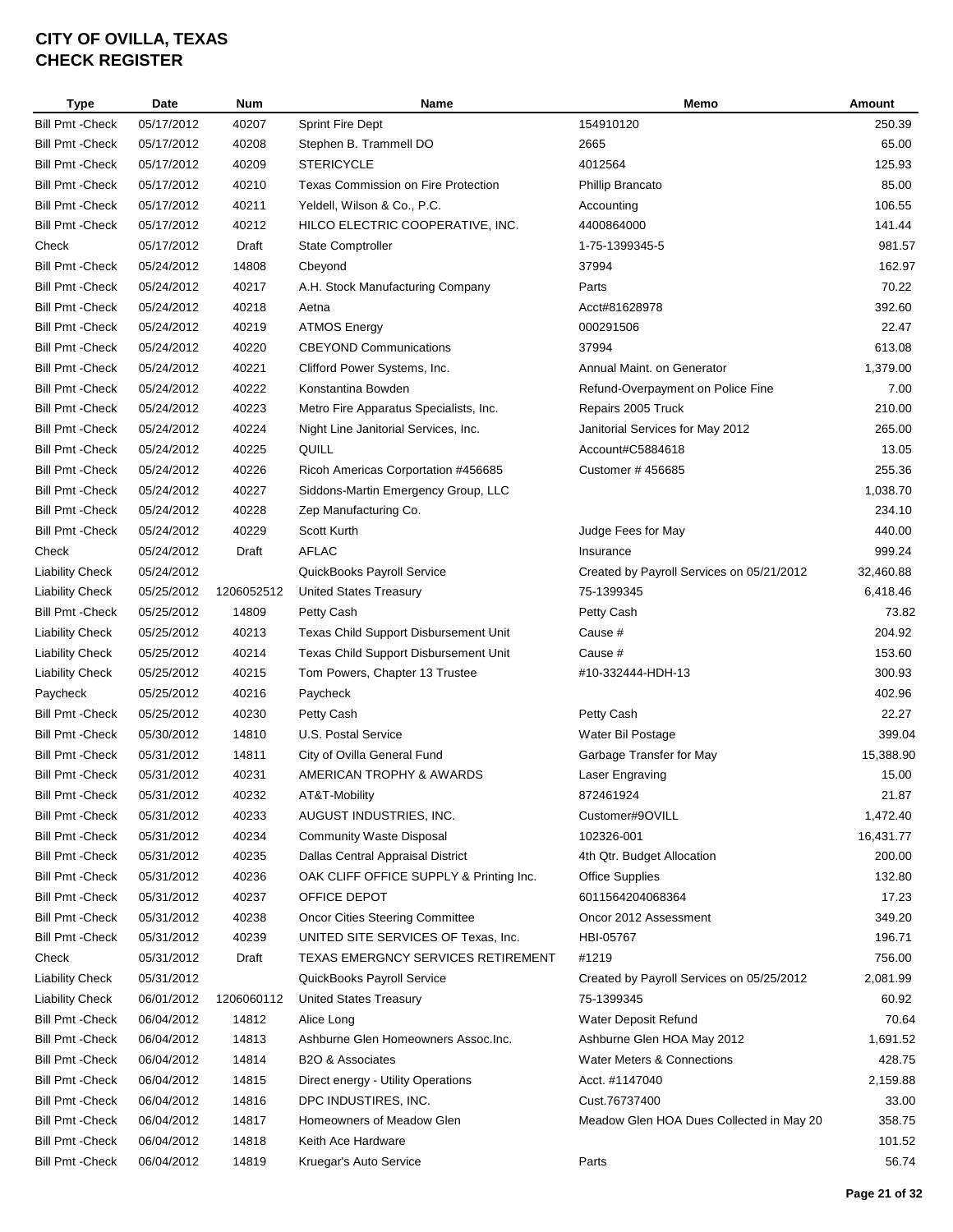| <b>Type</b>             | Date       | <b>Num</b> | Name                                     | Memo                                      | Amount    |
|-------------------------|------------|------------|------------------------------------------|-------------------------------------------|-----------|
| <b>Bill Pmt - Check</b> | 06/04/2012 | 14820      | Morrison Supply Co.                      | <b>Mueller Fire Hydrant</b>               | 1,861.65  |
| <b>Bill Pmt - Check</b> | 06/04/2012 | 14821      | Municipal Water Works Supply, LP         | 09-0008990                                | 417.96    |
| <b>Bill Pmt -Check</b>  | 06/04/2012 | 14822      | Trinity Rivier Authority of Texas        | CTR000610                                 | 55.00     |
| <b>Bill Pmt - Check</b> | 06/04/2012 | 14823      | Verizon Wireless                         | 722480877-00001                           | 152.09    |
| <b>Bill Pmt - Check</b> | 06/04/2012 | 14824      | Warren & Candice Bell                    | Water Deposit Refund                      | 54.42     |
| Bill Pmt - Check        | 06/04/2012 | 40244      | <b>CHARLES B MORTON</b>                  | Election Judge 5/12/12                    | 205.00    |
| <b>Bill Pmt - Check</b> | 06/04/2012 | 40245      | Colin Tennery                            | Volunteer Firefighter Incentive           | 325.00    |
| <b>Bill Pmt - Check</b> | 06/04/2012 | 40246      | <b>Erick Martinez</b>                    | Volunteer Firefighter Incentive           | 175.00    |
| <b>Bill Pmt - Check</b> | 06/04/2012 | 40247      | <b>Everett Spencer</b>                   | Incentive Program                         | 100.00    |
| <b>Bill Pmt - Check</b> | 06/04/2012 | 40248      | Gordon R. Edwards                        | <b>Election Clerk</b>                     | 35.00     |
| <b>Bill Pmt - Check</b> | 06/04/2012 | 40249      | <b>GRANT JACOBS</b>                      | <b>Election Clerk</b>                     | 70.00     |
| <b>Bill Pmt - Check</b> | 06/04/2012 | 40250      | <b>HELEN K. MORTON</b>                   | <b>Election Clerk</b>                     | 85.00     |
| <b>Bill Pmt - Check</b> | 06/04/2012 | 40251      | <b>Randall Bailey</b>                    | Volunteer firefighter INcentive           | 100.00    |
| <b>Bill Pmt - Check</b> | 06/04/2012 | 40252      | William Neal Holt                        | Incentive Program                         | 75.00     |
| <b>Bill Pmt - Check</b> |            |            |                                          |                                           | 125.00    |
|                         | 06/04/2012 | 40253      | Yolanda Garcia Lopez                     | <b>Election Clerk</b>                     |           |
| <b>Bill Pmt - Check</b> | 06/04/2012 | 40254      | APAC TEXAS, INC                          |                                           | 8,226.92  |
| <b>Bill Pmt - Check</b> | 06/04/2012 | 40255      | <b>Direct Energy Business</b>            | Acct. #4995067508                         | 4,594.98  |
| <b>Bill Pmt - Check</b> | 06/04/2012 | 40256      | Direct Service Company                   | Service City Hall air conditoner          | 226.66    |
| <b>Bill Pmt - Check</b> | 06/04/2012 | 40257      | Keith Ace Hardware                       |                                           | 73.55     |
| <b>Bill Pmt - Check</b> | 06/04/2012 | 40258      | Krueger's Auto Service Center            |                                           | 453.64    |
| <b>Bill Pmt - Check</b> | 06/04/2012 | 40259      | The Macarlane Firm, PC                   | <b>Legal Fees</b>                         | 495.00    |
| <b>Bill Pmt - Check</b> | 06/04/2012 | 40260      | Verizon Wireless                         | 722480877-00001                           | 473.47    |
| <b>Bill Pmt - Check</b> | 06/06/2012 | 14825      | <b>Blue Cross Blue Shield</b>            | 028829                                    | 2,163.96  |
| <b>Bill Pmt - Check</b> | 06/06/2012 | 40261      | <b>Grant Stanfield</b>                   | Hay For Heritage Day                      | 135.00    |
| <b>Bill Pmt - Check</b> | 06/06/2012 | 40262      | <b>Blue Cross Blue Shield</b>            | 028829                                    | 7,415.78  |
| <b>Bill Pmt - Check</b> | 06/07/2012 | 14826      | Ricoh USA, Inc.                          | Quarterly Copier Payment for Maint.       | 657.00    |
| <b>Bill Pmt - Check</b> | 06/07/2012 | 40263      | <b>Adam Pettit</b>                       | <b>Website Updates</b>                    | 310.00    |
| Bill Pmt - Check        | 06/07/2012 | 40264      | AUGUST INDUSTRIES, INC.                  | Customer#9OVILL                           | 94.25     |
| <b>Bill Pmt - Check</b> | 06/07/2012 | 40265      | BRASS & GAS, INC.                        | Cylinder Rental                           | 21.90     |
| <b>Bill Pmt -Check</b>  | 06/07/2012 | 40267      | First Check Applicant Screening          |                                           | 25.00     |
| <b>Bill Pmt - Check</b> | 06/07/2012 | 40268      | John Binford                             | Fire Dept. Computer Services              | 187.50    |
| <b>Bill Pmt - Check</b> | 06/07/2012 | 40270      | MES - Texas                              | 32402                                     | 156.00    |
| Bill Pmt - Check        | 06/07/2012 | 40271      | <b>NCTCOG</b>                            | Public Funds Invest. Class Randy Whiteman | 240.00    |
| <b>Bill Pmt -Check</b>  | 06/07/2012 | 40272      | Nichols, Jackson, Dillard, Hager & Smith | Prosecutor for May Court                  | 585.53    |
| <b>Bill Pmt - Check</b> | 06/07/2012 | 40273      | Red Oak Car Wash                         | Car Wash Charges                          | 51.95     |
| <b>Bill Pmt - Check</b> | 06/07/2012 | 40274      | THE PRODUCTIVITY CENTER                  | OPD <sub>002</sub>                        | 295.00    |
| <b>Bill Pmt - Check</b> | 06/07/2012 | 40275      | Bureau Veritas North America, Inc.       |                                           | 307.68    |
| <b>Bill Pmt - Check</b> | 06/07/2012 | 40276      | Bureau Veritas North America, Inc.       | 16012-275608.00                           | 73.08     |
| <b>Bill Pmt - Check</b> | 06/07/2012 | 40277      | KONICA MINOLTA BUSINESS SOLUTION         | 061-0040730-000                           | 209.96    |
| <b>Liability Check</b>  | 06/07/2012 |            | QuickBooks Payroll Service               | Created by Payroll Services on 06/04/2012 | 32,210.40 |
| <b>Liability Check</b>  | 06/08/2012 | 1206060812 | <b>United States Treasury</b>            | 75-1399345                                | 6,392.24  |
| <b>Liability Check</b>  | 06/08/2012 | 40240      | Texas Child Support Disbursement Unit    | Cause #                                   | 204.92    |
|                         |            |            | Texas Child Support Disbursement Unit    |                                           | 153.60    |
| <b>Liability Check</b>  | 06/08/2012 | 40241      |                                          | Cause #                                   |           |
| Liability Check         | 06/08/2012 | 40242      | Tom Powers, Chapter 13 Trustee           | #10-332444-HDH-13                         | 300.93    |
| Paycheck                | 06/08/2012 | 40243      | Paycheck                                 |                                           | 505.95    |
| General Journal         | 06/08/2012 | 9-260      |                                          | -MULTIPLE-                                | 382.61    |
| <b>Liability Check</b>  | 06/11/2012 | 40278      | T. M. R. S.                              | 00961                                     | 9,476.63  |
| <b>Bill Pmt - Check</b> | 06/12/2012 | 40279      | <b>Colonial Life Processing Center</b>   | E3281110                                  | 87.40     |
| Check                   | 06/12/2012 | To Print   | <b>Firehouse Furniture</b>               | Furniture for Fire Dept.                  | 3,834.00  |
| Check                   | 06/15/2012 | 1204       | <b>Pursuit Safety</b>                    |                                           | 949.50    |
| <b>Bill Pmt - Check</b> | 06/15/2012 | 14827      | City of Dallas                           | 100291064                                 | 37,699.69 |
| Bill Pmt -Check         | 06/15/2012 | 14828      | DPC INDUSTIRES, INC.                     | Cust.76737400                             | 637.69    |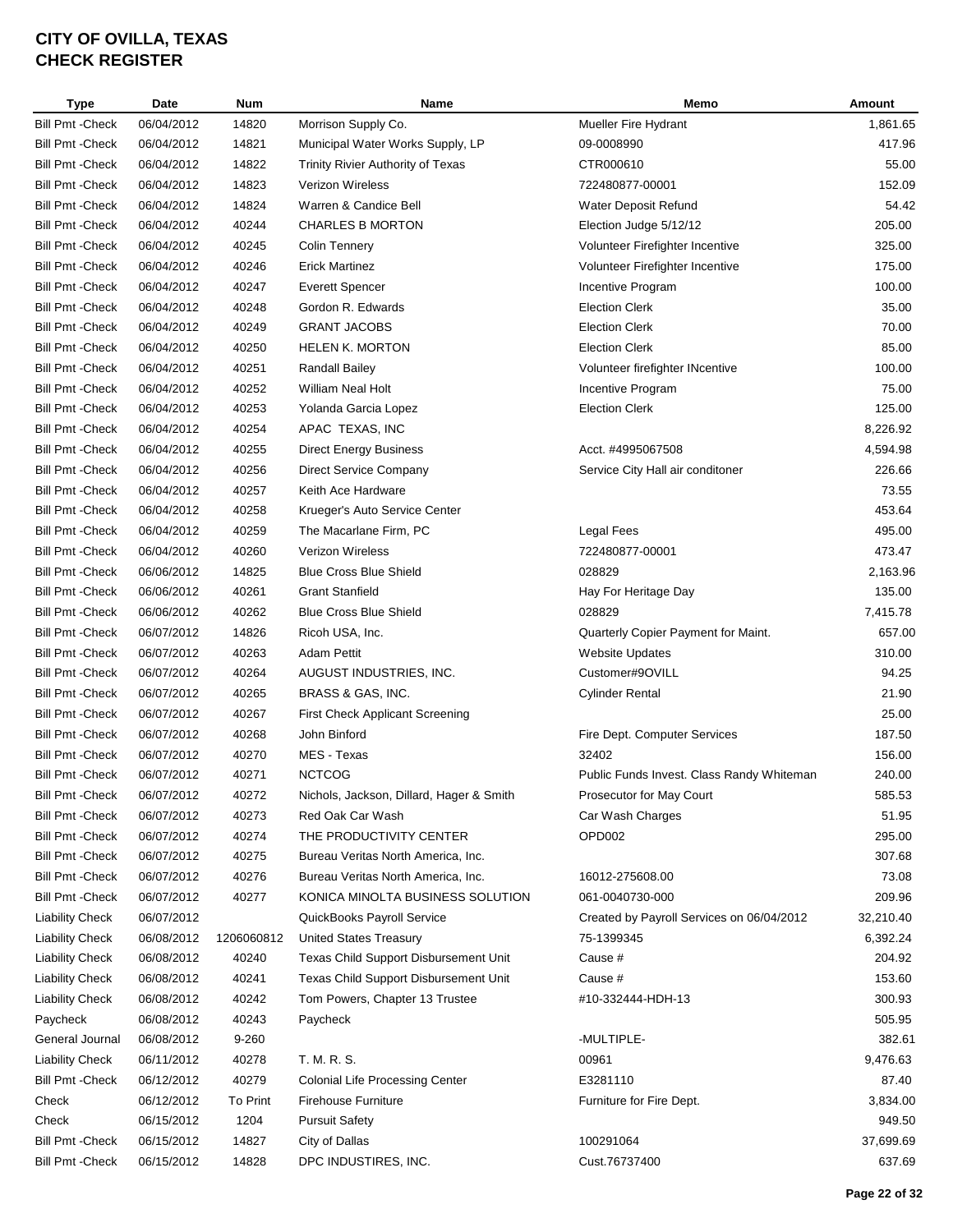| Type                                               | Date                     | <b>Num</b>     | <b>Name</b>                               | Memo                                                   | Amount             |
|----------------------------------------------------|--------------------------|----------------|-------------------------------------------|--------------------------------------------------------|--------------------|
| <b>Bill Pmt - Check</b>                            | 06/15/2012               | 14829          | Odessa Pumps                              | Repair Pump                                            | 2,424.81           |
| <b>Bill Pmt - Check</b>                            | 06/15/2012               | 40280          | AT&T-Mobility                             | 287019411806                                           | 48.23              |
| <b>Bill Pmt - Check</b>                            | 06/15/2012               | 40281          | CHEST DIAGNOSTIC THERAPEUTIC              |                                                        | 25.00              |
| <b>Bill Pmt - Check</b>                            | 06/15/2012               | 40282          | Citibank                                  | 8639                                                   | 2,373.12           |
| <b>Bill Pmt - Check</b>                            | 06/15/2012               | 40283          | Ellis Central Appraisal District          | 3rd Qtr. Pmt. for EAD                                  | 3,398.54           |
| <b>Bill Pmt - Check</b>                            | 06/15/2012               | 40284          | FIRE PUMP SPECIALTY, Inc.                 | Pump Test on 3 Appartus                                | 1,020.00           |
| <b>Bill Pmt - Check</b>                            | 06/15/2012               | 40285          | Franklin Legal Publishing, Inc.           | Supplement #2 Code od Ordiances                        | 1,150.00           |
| <b>Bill Pmt - Check</b>                            | 06/15/2012               | 40286          | <b>GST PUBLIC SAFETY SUPPLY</b>           | 12244                                                  | 196.70             |
| <b>Bill Pmt - Check</b>                            | 06/15/2012               | 40287          | John Binford                              | Fire Dept. Computer Services                           | 75.00              |
| <b>Bill Pmt - Check</b>                            | 06/15/2012               | 40288          | Metro Fire Apparatus Specialists, Inc.    | Gloves                                                 | 564.00             |
| <b>Bill Pmt - Check</b>                            | 06/15/2012               | 40289          | <b>Ricoh Americas Corportation</b>        | 001-0084752-001                                        | 110.34             |
| <b>Bill Pmt - Check</b>                            | 06/15/2012               | 40290          | Siddons-Martin Emergency Group, LLC       | Repair E700 Foam                                       | 2,636.48           |
| <b>Bill Pmt - Check</b>                            | 06/15/2012               | 40291          | The Pollice and Sheriffs Press            | ID Cards-                                              | 12.45              |
| <b>Bill Pmt - Check</b>                            | 06/15/2012               | 40292          | UNITED SITE SERVICES OF Texas, Inc.       | HBI-05767                                              | 7.80               |
| <b>Bill Pmt - Check</b>                            | 06/15/2012               | 40293          | WAXAHACHIE ENVIRONMENTAL HEALTH           | Impound Services for May                               | 81.00              |
| <b>Bill Pmt - Check</b>                            | 06/18/2012               | 14830          | Texas Commission on Environmental Quality | Water Test Johnny Cruz                                 | 111.00             |
| Check                                              | 06/18/2012               | 2438           | Sams Club                                 | Supplies                                               | 121.85             |
| <b>Bill Pmt - Check</b>                            | 06/18/2012               | 40294          | <b>Rene Bates</b>                         | <b>Brochure Stand for Wastewater</b>                   | 15.00              |
| Check                                              | 06/18/2012               | draft          | <b>State Comptroller</b>                  | 1-75-1399345-5                                         | 957.00             |
| <b>Bill Pmt - Check</b>                            | 06/20/2012               | 40298          | Paul Day Excavating Co.                   | Ashburne Glen Replace part of street                   | 660.00             |
| <b>Bill Pmt - Check</b>                            | 06/21/2012               | 14831          | Continental Research Corp.                | No Bite                                                | 365.00             |
| <b>Bill Pmt - Check</b>                            | 06/21/2012               | 14832          | DPC INDUSTIRES, INC.                      | Cust.76737400                                          | 30.00              |
| <b>Bill Pmt - Check</b>                            | 06/21/2012               | 14833          | Hilco Electric Cooperative, Inc.          | 5605450                                                | 113.89             |
| <b>Bill Pmt - Check</b>                            | 06/21/2012               | 14834          | Municipal Water Works Supply, LP          | 09-0008990                                             | 303.80             |
| <b>Bill Pmt - Check</b>                            | 06/21/2012               | 14835          | Sardis Tire & Wheel                       | 1 Tire 2008 Chevy 1/2 Ton                              | 138.83             |
| <b>Bill Pmt - Check</b>                            | 06/21/2012               | 14836          | Shell                                     | 80-728-0062-9                                          | 654.88             |
| <b>Bill Pmt - Check</b>                            | 06/21/2012               | 40299          | Al's Pest Control Services, Inc.          | 1552                                                   | 140.00             |
| <b>Bill Pmt - Check</b>                            | 06/21/2012               | 40300          | APAC TEXAS, INC                           | Customer#209019                                        | 3,304.81           |
| <b>Bill Pmt - Check</b>                            | 06/21/2012               | 40301          | <b>ATMOS Energy</b>                       | 000291506                                              | 26.61              |
| <b>Bill Pmt - Check</b>                            | 06/21/2012               | 40302          | <b>GST PUBLIC SAFETY SUPPLY</b>           |                                                        | 414.45             |
| <b>Bill Pmt - Check</b>                            | 06/21/2012               | 40303          | HILCO ELECTRIC COOPERATIVE, INC.          | 4400864000                                             | 385.44             |
| <b>Bill Pmt - Check</b>                            | 06/21/2012               | 40304          | <b>ISG Infrasys</b>                       | Charger Kit                                            | 214.00             |
| <b>Bill Pmt - Check</b>                            | 06/21/2012               | 40305          | Night Line Janitorial Services, Inc.      | Janitorial Service for June 2012                       | 265.00             |
| <b>Bill Pmt - Check</b>                            | 06/21/2012               | 40306          | Pursuit Safety Inc.                       | Half of Light Bar                                      | 949.50             |
| <b>Bill Pmt - Check</b>                            |                          |                | Randall W. Whiteman                       |                                                        | 784.47             |
|                                                    | 06/21/2012               | 40307          |                                           | Fee for Judge 6-28-12                                  |                    |
| <b>Bill Pmt - Check</b><br><b>Bill Pmt - Check</b> | 06/21/2012<br>06/21/2012 | 40308<br>40309 | Scott Kurth<br><b>Shell Card Services</b> | 80-728-0062-9                                          | 440.00<br>4,139.55 |
|                                                    |                          |                |                                           |                                                        | 999.24             |
| Check<br><b>Liability Check</b>                    | 06/21/2012               | Draft          | AFLAC                                     | Insurance<br>Created by Payroll Services on 06/18/2012 |                    |
|                                                    | 06/21/2012               |                | QuickBooks Payroll Service                |                                                        | 32,912.59          |
| <b>Liability Check</b>                             | 06/22/2012               | 1206062212     | <b>United States Treasury</b>             | 75-1399345                                             | 6,521.53           |
| <b>Liability Check</b>                             | 06/22/2012               | 40295          | Texas Child Support Disbursement Unit     | Cause #                                                | 153.60             |
| <b>Liability Check</b>                             | 06/22/2012               | 40296          | Tom Powers, Chapter 13 Trustee            | #10-332444-HDH-13                                      | 300.93             |
| Paycheck                                           | 06/22/2012               | 40297          | Paycheck                                  |                                                        | 498.78             |
| <b>Bill Pmt - Check</b>                            | 06/22/2012               | 40311          | Sharon Wrobel                             | <b>ESD Class</b>                                       | 248.48             |
| <b>Bill Pmt - Check</b>                            | 06/22/2012               | 40312          | Chad Woodard                              | Miller 350 Welder                                      | 2,500.00           |
| Bill Pmt - Check                                   | 06/25/2012               | 14837          | U.S. Postal Service                       | <b>Water Mailer</b>                                    | 316.16             |
| <b>Liability Check</b>                             | 06/26/2012               |                | QuickBooks Payroll Service                | Created by Payroll Services on 06/25/2012              | 2,081.99           |
| <b>Liability Check</b>                             | 06/27/2012               | 1206062712     | <b>United States Treasury</b>             | 75-1399345                                             | 60.92              |
| <b>Bill Pmt - Check</b>                            | 06/27/2012               | 14838          | U.S. Postal Service                       | <b>WaterBill Postage</b>                               | 399.04             |
| <b>Bill Pmt - Check</b>                            | 06/29/2012               | 14839          | Ashburne Glen Homeowners Assoc.Inc.       | Ashburne Glen HOA June 2012                            | 1,573.59           |
| <b>Bill Pmt - Check</b>                            | 06/29/2012               | 14840          | <b>Blue Cross Blue Shield</b>             | 028829                                                 | 2,163.96           |
| <b>Bill Pmt - Check</b>                            | 06/29/2012               | 14841          | Cbeyond                                   | 37994                                                  | 162.97             |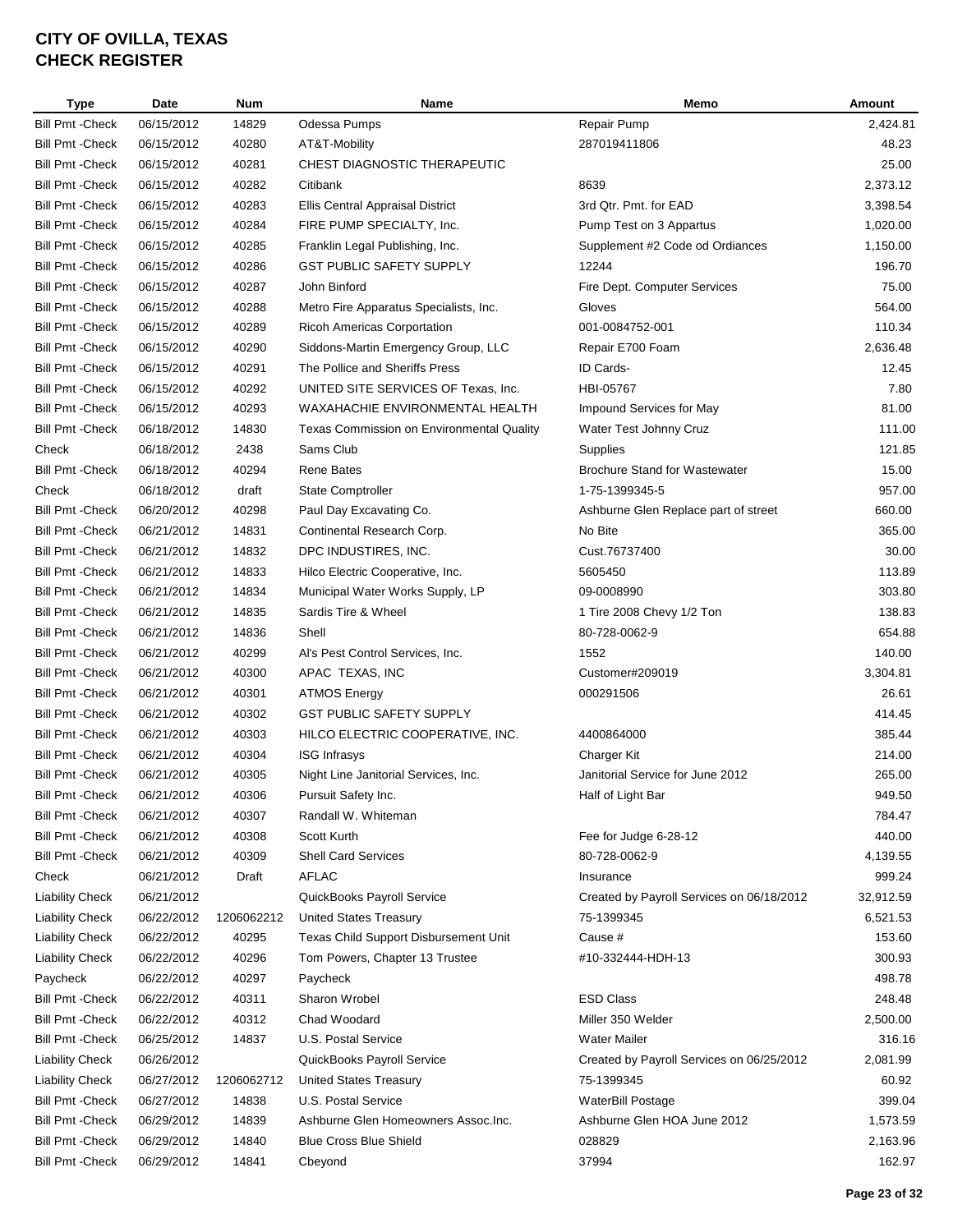| <b>Type</b>             | Date       | <b>Num</b> | <b>Name</b>                             | Memo                                      | Amount    |
|-------------------------|------------|------------|-----------------------------------------|-------------------------------------------|-----------|
| <b>Bill Pmt - Check</b> | 06/29/2012 | 14842      | Homeowners of Meadow Glen               | Meadow Glen HOA Dues Collected in June 20 | 327.46    |
| <b>Bill Pmt - Check</b> | 06/29/2012 | 14843      | Nicole Broussard                        | Water Deposit Refund                      | 14.65     |
| <b>Bill Pmt - Check</b> | 06/29/2012 | 14844      | The Property Shop                       | Water Deposit Refund                      | 97.40     |
| <b>Bill Pmt - Check</b> | 06/29/2012 | 14845      | City of Ovilla General Fund             | Payroll Transfer for April-June           | 10,118.06 |
| <b>Bill Pmt - Check</b> | 06/29/2012 | 14846      | City of Ovilla General Fund             | Garbage Transfer for June                 | 18,861.82 |
| <b>Bill Pmt - Check</b> | 06/29/2012 | 40313      | Aetna                                   | Acct#81628978                             | 392.60    |
| <b>Bill Pmt - Check</b> | 06/29/2012 | 40314      | Al's Pest Control Services, Inc.        | 1552                                      | 435.00    |
| <b>Bill Pmt - Check</b> | 06/29/2012 | 40315      | AT&T-Mobility                           | 287019411806                              | 21.87     |
| <b>Bill Pmt - Check</b> | 06/29/2012 | 40316      | <b>Blue Cross Blue Shield</b>           | 028829                                    | 7,956.77  |
| <b>Bill Pmt - Check</b> | 06/29/2012 | 40317      | <b>Bound Tree Medical</b>               |                                           | 691.42    |
| <b>Bill Pmt - Check</b> | 06/29/2012 | 40318      | Brittain & Crawford, LLC                | Electronic Map of Ovilla                  | 15,000.00 |
| <b>Bill Pmt - Check</b> | 06/29/2012 | 40319      | <b>CBEYOND Communications</b>           | 37994                                     | 613.08    |
| <b>Bill Pmt - Check</b> | 06/29/2012 | 40320      | <b>Colonial Life Processing Center</b>  | E3281110                                  | 87.40     |
| <b>Bill Pmt - Check</b> | 06/29/2012 | 40321      | Eagle Fire Extinguisher Co., Inc.       | OFDB50                                    | 107.00    |
| <b>Bill Pmt - Check</b> | 06/29/2012 | 40322      | Ennis Ford Inc.                         |                                           | 507.23    |
| <b>Bill Pmt - Check</b> | 06/29/2012 | 40323      | <b>GST PUBLIC SAFETY SUPPLY</b>         | 12244                                     | 69.90     |
|                         | 06/29/2012 |            | John Binford                            |                                           | 150.00    |
| <b>Bill Pmt - Check</b> |            | 40324      |                                         | Police Dept. Computer Issues              |           |
| <b>Bill Pmt - Check</b> | 06/29/2012 | 40325      | Lone Star Emergency Vehicles            | Repairs B753                              | 549.13    |
| <b>Bill Pmt - Check</b> | 06/29/2012 | 40326      | OAK CLIFF OFFICE SUPPLY & Printing Inc. | <b>Office Supplies</b>                    | 211.21    |
| <b>Bill Pmt - Check</b> | 06/29/2012 | 40327      | OFFICE DEPOT                            | 6011564204068364                          | 149.99    |
| <b>Bill Pmt - Check</b> | 06/29/2012 | 40328      | Ricoh Americas Corportation #456685     | 12842111                                  | 255.36    |
| <b>Bill Pmt - Check</b> | 06/29/2012 | 40329      | <b>STERICYCLE</b>                       | 4012564                                   | 125.93    |
| <b>Bill Pmt - Check</b> | 06/29/2012 | 40330      | The Pollice and Sheriffs Press          | ID Cards-                                 | 12.45     |
| <b>Bill Pmt - Check</b> | 06/29/2012 | 40331      | Walter Curtis Company, LLC              | Pocket Badge                              | 44.00     |
| <b>Bill Pmt - Check</b> | 06/29/2012 | 40332      | Wiseman Hardware, Inc.                  | 1 Castor Tire                             | 28.99     |
| <b>Bill Pmt - Check</b> | 06/29/2012 | 40333      | Petty Cash                              | Petty Cash                                | 1.30      |
| <b>Liability Check</b>  | 07/05/2012 |            | QuickBooks Payroll Service              | Created by Payroll Services on 07/02/2012 | 32,513.97 |
| <b>Liability Check</b>  | 07/06/2012 | 1209070612 | United States Treasury                  | 75-1399345                                | 6,459.13  |
| <b>Bill Pmt - Check</b> | 07/06/2012 | 14847      | <b>Texas Municipal League</b>           | Quarterly Ins. Pmt.                       | 3,522.53  |
| <b>Bill Pmt - Check</b> | 07/06/2012 | 14848      | Verizon Wireless                        | 722480877-00001                           | 150.58    |
| <b>Bill Pmt - Check</b> | 07/06/2012 | 14849      | Kruegar's Auto Service                  | Parts                                     | 15.99     |
| <b>Bill Pmt - Check</b> | 07/06/2012 | 14850      | Keith Ace Hardware                      |                                           | 178.81    |
| <b>Bill Pmt - Check</b> | 07/06/2012 | 14851      | Municipal Water Works Supply, LP        | 09-0008990                                | 341.74    |
| <b>Liability Check</b>  | 07/06/2012 | 40334      | Texas Child Support Disbursement Unit   | Cause #                                   | 153.60    |
| <b>Liability Check</b>  | 07/06/2012 | 40335      | Tom Powers, Chapter 13 Trustee          | #10-332444-HDH-13                         | 300.93    |
| Paycheck                | 07/06/2012 | 40337      | Paycheck                                |                                           | 458.54    |
| <b>Bill Pmt - Check</b> | 07/06/2012 | 40338      | A & B State Inspection                  | Inspection on 2008 Expedition             | 29.99     |
| <b>Bill Pmt - Check</b> | 07/06/2012 | 40339      | <b>Adams Pharmacy</b>                   | <b>Replenish Perscription Drugs</b>       | 125.00    |
| <b>Bill Pmt - Check</b> | 07/06/2012 | 40340      | Civic Plus                              | CP-Ovilla TX                              | 989.43    |
| <b>Bill Pmt - Check</b> | 07/06/2012 | 40341      | <b>Colin Tennery</b>                    | Firefighter Volunteer Incentive           | 150.00    |
| <b>Bill Pmt - Check</b> | 07/06/2012 | 40342      | <b>Erick Martinez</b>                   | Volunteer Firefighter Incentive           | 175.00    |
| <b>Bill Pmt - Check</b> | 07/06/2012 | 40343      | <b>Everett Spencer</b>                  | Incentive Program                         | 75.00     |
| <b>Bill Pmt - Check</b> | 07/06/2012 | 40344      | <b>GST PUBLIC SAFETY SUPPLY</b>         | 12244                                     | 77.90     |
| <b>Bill Pmt - Check</b> | 07/06/2012 | 40345      | KONICA MINOLTA BUSINESS                 | 143030                                    | 212.56    |
| <b>Bill Pmt - Check</b> | 07/06/2012 | 40346      | Krueger's Auto Service Center           | Mount & Balance 1 Tire PD102              | 10.00     |
| <b>Bill Pmt - Check</b> | 07/06/2012 | 40347      | QUILL                                   |                                           | 638.74    |
| <b>Bill Pmt - Check</b> | 07/06/2012 | 40348      | <b>Randall Bailey</b>                   | Volunteer Firefighter Incentive           | 200.00    |
| <b>Bill Pmt - Check</b> | 07/06/2012 | 40349      | Red Oak Auto Parts                      |                                           | 60.90     |
| <b>Bill Pmt - Check</b> | 07/06/2012 | 40350      | Sardis Tires & Wheels                   | Tube for Kubota                           | 65.00     |
| <b>Bill Pmt - Check</b> | 07/06/2012 | 40351      | Texas Municipal Clerks Cert. Program    | 2012 Texas Municipal Law Supplement       | 115.50    |
| <b>Bill Pmt - Check</b> | 07/06/2012 | 40352      | TEXAS MUNICIPAL LEAGUE IRP              | Quarterly Pmt.July-Sept. 2012             | 12,559.22 |
| <b>Bill Pmt -Check</b>  | 07/06/2012 | 40353      | Verizon Wireless                        | 722480877-00001                           | 419.68    |
|                         |            |            |                                         |                                           |           |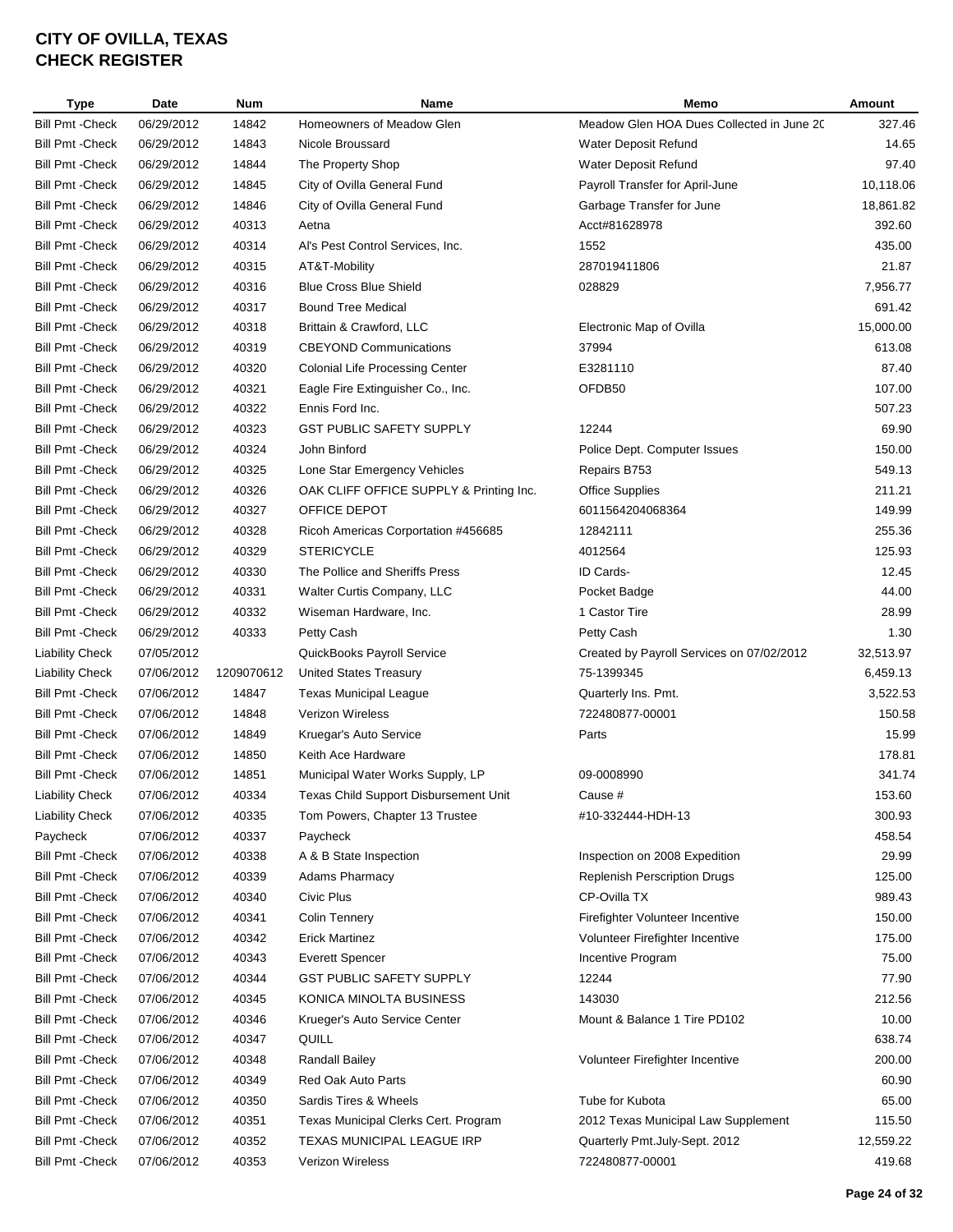| Type                    | Date       | <b>Num</b> | Name                                  | Memo                                      | Amount    |
|-------------------------|------------|------------|---------------------------------------|-------------------------------------------|-----------|
| <b>Bill Pmt - Check</b> | 07/06/2012 | 40354      | <b>William Neal Holt</b>              | Incentive Program                         | 50.00     |
| <b>Bill Pmt - Check</b> | 07/06/2012 | 40355      | Wiseman Hardware, Inc.                | 1 Belt                                    | 19.99     |
| <b>Bill Pmt - Check</b> | 07/06/2012 | 40356      | BRASS & GAS, INC.                     |                                           | 53.80     |
| <b>Bill Pmt - Check</b> | 07/06/2012 | 40357      | Keith Ace Hardware                    |                                           | 187.77    |
| <b>Bill Pmt - Check</b> | 07/06/2012 | 40358      | Petty Cash                            | Petty Cash                                | 5.15      |
| <b>Bill Pmt - Check</b> | 07/09/2012 | 40359      | STATE COMPTROLLER                     | quarter end 6-30-12 75-1399345            | 6,869.38  |
| General Journal         | 07/09/2012 | 9-267      |                                       | Returned Check & Bk. Charge               | 91.00     |
| <b>Liability Check</b>  | 07/11/2012 | 40360      | T. M. R. S.                           | 00961                                     | 8,279.91  |
| General Journal         | 07/11/2012 | 9-269      |                                       | Credit Card Fee Expense                   | 217.67    |
| <b>Bill Pmt - Check</b> | 07/13/2012 | 14852      | Britton Meter Supply, Inc.            | 6390                                      | 23.58     |
| <b>Bill Pmt - Check</b> | 07/13/2012 | 14853      | Citibank                              | 8639                                      | 1,985.84  |
| <b>Bill Pmt - Check</b> | 07/13/2012 | 14854      | City of Dallas                        | 100291064                                 | 35,771.94 |
| <b>Bill Pmt - Check</b> | 07/13/2012 | 14855      | Direct energy - Utility Operations    | 1147040                                   | 2,040.33  |
| <b>Bill Pmt - Check</b> | 07/13/2012 | 14856      | DPC INDUSTIRES, INC.                  | Cust.76737400                             | 637.69    |
| <b>Bill Pmt - Check</b> | 07/13/2012 | 14857      | Dudley Hamilton                       |                                           | 626.00    |
| <b>Bill Pmt - Check</b> | 07/13/2012 | 14858      | <b>Trinity River Authority</b>        | CTR000610                                 | 2,262.00  |
| <b>Bill Pmt - Check</b> | 07/13/2012 | 40361      | APAC TEXAS, INC                       | Customer#209019                           | 604.10    |
| <b>Bill Pmt - Check</b> | 07/13/2012 | 40362      | BIRKHOFF, HENDRICKS, & Carter, L.L.P. | First Baptist Church Ball Field           | 249.90    |
| <b>Bill Pmt - Check</b> | 07/13/2012 | 40363      | CHEST DIAGNOSTIC THERAPEUTIC          |                                           | 25.00     |
| <b>Bill Pmt - Check</b> | 07/13/2012 | 40364      | Citibank                              | 8639                                      | 3,071.26  |
| <b>Bill Pmt - Check</b> | 07/13/2012 | 40365      | Direct Energy - Utility Operations    | 1147039                                   | 4,805.17  |
| <b>Bill Pmt - Check</b> | 07/13/2012 | 40366      | FIRE PUMP SPECIALTY, Inc.             | Serviced 6 Apparatus                      | 840.00    |
| <b>Bill Pmt - Check</b> | 07/13/2012 | 40367      | Franklin Legal Publishing, Inc.       | 5 sets of Code of Ordinances              | 825.00    |
| <b>Bill Pmt - Check</b> | 07/13/2012 | 40368      | John Binford                          | Fire Dept. Software Update                | 337.50    |
| <b>Bill Pmt - Check</b> | 07/13/2012 | 40369      | Johnston Techincal Services, Inc.     | Service Call for Tower                    | 1,893.36  |
| <b>Bill Pmt - Check</b> | 07/13/2012 | 40370      | L. & L. Graphics                      | Garage Sale Permits                       | 176.00    |
| <b>Bill Pmt - Check</b> | 07/13/2012 | 40371      | Lone Star Emergency Vehicles          | Unit 753-Replace Water Pump               | 615.00    |
| <b>Bill Pmt - Check</b> | 07/13/2012 | 40372      | PETE'S TIRE & AUTO SERVICE            | Streets-tube                              | 62.06     |
| <b>Bill Pmt - Check</b> | 07/13/2012 | 40373      | UNITED SITE SERVICES OF Texas, Inc.   | HBI-05767                                 | 209.57    |
| <b>Bill Pmt - Check</b> | 07/13/2012 | 40374      | WAXAHACHIE ENVIRONMENTAL HEALTH       | Impound Services for June                 | 20.00     |
| General Journal         | 07/13/2012 | 4-354      |                                       | Returned Check Bank Charge & Returned Cho | 29.00     |
|                         |            |            |                                       |                                           | 5,000.00  |
| Check                   | 07/16/2012 | Draft      | Dell City Humane Society              | Purchase 2002 Sierra GMC Dog Truck        |           |
| <b>Bill Pmt - Check</b> | 07/18/2012 | 40378      | Flat Rock Investments, LLC            | Playground Equipment                      | 9,499.00  |
| Check                   | 07/19/2012 | Draft      | State Comptroller                     | 1-75-1399345-5                            | 1,172.99  |
| <b>Liability Check</b>  | 07/19/2012 |            | QuickBooks Payroll Service            | Created by Payroll Services on 07/16/2012 | 32,424.65 |
| <b>Liability Check</b>  | 07/20/2012 | 1209072012 | <b>United States Treasury</b>         | 75-1399345                                | 6,324.98  |
| <b>Bill Pmt - Check</b> | 07/20/2012 | 14859      | DPC INDUSTIRES, INC.                  | Cust.76737400                             | 30.00     |
| <b>Bill Pmt - Check</b> | 07/20/2012 | 14860      | Hilco Electric Cooperative, Inc.      | 5605450                                   | 104.52    |
| <b>Bill Pmt - Check</b> | 07/20/2012 | 14861      | Lower Colorado River Authority        | 003979                                    | 653.00    |
| <b>Bill Pmt - Check</b> | 07/20/2012 | 14862      | Shell                                 | 80-728-0062-9                             | 542.54    |
| <b>Bill Pmt - Check</b> | 07/20/2012 | 14863      | <b>Trinity River Authority</b>        | CTR000610                                 | 2,262.00  |
| <b>Bill Pmt - Check</b> | 07/20/2012 | 14864      | Trinity Rivier Authority of Texas     | CTR000610                                 | 55.00     |
| Paycheck                | 07/20/2012 | 40375      | Paycheck                              |                                           | 435.56    |
| <b>Liability Check</b>  | 07/20/2012 | 40376      | Texas Child Support Disbursement Unit | Cause #                                   | 153.60    |
| <b>Liability Check</b>  | 07/20/2012 | 40377      | Tom Powers, Chapter 13 Trustee        | #10-332444-HDH-13                         | 300.93    |
| <b>Bill Pmt - Check</b> | 07/20/2012 | 40379      | <b>Advanced Telecom</b>               | 000292                                    | 120.00    |
| <b>Bill Pmt - Check</b> | 07/20/2012 | 40380      | <b>ATMOS Energy</b>                   | 000291506                                 | 23.97     |
| <b>Bill Pmt - Check</b> | 07/20/2012 | 40381      | Bureau Veritas North America, Inc.    |                                           | 1,032.43  |
| <b>Bill Pmt - Check</b> | 07/20/2012 | 40382      | <b>Community Waste Disposal</b>       | 102326-001                                | 16,444.70 |
| <b>Bill Pmt - Check</b> | 07/20/2012 | 40383      | Continental Research Corp.            | Double 6                                  | 468.00    |
| <b>Bill Pmt - Check</b> | 07/20/2012 | 40384      | <b>Ellis County Records</b>           | Filing Fee Revised Budget                 | 140.00    |
| <b>Bill Pmt - Check</b> | 07/20/2012 | 40385      | HILCO ELECTRIC COOPERATIVE, INC.      | 4400864000                                | 377.80    |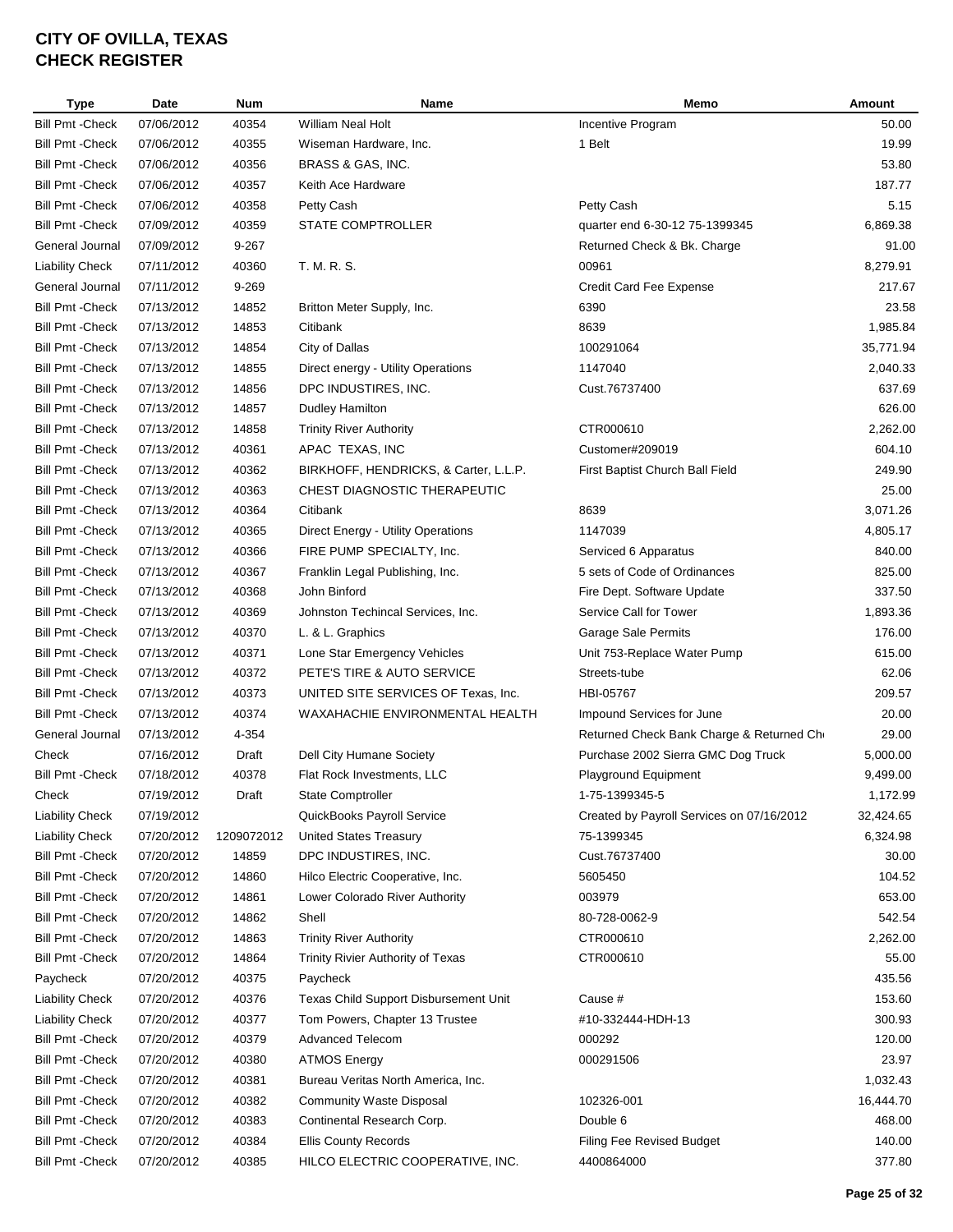| <b>Type</b>             | Date       | <b>Num</b> | Name                                                | Memo                                         | Amount     |
|-------------------------|------------|------------|-----------------------------------------------------|----------------------------------------------|------------|
| <b>Bill Pmt -Check</b>  | 07/20/2012 | 40386      | Mike Moon                                           | Meal & Travel Expense to San Marcos          | 158.34     |
| <b>Bill Pmt - Check</b> | 07/20/2012 | 40387      | Nichols, Jackson, Dillard, Hager & Smith            | Prosecutor for June                          | 869.95     |
| <b>Bill Pmt - Check</b> | 07/20/2012 | 40388      | O'REILLY AUTO PARTS                                 | Unit 100 Headlight                           | 12.88      |
| <b>Bill Pmt - Check</b> | 07/20/2012 | 40389      | Petty Cash                                          | Petty Cash                                   | 36.00      |
| <b>Bill Pmt - Check</b> | 07/20/2012 | 40390      | <b>Ricoh Americas Corportation</b>                  | 001-0084752-001                              | 110.34     |
| <b>Bill Pmt - Check</b> | 07/20/2012 | 40391      | <b>Shell Card Services</b>                          | 80-728-0062-9                                | 4,720.45   |
| <b>Bill Pmt - Check</b> | 07/20/2012 | 40392      | <b>Texas Tollways</b>                               | Tolls for Randy's trip                       | 6.08       |
| <b>Bill Pmt - Check</b> | 07/20/2012 | 40393      | Victor O.Schinnerer & Co. Inc.                      |                                              | 900.00     |
| Check                   | 07/20/2012 | Draft      | AFLAC                                               | Insurance                                    | 999.24     |
| <b>Bill Pmt - Check</b> | 07/23/2012 | 40394      | AT&T-Mobility                                       | 287019411806                                 | 4.67       |
| <b>Bill Pmt - Check</b> | 07/23/2012 | 40395      | AT&T 515-3390                                       | 972 515-3390 980 3                           | 136.01     |
| <b>Bill Pmt - Check</b> | 07/23/2012 | 40396      | CASCO INDUSTRIES, INC.                              | Parts                                        | 224.00     |
| <b>Bill Pmt - Check</b> | 07/23/2012 | 40397      | City of Midlothian                                  | 4th Qtr. July-Sept. Emergency Transport Serv | 15,318.00  |
| <b>Bill Pmt - Check</b> | 07/23/2012 | 40398      | Eagle Fire Extinguisher Co., Inc.                   | Annual Inspection                            | 605.33     |
| <b>Bill Pmt - Check</b> | 07/23/2012 | 40399      | <b>GST PUBLIC SAFETY SUPPLY</b>                     | 12244                                        | 8.50       |
| <b>Bill Pmt - Check</b> | 07/23/2012 | 40400      | Ricoh Americas Corportation #456685                 | Copier Expense                               | 255.36     |
| <b>Bill Pmt - Check</b> | 07/23/2012 | 40401      | SA-SO                                               | <b>Fire Marshall Badge</b>                   | 62.90      |
| <b>Bill Pmt - Check</b> | 07/23/2012 | 40402      | Scott Kurth                                         | Muncipal Judge                               | 440.00     |
| <b>Bill Pmt - Check</b> | 07/23/2012 | 40403      | <b>STERICYCLE</b>                                   | 4012564                                      | 125.93     |
| <b>Bill Pmt - Check</b> | 07/23/2012 | 40404      | <b>Texas Economic Development Council</b>           | Registration for Sales Tax Workshop- For Gar | 175.00     |
| <b>Bill Pmt - Check</b> | 07/23/2012 | 40405      | WAXAHACHIE DAILY LIGHT                              | b116101                                      | 116.27     |
| Check                   | 07/24/2012 | 2440       | Sams Club                                           | Supplies                                     | 243.62     |
| Check                   | 07/26/2012 | 1205       | Best Buy                                            | Purchased 1-IPad                             | 660.30     |
| <b>Bill Pmt - Check</b> | 07/26/2012 | 14865      | <b>Blue Cross Blue Shield</b>                       | 028829                                       | 2,163.96   |
| <b>Bill Pmt - Check</b> | 07/26/2012 | 14866      | Cbeyond                                             | 37994                                        | 151.44     |
| <b>Bill Pmt - Check</b> | 07/26/2012 | 14867      | City of Dallas                                      | 100291064                                    | 136,465.35 |
| <b>Bill Pmt - Check</b> | 07/26/2012 | 40406      | <b>Blue Cross Blue Shield</b>                       | 028829                                       | 7,956.77   |
| <b>Bill Pmt - Check</b> | 07/26/2012 | 40407      | <b>CBEYOND Communications</b>                       | 37994                                        | 569.68     |
| <b>Bill Pmt - Check</b> | 07/26/2012 | 40408      | Kayla Mitchell                                      | Refund on Speeding Citation                  | 0.90       |
| <b>Bill Pmt - Check</b> |            |            |                                                     |                                              |            |
|                         | 07/26/2012 | 40409      | Night Line Janitorial Services, Inc.<br>Pam Woodall |                                              | 265.00     |
| <b>Bill Pmt - Check</b> | 07/26/2012 | 40410      |                                                     | Food for Budget Workshop                     | 37.98      |
| <b>Bill Pmt - Check</b> | 07/26/2012 | 40411      | The Macarlane Firm, PC                              | Legal Services for June 2012                 | 1,912.50   |
| <b>Bill Pmt - Check</b> | 07/26/2012 | 40412      | Ameritex Member Group LLC                           | Wolf Pack 3100 Packer Roller                 | 5,100.00   |
| <b>Bill Pmt - Check</b> | 07/27/2012 | 14868      | U.S. Postal Service                                 | WaterBill Postage                            | 399.04     |
| Check                   | 07/30/2012 | 2441       | Belinda Logins                                      | Flowers for Donnie's Funeral                 | 609.00     |
| <b>Bill Pmt - Check</b> | 07/31/2012 | 14869      | Ashburne Glen Homeowners Assoc.Inc.                 | Ashburne Glen HOA July 2012                  | 1,723.37   |
| <b>Bill Pmt - Check</b> | 07/31/2012 | 14870      | Homeowners of Meadow Glen                           | Meadow Glen HOA Dues Collected in July 20'   | 353.19     |
| <b>Bill Pmt - Check</b> | 07/31/2012 | 14871      | John Stephenson                                     | Water Dep. Refund                            | 116.71     |
| <b>Bill Pmt - Check</b> | 07/31/2012 | 14872      | Karen Pickard                                       | Water Deposit Refund                         | 23.94      |
| <b>Bill Pmt - Check</b> | 07/31/2012 | 14873      | <b>Texas Commission on Environmental</b>            |                                              | 20.00      |
| <b>Bill Pmt - Check</b> | 07/31/2012 | 14874      | <b>Trinity River Authority</b>                      | CTR000610                                    | 768.00     |
| <b>Bill Pmt - Check</b> | 07/31/2012 | 14875      | City of Ovilla General Fund                         |                                              | 77,265.37  |
| <b>Bill Pmt - Check</b> | 07/31/2012 | 14876      | City of Ovilla I & S                                | 1/2 of pmt. to Debt Fund                     | 83,394.00  |
| <b>Bill Pmt - Check</b> | 07/31/2012 | 40416      | Aetna                                               | Acct#81628978                                | 392.60     |
| <b>Bill Pmt - Check</b> | 07/31/2012 | 40417      | AT&T-Mobility                                       | 872461924                                    | 21.98      |
| <b>Bill Pmt - Check</b> | 07/31/2012 | 40418      | Krueger's Auto Service Center                       |                                              | 335.80     |
| <b>Bill Pmt - Check</b> | 07/31/2012 | 40419      | Louis Carpenter                                     | Refund on overpayment of Speeding Ticket     | 1.00       |
| <b>Bill Pmt - Check</b> | 07/31/2012 | 40420      | Petty Cash                                          | Petty Cash                                   | 4.05       |
| <b>Bill Pmt - Check</b> | 07/31/2012 | 40421      | Reprographics & Distribution Services               | 6 Alcohol Blood Test Kits                    | 30.00      |
| Bill Pmt - Check        | 07/31/2012 | 40422      | WAXAHACHIE DAILY LIGHT                              | b116101                                      | 105.70     |
| <b>Bill Pmt - Check</b> | 07/31/2012 | 40423      | Harold Yale                                         | Light Bars for Vehicles                      | 500.00     |
| General Journal         | 07/31/2012 | 9-268      |                                                     | Returned Ck. & Bank Charge                   | 180.00     |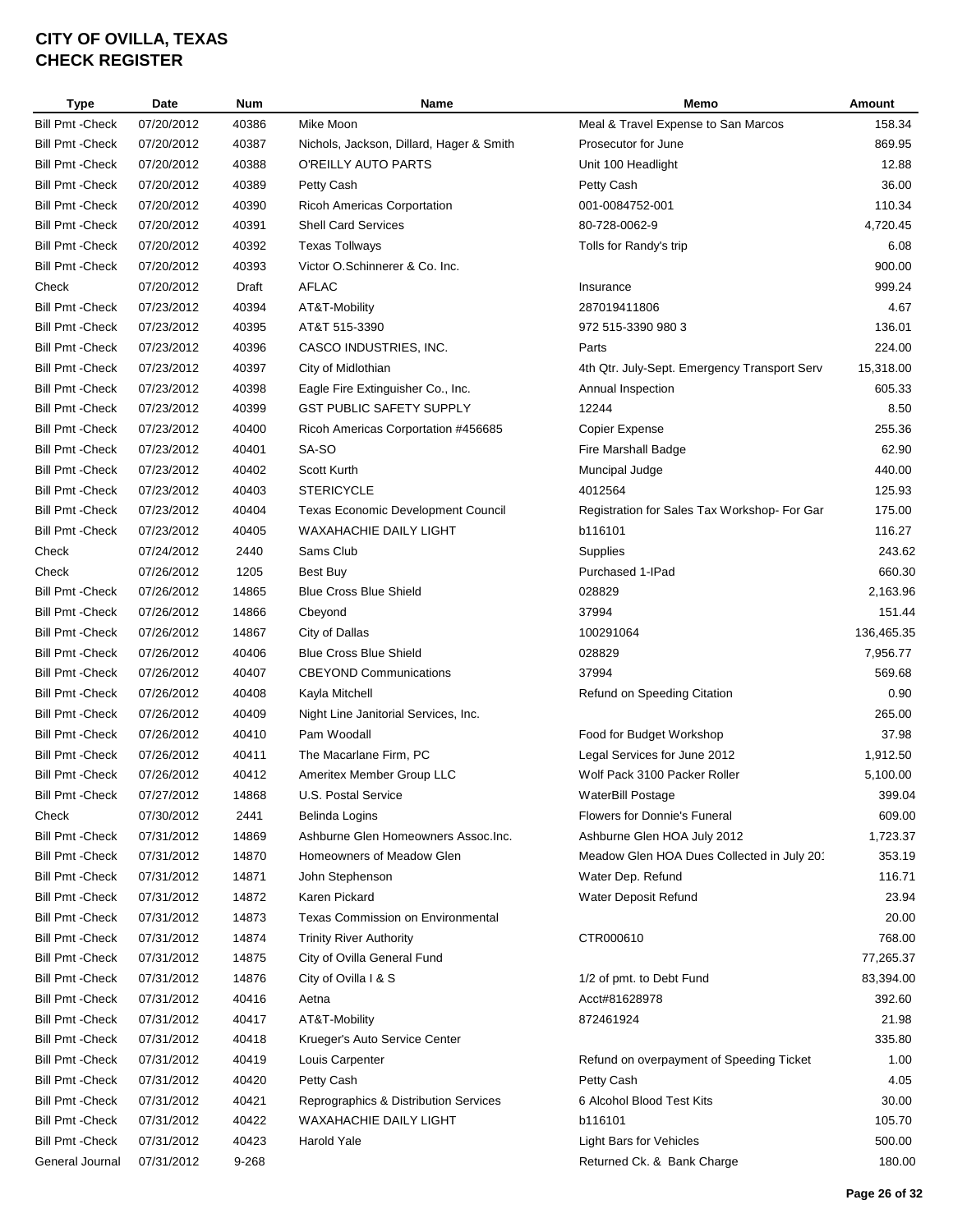| Type                                               | Date                     | <b>Num</b>     | <b>Name</b>                             | Memo                                      | Amount           |
|----------------------------------------------------|--------------------------|----------------|-----------------------------------------|-------------------------------------------|------------------|
| <b>Liability Check</b>                             | 07/31/2012               |                | QuickBooks Payroll Service              | Created by Payroll Services on 07/26/2012 | 2,082.00         |
| <b>Liability Check</b>                             | 08/01/2012               | 1209080112     | <b>United States Treasury</b>           | 75-1399345                                | 60.90            |
| <b>Liability Check</b>                             | 08/02/2012               |                | QuickBooks Payroll Service              | Created by Payroll Services on 07/30/2012 | 32,970.97        |
| <b>Liability Check</b>                             | 08/03/2012               | 1209080312     | <b>United States Treasury</b>           | 75-1399345                                | 6,455.49         |
| <b>Bill Pmt - Check</b>                            | 08/03/2012               | 14877          | Circle H Contractors, LP                | 1860 Duncanville Rd. Bore                 | 750.00           |
| <b>Bill Pmt - Check</b>                            | 08/03/2012               | 14878          | DPC INDUSTIRES, INC.                    | Cust.76737400                             | 637.69           |
| <b>Bill Pmt - Check</b>                            | 08/03/2012               | 14879          | Municipal Water Works Supply, LP        |                                           | 5,878.00         |
| <b>Bill Pmt - Check</b>                            | 08/03/2012               | 14880          | <b>Quality Air Products</b>             | Oxygen                                    | 66.09            |
| <b>Bill Pmt - Check</b>                            | 08/03/2012               | 14881          | Wiseman Hardware, Inc.                  |                                           | 22.33            |
| <b>Liability Check</b>                             | 08/03/2012               | 40413          | Texas Child Support Disbursement Unit   | Cause #                                   | 153.60           |
| <b>Liability Check</b>                             | 08/03/2012               | 40414          | Tom Powers, Chapter 13 Trustee          | #10-332444-HDH-13                         | 300.93           |
| Paycheck                                           | 08/03/2012               | 40415          | Paycheck                                |                                           | 490.14           |
| <b>Bill Pmt - Check</b>                            | 08/03/2012               | 40424          | APAC TEXAS, INC                         | Customer#209019                           | 1,546.71         |
| <b>Bill Pmt - Check</b>                            | 08/03/2012               | 40425          | AUGUST INDUSTRIES, INC.                 | Customer#9OVILL                           | 171.25           |
| <b>Bill Pmt - Check</b>                            | 08/03/2012               | 40426          | <b>Colin Tennery</b>                    | Volunteer Incentive Program               | 325.00           |
| <b>Bill Pmt - Check</b>                            | 08/03/2012               | 40427          | Direct Service Company                  | Service Air Conditioner                   | 69.95            |
| <b>Bill Pmt - Check</b>                            | 08/03/2012               | 40428          | Ennis Ford Inc.                         | PD-100                                    | 46.76            |
| <b>Bill Pmt - Check</b>                            | 08/03/2012               | 40429          | <b>Erick Martinez</b>                   | Volunteer Incentive Program               | 100.00           |
| <b>Bill Pmt - Check</b>                            | 08/03/2012               | 40430          | <b>Everett Spencer</b>                  | Incentive Program                         | 50.00            |
| <b>Bill Pmt - Check</b>                            | 08/03/2012               | 40431          | John Binford                            | <b>Tech Support</b>                       | 150.00           |
| <b>Bill Pmt - Check</b>                            | 08/03/2012               | 40432          | Johnston Techincal Services, Inc.       |                                           | 2,483.82         |
| <b>Bill Pmt - Check</b>                            | 08/03/2012               | 40433          | OAK CLIFF OFFICE SUPPLY & Printing Inc. | <b>Office Supplies</b>                    | 29.40            |
| <b>Bill Pmt - Check</b>                            | 08/03/2012               | 40434          | QUILL                                   | Account#C5884618                          | 69.90            |
| <b>Bill Pmt - Check</b>                            | 08/03/2012               | 40435          | <b>Randall Bailey</b>                   | Volunteer Incentive Program               | 100.00           |
| <b>Bill Pmt - Check</b>                            | 08/03/2012               | 40436          | The Macarlane Firm, PC                  | Legal Services for July 2012              | 645.00           |
| <b>Bill Pmt - Check</b>                            | 08/03/2012               | 40437          | UNITED SITE SERVICES OF Texas, Inc.     | HBI-05767                                 | 209.57           |
| <b>Bill Pmt - Check</b>                            | 08/03/2012               | 40438          | <b>WAXAHACHIE ENVIRONMENTAL HEALTH</b>  | Impound Services for July                 | 40.00            |
| <b>Bill Pmt - Check</b>                            | 08/03/2012               | 40439          | William Neal Holt                       | Incentive Program                         | 25.00            |
| <b>Bill Pmt - Check</b>                            | 08/03/2012               | 40440          | Wiseman Hardware, Inc.                  | 1 Belt                                    | 7.99             |
| <b>Bill Pmt - Check</b>                            | 08/03/2012               | 40441          | Scott Kurth                             | Municipal Judge Fee                       | 440.00           |
| <b>Bill Pmt - Check</b>                            | 08/03/2012               | 40442          | APAC TEXAS, INC                         | Customer#209019                           | 1,626.67         |
| <b>Bill Pmt - Check</b>                            | 08/10/2012               | 14882          | Citibank                                | 8639                                      | 2,180.57         |
| <b>Bill Pmt - Check</b>                            | 08/10/2012               | 14883          | City of Dallas                          | 100291064                                 | 52,147.39        |
| <b>Bill Pmt - Check</b>                            | 08/10/2012               | 14884          | Direct energy - Utility Operations      | 1147040                                   | 2,287.56         |
|                                                    |                          |                |                                         |                                           |                  |
| Bill Pmt - Check                                   | 08/10/2012<br>08/10/2012 | 14885          | Fortline, Inc.<br>Keith Ace Hardware    | Fire Hydrant                              | 1,736.98         |
| <b>Bill Pmt - Check</b><br><b>Bill Pmt - Check</b> | 08/10/2012               | 14886<br>14887 | Verizon Wireless                        | 722480877-00001                           | 167.34<br>149.43 |
|                                                    |                          |                |                                         |                                           | 327.43           |
| <b>Bill Pmt - Check</b>                            | 08/10/2012               | 40443          | BIRKHOFF, HENDRICKS, & Carter, L.L.P.   | Ovilla Rd. Baptist Chruch Plan Review     |                  |
| <b>Bill Pmt - Check</b>                            | 08/10/2012               | 40444          | <b>Bound Tree Medical</b>               |                                           | 121.59           |
| <b>Bill Pmt - Check</b>                            | 08/10/2012               | 40445          | Bureau Veritas North America, Inc.      |                                           | 976.35           |
| <b>Bill Pmt - Check</b>                            | 08/10/2012               | 40446          | Carrot-Top Industries, Inc.             | 000523376                                 | 79.53            |
| <b>Bill Pmt - Check</b>                            | 08/10/2012               | 40447          | CHEST DIAGNOSTIC THERAPEUTIC            |                                           | 25.00            |
| <b>Bill Pmt - Check</b>                            | 08/10/2012               | 40448          | Citibank                                | 8639                                      | 4,076.76         |
| <b>Bill Pmt - Check</b>                            | 08/10/2012               | 40449          | Direct Energy - Utility Operations      | 1147039                                   | 4,974.07         |
| <b>Bill Pmt - Check</b>                            | 08/10/2012               | 40450          | Keith Ace Hardware                      |                                           | 176.08           |
| <b>Bill Pmt - Check</b>                            | 08/10/2012               | 40451          | KONICA MINOLTA BUSINESS                 | 143030                                    | 216.83           |
| <b>Bill Pmt -Check</b>                             | 08/10/2012               | 40452          | QUILL                                   |                                           | 430.91           |
| <b>Bill Pmt - Check</b>                            | 08/10/2012               | 40453          | Verizon Wireless                        | 722480877-00001                           | 419.18           |
| Check                                              | 08/10/2012               | Wire           | US Bank                                 | Acct. #149177000                          | 516,712.50       |
| <b>Liability Check</b>                             | 08/14/2012               | 40457          | T. M. R. S.                             | 00961                                     | 8,176.92         |
| Check                                              | 08/16/2012               | 2442           | Costco                                  |                                           | 123.71           |
| Check                                              | 08/16/2012               | 2443           | Costco                                  |                                           | 165.00           |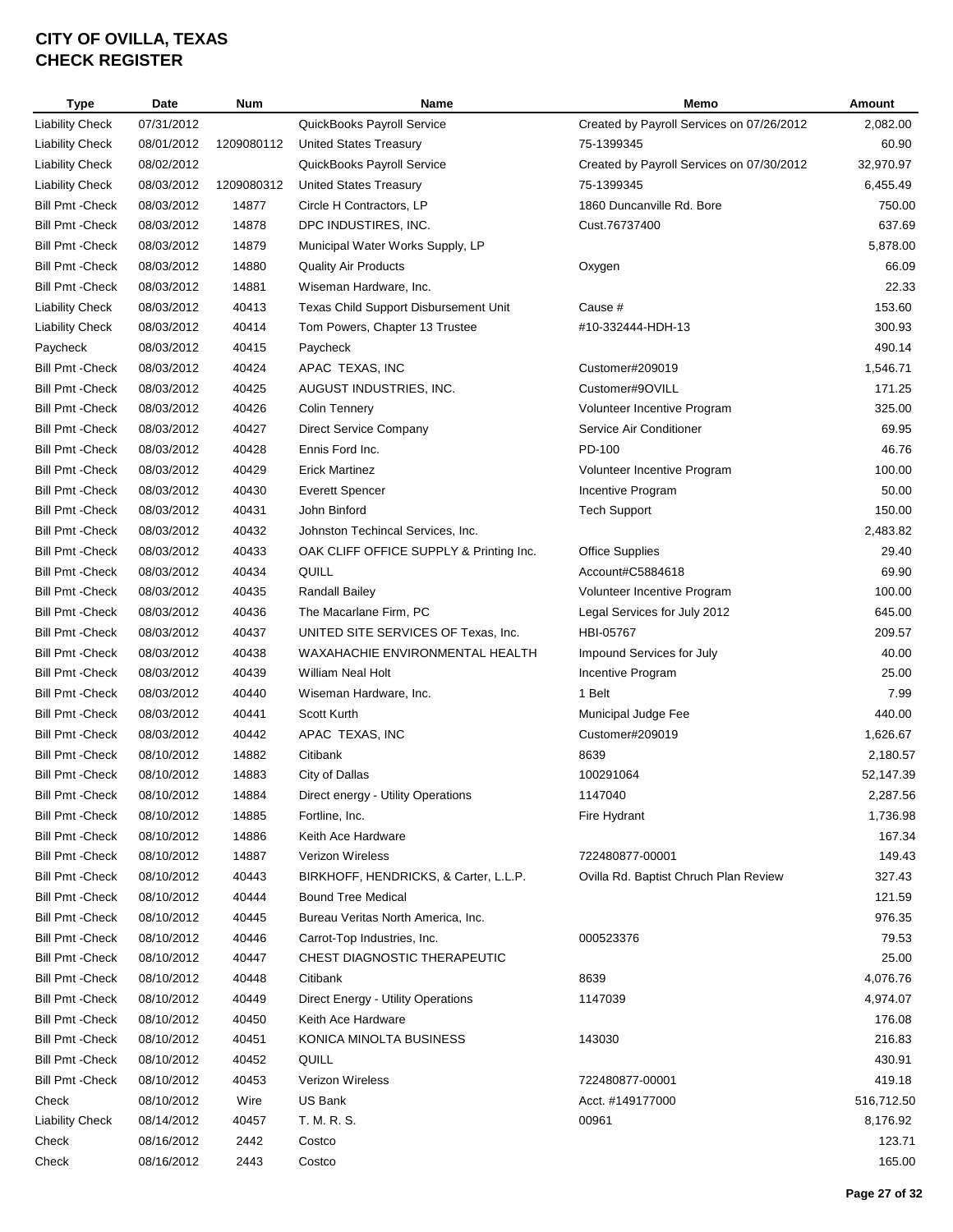| Type                    | Date                     | <b>Num</b> | <b>Name</b>                                       | Memo                                      | Amount         |
|-------------------------|--------------------------|------------|---------------------------------------------------|-------------------------------------------|----------------|
| Check                   | 08/16/2012               | Draft      | <b>AFLAC</b>                                      | Insurance                                 | 999.24         |
| <b>Liability Check</b>  | 08/16/2012               |            | QuickBooks Payroll Service                        | Created by Payroll Services on 08/13/2012 | 33,197.86      |
| <b>Liability Check</b>  | 08/17/2012               | 1209081712 | <b>United States Treasury</b>                     | 75-1399345                                | 6,404.34       |
| <b>Bill Pmt - Check</b> | 08/17/2012               | 14888      | Municipal Water Works Supply, LP                  | 09-0008990                                | 527.00         |
| <b>Bill Pmt - Check</b> | 08/17/2012               | 14889      | Shell                                             | 80-728-0062-9                             | 563.86         |
| <b>Bill Pmt - Check</b> | 08/17/2012               | 14890      | <b>Trinity River Authority</b>                    | CTR000610                                 | 2,262.00       |
| <b>Bill Pmt - Check</b> | 08/17/2012               | 14891      | Trinity Rivier Authority of Texas                 | CTR000610                                 | 55.00          |
| <b>Liability Check</b>  | 08/17/2012               | 40454      | Texas Child Support Disbursement Unit             | Cause #                                   | 153.60         |
| <b>Liability Check</b>  | 08/17/2012               | 40455      | Tom Powers, Chapter 13 Trustee                    | #10-332444-HDH-13                         | 300.93         |
| Paycheck                | 08/17/2012               | 40456      | Paycheck                                          |                                           | 435.57         |
| <b>Bill Pmt - Check</b> | 08/17/2012               | 40458      | APAC TEXAS, INC                                   |                                           | 3,970.09       |
| <b>Bill Pmt - Check</b> | 08/17/2012               | 40459      | AT&T 515-3390                                     | 972 515-3390 980 3                        | 68.16          |
| <b>Bill Pmt - Check</b> | 08/17/2012               | 40460      | Ellis County Precinct #4                          | Base - 3 loads                            | 300.00         |
| <b>Bill Pmt - Check</b> | 08/17/2012               | 40461      | Jimmy C. Holder                                   | Fix Urnal in Bathroom                     | 126.85         |
| <b>Bill Pmt - Check</b> | 08/17/2012               | 40462      | Nichols, Jackson, Dillard, Hager & Smith          | Prosecutor for July 2012                  | 789.97         |
| <b>Bill Pmt - Check</b> | 08/17/2012               | 40463      | <b>Ricoh Americas Corportation</b>                | 001-0084752-001                           | 110.34         |
| <b>Bill Pmt - Check</b> | 08/17/2012               | 40464      | Sardis Tires & Wheels                             |                                           | 672.00         |
| <b>Bill Pmt - Check</b> | 08/17/2012               | 40465      | <b>Shell Card Services</b>                        | 80-728-0062-9                             | 4,333.38       |
| <b>Bill Pmt - Check</b> | 08/17/2012               | 40466      | <b>WAXAHACHIE DAILY LIGHT</b>                     | b116101                                   | 95.13          |
| General Journal         | 08/17/2012               | 4-360      |                                                   | -MULTIPLE-                                | 405.00         |
| Check                   | 08/17/2012               | Draft      | Rene Bates Auctioneers, Inc.                      | Purchase 2001 Chevy Dump Truck            | 10,600.00      |
| Check                   | 08/17/2012               | Draft      | <b>State Comptroller</b>                          | 1-75-1399345-5                            | 1,012.35       |
| <b>Bill Pmt - Check</b> | 08/24/2012               | 14892      | <b>Blue Cross Blue Shield</b>                     | 028829                                    | 2,163.96       |
| <b>Bill Pmt - Check</b> | 08/24/2012               | 14893      | Cbeyond                                           | 37994                                     | 168.25         |
| <b>Bill Pmt - Check</b> | 08/24/2012               | 14894      | Hilco Electric Cooperative, Inc.                  | 5605450                                   | 109.63         |
| <b>Bill Pmt - Check</b> | 08/24/2012               | 14895      | John Binford                                      | Fix Tammy's E-mail                        | 37.50          |
| <b>Bill Pmt - Check</b> | 08/24/2012               | 14896      | <b>Quill Corporation</b>                          | C5884618                                  | 155.69         |
| <b>Bill Pmt - Check</b> | 08/24/2012               | 40467      | Aetna                                             | Acct#81628978                             | 392.60         |
| <b>Bill Pmt - Check</b> | 08/24/2012               | 40468      | <b>ATMOS Energy</b>                               | 000291506                                 | 25.76          |
| <b>Bill Pmt - Check</b> | 08/24/2012               | 40469      | <b>Blue Cross Blue Shield</b>                     | 028829                                    | 7,415.78       |
| <b>Bill Pmt - Check</b> | 08/24/2012               | 40470      | <b>CBEYOND Communications</b>                     | 37994                                     | 632.93         |
|                         | 08/24/2012               |            |                                                   |                                           | 174.80         |
| <b>Bill Pmt - Check</b> |                          | 40471      | <b>Colonial Life Processing Center</b>            |                                           | 6,475.00       |
| <b>Bill Pmt - Check</b> | 08/24/2012               | 40472      | Dell Marketing L.P.                               |                                           |                |
| <b>Bill Pmt - Check</b> | 08/24/2012               | 40473      | <b>Elizabeth Scivally</b>                         | Jury Duty Payment                         | 6.00           |
| <b>Bill Pmt - Check</b> | 08/24/2012               | 40474      | <b>Gary Bell</b>                                  | Jury Duty Pmt.                            | 6.00           |
| <b>Bill Pmt - Check</b> | 08/24/2012<br>08/24/2012 | 40475      | Gloria Burnett<br><b>GST PUBLIC SAFETY SUPPLY</b> | Jury Duty Fee Payment                     | 6.00<br>167.90 |
| <b>Bill Pmt - Check</b> |                          | 40476      |                                                   |                                           |                |
| <b>Bill Pmt - Check</b> | 08/24/2012               | 40477      | HILCO ELECTRIC COOPERATIVE, INC.                  | 4400864000                                | 323.90         |
| <b>Bill Pmt - Check</b> | 08/24/2012               | 40478      | <b>Howard Litke</b>                               | Jury Duty Payment                         | 6.00           |
| <b>Bill Pmt - Check</b> | 08/24/2012               | 40479      | John Binford                                      |                                           | 1,012.50       |
| <b>Bill Pmt - Check</b> | 08/24/2012               | 40480      | Les Lee Johnston                                  | Jury Duty Payment                         | 6.00           |
| <b>Bill Pmt - Check</b> | 08/24/2012               | 40481      | Night Line Janitorial Services, Inc.              | Janitorial Services for August            | 265.00         |
| <b>Bill Pmt - Check</b> | 08/24/2012               | 40482      | QUILL                                             | Account#C5884618                          | 169.12         |
| <b>Bill Pmt - Check</b> | 08/24/2012               | 40483      | Red Oak Auto Parts                                | Customer #300                             | 59.85          |
| <b>Bill Pmt - Check</b> | 08/24/2012               | 40484      | Richard Moon                                      | Jury Duty Payment                         | 6.00           |
| <b>Bill Pmt - Check</b> | 08/24/2012               | 40485      | Ricoh Americas Corportation #456685               | Acct. #12842111                           | 225.36         |
| <b>Bill Pmt - Check</b> | 08/24/2012               | 40486      | Sharon Jungman                                    | Reimburse for Work Shirt                  | 17.46          |
| <b>Bill Pmt - Check</b> | 08/28/2012               | 14897      | U.S. Postal Service                               | WaterBill Postage                         | 400.64         |
| Check                   | 08/29/2012               | 2444       | <b>GST Public Safety, LLC</b>                     |                                           | 2,233.05       |
| <b>Liability Check</b>  | 08/30/2012               |            | QuickBooks Payroll Service                        | Created by Payroll Services on 08/27/2012 | 32,203.67      |
| <b>Liability Check</b>  | 08/30/2012               |            | QuickBooks Payroll Service                        | Created by Payroll Services on 08/28/2012 | 2,428.46       |
| <b>Liability Check</b>  | 08/31/2012               | 1209083112 | United States Treasury                            | 75-1399345                                | 6,232.45       |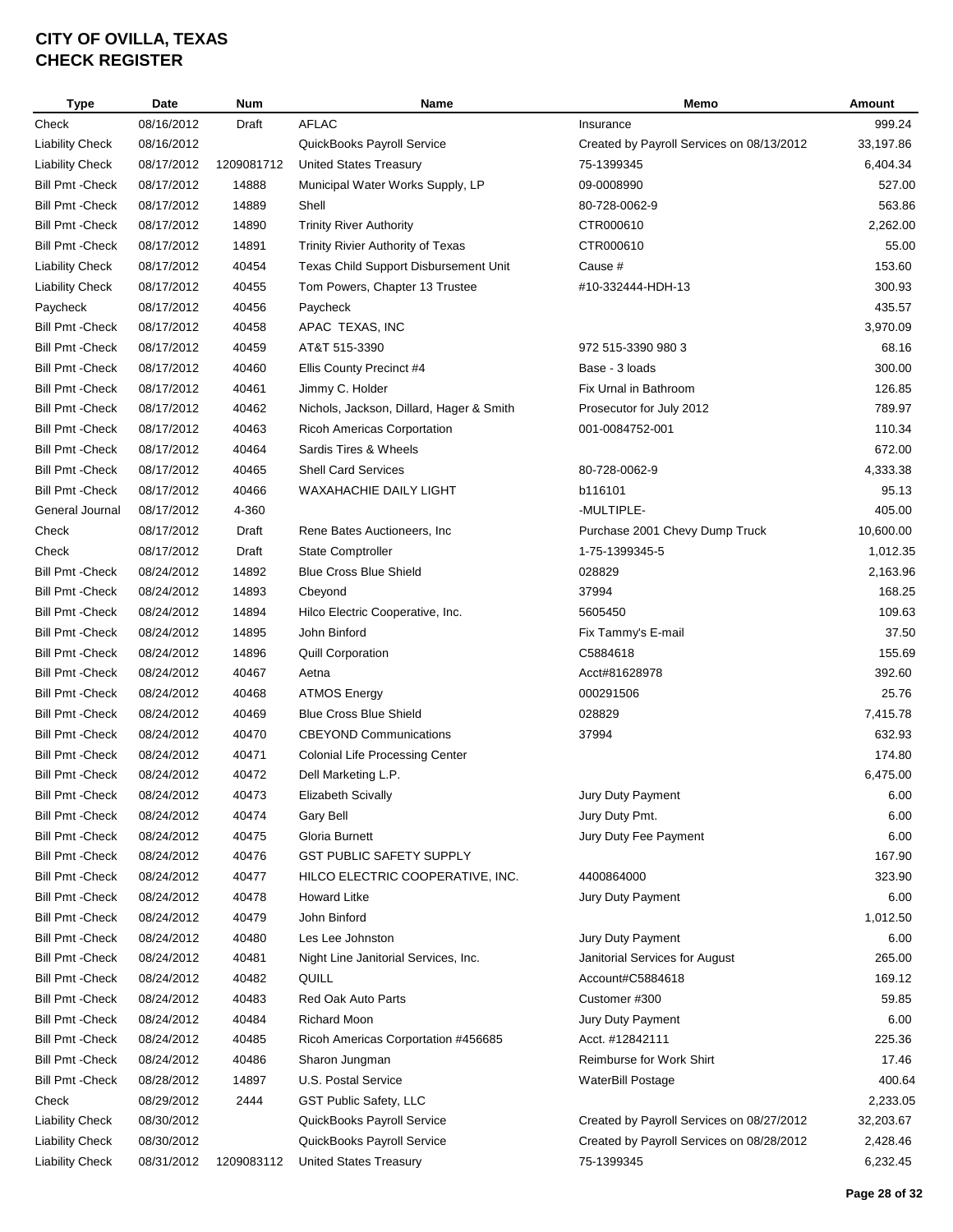| <b>Type</b>             | Date       | <b>Num</b>  | Name                                    | Memo                                         | Amount    |
|-------------------------|------------|-------------|-----------------------------------------|----------------------------------------------|-----------|
| <b>Liability Check</b>  | 08/31/2012 | 12090831122 | <b>United States Treasury</b>           | 75-1399345                                   | 71.06     |
| <b>Bill Pmt - Check</b> | 08/31/2012 | 14898       | Ashburne Glen Homeowners Assoc.Inc.     | Ashburne Glen HOA August 2012                | 1,583.36  |
| <b>Bill Pmt - Check</b> | 08/31/2012 | 14899       | Carolyn Griggs                          | Water Deposit Refund                         | 100.50    |
| <b>Bill Pmt - Check</b> | 08/31/2012 | 14900       | Cindy Kahl                              | Water Deposit Refund                         | 112.85    |
| <b>Bill Pmt - Check</b> | 08/31/2012 | 14901       | Homeowners of Meadow Glen               | Meadow Glen HOA Dues Collected in August     | 339.29    |
| <b>Bill Pmt - Check</b> | 08/31/2012 | 14902       | <b>Tarrant Assurance Resident</b>       | Water Deposit Refund                         | 27.05     |
| <b>Bill Pmt - Check</b> | 08/31/2012 | 14903       | City of Ovilla General Fund             | Garbage Transfer for Aug.                    | 15,966.50 |
| <b>Liability Check</b>  | 08/31/2012 | 40487       | Texas Child Support Disbursement Unit   | Cause #                                      | 153.60    |
| <b>Liability Check</b>  | 08/31/2012 | 40488       | Tom Powers, Chapter 13 Trustee          | #10-332444-HDH-13                            | 300.00    |
| Paycheck                | 08/31/2012 | 40489       | Paycheck                                |                                              | 442.66    |
| Bill Pmt - Check        | 08/31/2012 | 40490       | AT&T-Mobility                           | 872461924                                    | 21.78     |
| <b>Bill Pmt - Check</b> | 08/31/2012 | 40491       | <b>Bound Tree Medical</b>               | 202701                                       | 282.70    |
| <b>Bill Pmt -Check</b>  | 08/31/2012 | 40492       | DELL BUSINESS CREDIT                    | 7-RD1000 for Server                          | 1,453.83  |
| <b>Bill Pmt - Check</b> | 08/31/2012 | 40493       | <b>GST PUBLIC SAFETY SUPPLY</b>         | Police Uniforms                              | 45.95     |
| <b>Bill Pmt - Check</b> | 08/31/2012 | 40494       | GST Public Safety Supply, LLC           | Uniforms                                     | 38.95     |
| <b>Bill Pmt - Check</b> | 08/31/2012 | 40495       | John Binford                            | Set up cost for I-Pads & Printer issues      | 75.00     |
|                         |            |             |                                         | <b>Business Cards for Mayor</b>              | 49.10     |
| <b>Bill Pmt - Check</b> | 08/31/2012 | 40496       | L. & L. Graphics                        |                                              |           |
| <b>Bill Pmt - Check</b> | 08/31/2012 | 40497       | Petty Cash                              | Petty Cash                                   | 35.97     |
| <b>Bill Pmt - Check</b> | 08/31/2012 | 40498       | <b>STERICYCLE</b>                       | 4012564                                      | 148.60    |
| General Journal         | 08/31/2012 | 9-273       |                                         | -MULTIPLE-                                   | 321.63    |
| Check                   | 09/06/2012 | Wire        | US Bank                                 |                                              | 300.00    |
| <b>Bill Pmt - Check</b> | 09/07/2012 | 14904       | CL2 Equipment Co.                       | Amonia Regulator                             | 1,193.00  |
| <b>Bill Pmt - Check</b> | 09/07/2012 | 14905       | DPC INDUSTIRES, INC.                    | Cust.76737400                                | 743.13    |
| <b>Bill Pmt -Check</b>  | 09/07/2012 | 14906       | Keith Ace Hardware                      |                                              | 159.23    |
| <b>Bill Pmt - Check</b> | 09/07/2012 | 14907       | Morrison Supply Co.                     | Parts                                        | 74.08     |
| <b>Bill Pmt - Check</b> | 09/07/2012 | 14909       | Ricoh USA, Inc.                         | Quarterly Copier Payment for Maint.          | 657.00    |
| <b>Bill Pmt - Check</b> | 09/07/2012 | 14910       | Trinity Rivier Authority of Texas       | CTR000610                                    | 68.75     |
| <b>Bill Pmt - Check</b> | 09/07/2012 | 14911       | <b>Verizon Wireless</b>                 | 722480877-00001                              | 149.60    |
| <b>Bill Pmt - Check</b> | 09/07/2012 | 14912       | Municipal Water Works Supply, LP        | 09-0008990                                   | 20.00     |
| <b>Bill Pmt - Check</b> | 09/07/2012 | 40499       | A & B State Inspection                  | Inspection 2001 C6500                        | 29.99     |
| <b>Bill Pmt - Check</b> | 09/07/2012 | 40500       | Adams Pharmacy                          | Flu Vaccine                                  | 360.00    |
| <b>Bill Pmt - Check</b> | 09/07/2012 | 40501       | APAC TEXAS, INC                         | Customer#209019                              | 523.60    |
| <b>Bill Pmt - Check</b> | 09/07/2012 | 40502       | BRASS & GAS, INC.                       | <b>Cylinder Rental</b>                       | 21.90     |
| <b>Bill Pmt - Check</b> | 09/07/2012 | 40503       | Brittain & Crawford, LLC                | Work on Annexation Map                       | 800.00    |
| <b>Bill Pmt - Check</b> | 09/07/2012 | 40504       | <b>Colin Tennery</b>                    | Volunteer Firefigthter Incentive             | 50.00     |
| <b>Bill Pmt - Check</b> | 09/07/2012 | 40505       | Dallas Central Appraisal District       | 1st Qtr Budget Allocation for Tax Collection | 187.00    |
| <b>Bill Pmt - Check</b> | 09/07/2012 | 40506       | Ellis Central Appraisal District        | 4th Qtr. Pmt. for EAD                        | 3,398.54  |
| <b>Bill Pmt - Check</b> | 09/07/2012 | 40507       | <b>Erick Martinez</b>                   | Volunteer Firefighter Incentive              | 125.00    |
| <b>Bill Pmt - Check</b> | 09/07/2012 | 40508       | <b>Everett Spencer</b>                  | Incentive Program                            | 100.00    |
| <b>Bill Pmt - Check</b> | 09/07/2012 | 40509       | <b>GST PUBLIC SAFETY SUPPLY</b>         |                                              | 1,522.00  |
| <b>Bill Pmt - Check</b> | 09/07/2012 | 40510       | J.P. Cooke Company                      | Dog Tags                                     | 178.46    |
| <b>Bill Pmt - Check</b> | 09/07/2012 | 40511       | Jacki Witherspoon                       | Volunteer Firefighter Incentive              | 50.00     |
| <b>Bill Pmt - Check</b> | 09/07/2012 | 40512       | John Chapman                            | Volunteer Firefighter Incentive              | 25.00     |
| <b>Bill Pmt - Check</b> | 09/07/2012 | 40513       | Keith Ace Hardware                      |                                              | 82.73     |
| <b>Bill Pmt - Check</b> | 09/07/2012 | 40514       | KONICA MINOLTA BUSINESS                 | 143030                                       | 208.44    |
| <b>Bill Pmt - Check</b> | 09/07/2012 | 40515       | Krueger's Auto Service Center           |                                              | 235.75    |
| <b>Bill Pmt - Check</b> | 09/07/2012 | 40516       | LAW Office of Kathy A. Austin, P.L.L.C. | Prosecuetor for Leverentz Trial              | 250.00    |
| <b>Bill Pmt - Check</b> | 09/07/2012 | 40517       | Randall Bailey                          | Volunteer Incentive                          | 75.00     |
| <b>Bill Pmt - Check</b> | 09/07/2012 | 40518       | Steve O'Brien                           | Incentive Program                            | 25.00     |
| <b>Bill Pmt - Check</b> | 09/07/2012 | 40519       | The Macarlane Firm, PC                  | Legal Work in August                         | 660.00    |
| <b>Bill Pmt - Check</b> | 09/07/2012 | 40520       | Verizon Wireless                        | 722480877-00001                              | 3,337.53  |
| <b>Bill Pmt - Check</b> | 09/07/2012 | 40521       | WAXAHACHIE DAILY LIGHT                  | <b>Tax Rate Notices</b>                      | 1,138.50  |
|                         |            |             |                                         |                                              |           |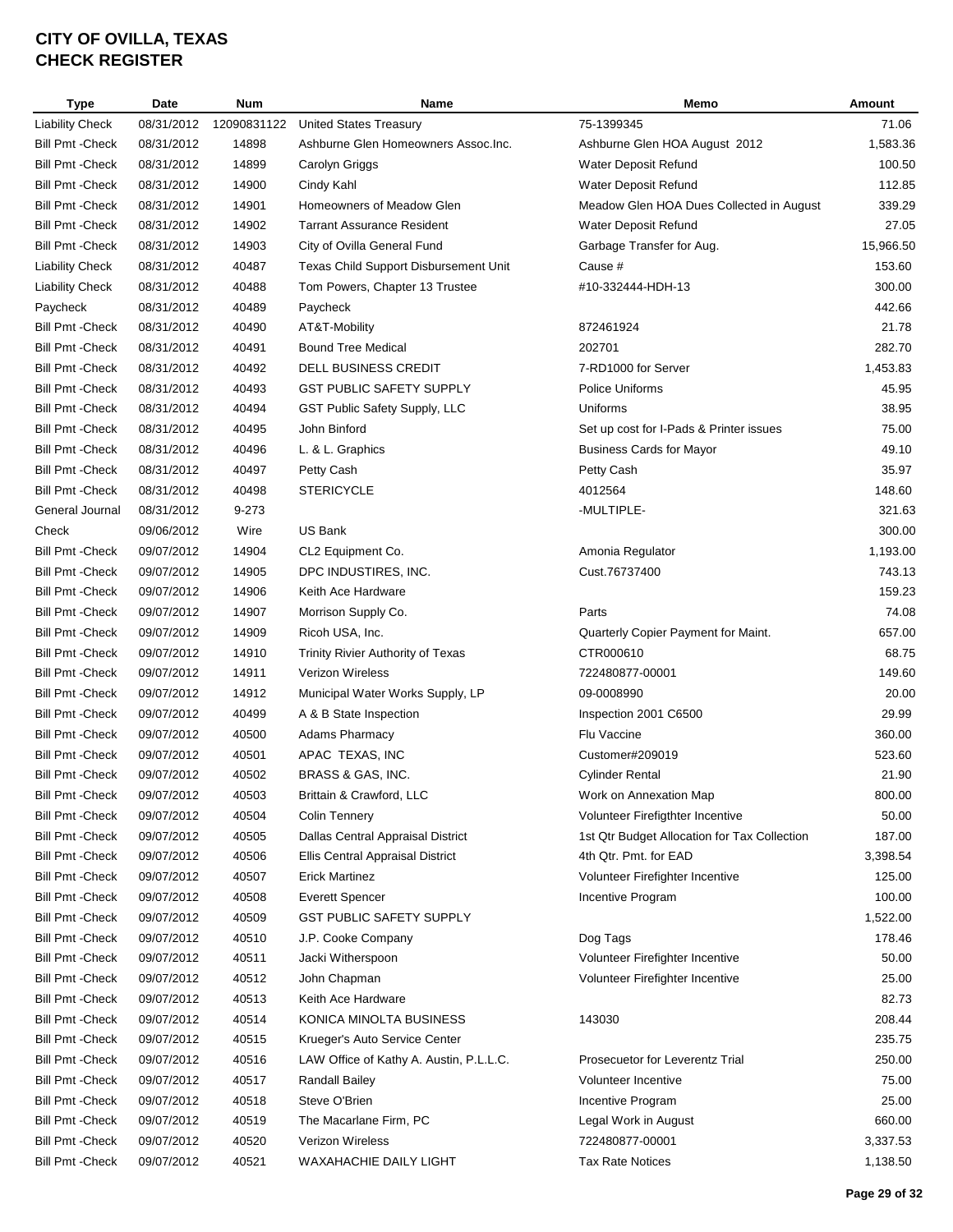| <b>Type</b>             | <b>Date</b> | <b>Num</b> | Name                                   | Memo                                      | Amount           |
|-------------------------|-------------|------------|----------------------------------------|-------------------------------------------|------------------|
| <b>Bill Pmt - Check</b> | 09/07/2012  | 40522      | <b>William Neal Holt</b>               | Incentive Program                         | 100.00           |
| General Journal         | 09/07/2012  | 9-279      |                                        | Returned Check & Bank Charge              | 58.33            |
| General Journal         | 09/10/2012  | 9-280      |                                        | Returned Check & Bank Charge              | 33.39            |
| General Journal         | 09/10/2012  | 9-282      |                                        | Credit Card Trans. Fees                   | 248.66           |
| Bill Pmt - Check        | 09/11/2012  | 14913      | City of Dallas                         | 100291064                                 | 42,087.38        |
| Bill Pmt - Check        | 09/11/2012  | 14914      | Direct energy - Utility Operations     | 1147040                                   | 2,292.37         |
| Bill Pmt -Check         | 09/11/2012  | 14915      | <b>Quill Corporation</b>               | C5884618                                  | 900.00           |
| Bill Pmt - Check        | 09/11/2012  | 40526      | <b>Big D Quality Printers</b>          | <b>Truck Decals</b>                       | 150.00           |
| <b>Bill Pmt - Check</b> | 09/11/2012  | 40527      | BIRKHOFF, HENDRICKS, & Carter, L.L.P.  | Ovilla Rd. Baptist Chruch Plan Review     | 273.73           |
| <b>Bill Pmt - Check</b> | 09/11/2012  | 40528      | Bureau Veritas North America, Inc.     |                                           | 1,193.40         |
| <b>Bill Pmt - Check</b> | 09/11/2012  | 40529      | <b>Community Waste Disposal</b>        | 102326-001                                | 32,889.40        |
| <b>Bill Pmt - Check</b> | 09/11/2012  | 40530      | Direct Energy - Utility Operations     | 1147039                                   | 4,891.22         |
| <b>Bill Pmt - Check</b> | 09/11/2012  | 40531      | Dixie Flag                             | Repair Heritage Day Banner                | 144.00           |
| <b>Bill Pmt - Check</b> | 09/11/2012  | 40532      | <b>GST PUBLIC SAFETY SUPPLY</b>        | Police Uniforms                           | 72.90            |
| <b>Bill Pmt - Check</b> | 09/11/2012  | 40533      | QUILL                                  |                                           | 607.02           |
| <b>Bill Pmt - Check</b> | 09/11/2012  | 40534      | Ricoh Americas Corportation            | 001-0084752-001                           | 110.34           |
| <b>Bill Pmt - Check</b> | 09/11/2012  | 40535      | Wiseman Hardware, Inc.                 | Lawnmower Blades                          | 131.76           |
|                         |             |            | T. M. R. S.                            |                                           | 12,499.37        |
| <b>Liability Check</b>  | 09/11/2012  | 40536      |                                        | 00961                                     |                  |
| General Journal         | 09/12/2012  | $9 - 281$  |                                        | Returned Check & Bank Charge              | 228.00<br>110.42 |
| <b>Bill Pmt - Check</b> | 09/13/2012  | 40537      | Doug Hunt                              | UV Cards for Heritage Day                 |                  |
| <b>Bill Pmt - Check</b> | 09/13/2012  | 40538      | Vision Printing Inc.                   | Heritage Day Post Cards                   | 1,979.00         |
| <b>Liability Check</b>  | 09/13/2012  |            | QuickBooks Payroll Service             | Created by Payroll Services on 09/10/2012 | 32,290.30        |
| <b>Liability Check</b>  | 09/14/2012  | 1209091412 | United States Treasury                 | 75-1399345                                | 6,359.63         |
| <b>Liability Check</b>  | 09/14/2012  | 40523      | Texas Child Support Disbursement Unit  | Cause #                                   | 153.60           |
| <b>Liability Check</b>  | 09/14/2012  | 40524      | Tom Powers, Chapter 13 Trustee         | #10-332444-HDH-13                         | 300.00           |
| Paycheck                | 09/14/2012  | 40525      | Paycheck                               |                                           | 475.51           |
| Check                   | 09/14/2012  | Draft      | <b>AFLAC</b>                           | Insurance                                 | 999.24           |
| Bill Pmt -Check         | 09/18/2012  | 40539      | U. S. Postal Service                   | Newsletter                                | 340.32           |
| Bill Pmt - Check        | 09/18/2012  | 40540      | U. S. Postal Service                   | Permit #13                                | 190.00           |
| Check                   | 09/18/2012  | Draft      | <b>State Comptroller</b>               | 1-75-1399345-5                            | 992.89           |
| Check                   | 09/20/2012  | Draft      | Intuit/Quickbooks                      |                                           | 429.00           |
| <b>Bill Pmt - Check</b> | 09/21/2012  | 14916      | B2O & Associates                       | Repair Pump                               | 4,500.00         |
| Bill Pmt -Check         | 09/21/2012  | 14917      | Citibank                               | 8639                                      | 189.03           |
| <b>Bill Pmt -Check</b>  | 09/21/2012  | 14918      | Hilco Electric Cooperative, Inc.       | 5605450                                   | 106.33           |
| <b>Bill Pmt - Check</b> | 09/21/2012  | 14919      | John Binford                           | Set up new printer                        | 75.00            |
| <b>Bill Pmt - Check</b> | 09/21/2012  | 14920      | Shell                                  | 80-728-0062-9                             | 1,298.67         |
| <b>Bill Pmt - Check</b> | 09/21/2012  | 14921      | <b>Trinity River Authority</b>         | CTR000610                                 | 2,262.00         |
| <b>Bill Pmt - Check</b> | 09/21/2012  | 40541      | <b>ACS Firehouse Software</b>          | 719095                                    | 500.00           |
| <b>Bill Pmt - Check</b> | 09/21/2012  | 40542      | Alexander Tent Rentals, Inc.           | Tent, Chairs & Tables                     | 1,273.50         |
| <b>Bill Pmt - Check</b> | 09/21/2012  | 40543      | APAC TEXAS, INC                        |                                           | 1,003.34         |
| <b>Bill Pmt - Check</b> | 09/21/2012  | 40544      | <b>ASCAP</b>                           | License Fee                               | 50.00            |
| <b>Bill Pmt - Check</b> | 09/21/2012  | 40545      | AT&T 515-3390                          | 972 515-3390 980 3                        | 72.89            |
| <b>Bill Pmt - Check</b> | 09/21/2012  | 40546      | <b>ATMOS Energy</b>                    | 000291506                                 | 24.91            |
| Bill Pmt - Check        | 09/21/2012  | 40547      | AUGUST INDUSTRIES, INC.                | Customer#9OVILL                           | 323.75           |
| Bill Pmt - Check        | 09/21/2012  | 40548      | <b>Bound Tree Medical</b>              |                                           | 208.70           |
| <b>Bill Pmt - Check</b> | 09/21/2012  | 40549      | CASCO INDUSTRIES, INC.                 | Letters & Patches                         | 316.00           |
| Bill Pmt - Check        | 09/21/2012  | 40550      | CHEST DIAGNOSTIC THERAPEUTIC           |                                           | 25.00            |
| Bill Pmt -Check         | 09/21/2012  | 40551      | Citibank                               | 8639                                      | 1,818.40         |
| Bill Pmt -Check         | 09/21/2012  | 40552      | Dell Marketing L.P.                    | Dell Server Power Edge R710               | 9,534.00         |
| Bill Pmt -Check         | 09/21/2012  | 40553      | Ellis County Precinct #4               |                                           | 91,875.00        |
| Bill Pmt - Check        | 09/21/2012  | 40554      | Ennis Ford Inc.                        | For Police Cars                           | 166.97           |
| <b>Bill Pmt - Check</b> | 09/21/2012  | 40555      | <b>First Check Applicant Screening</b> | <b>Background Check</b>                   | 25.00            |
|                         |             |            |                                        |                                           |                  |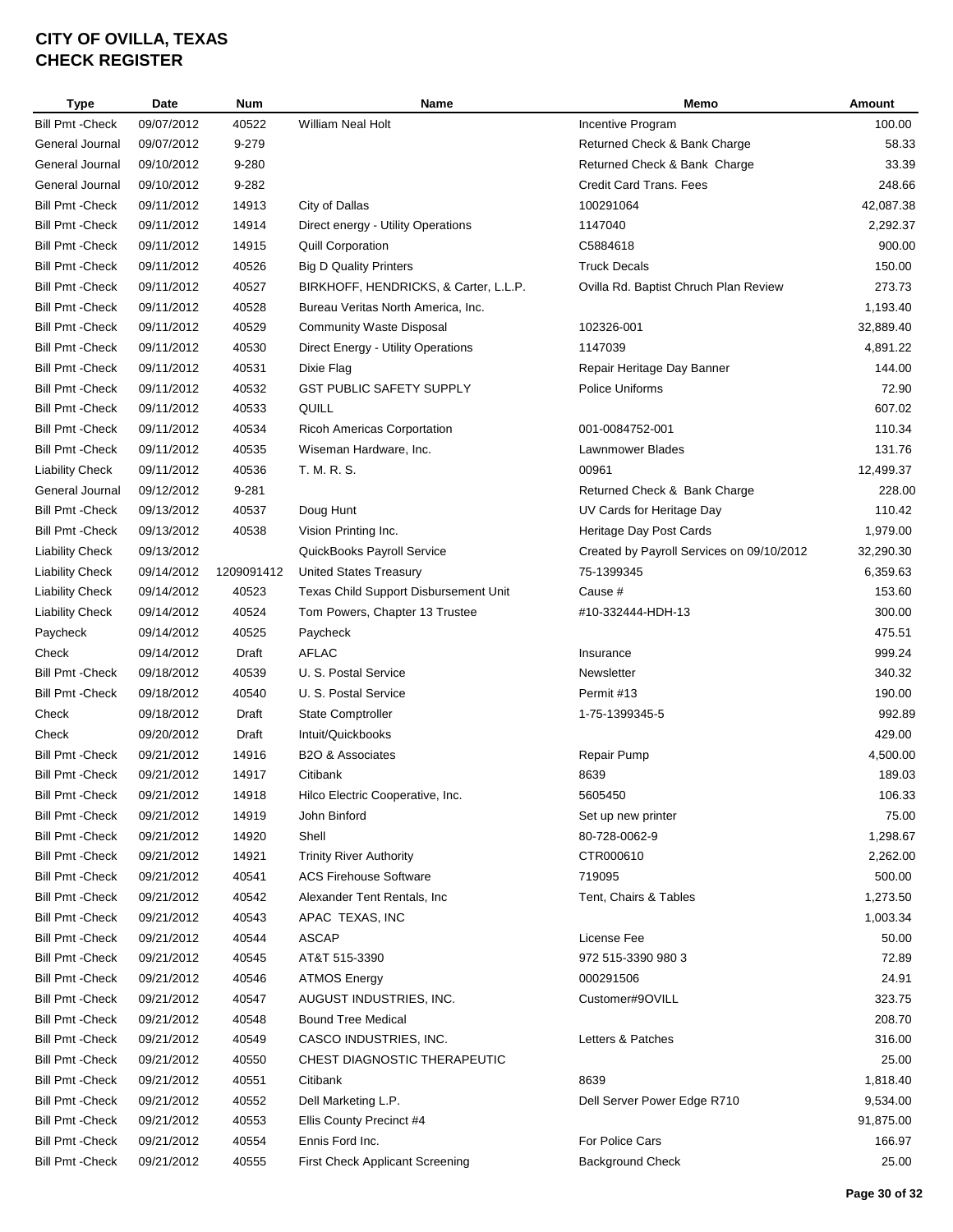| <b>Type</b>             | <b>Date</b> | Num        | Name                                     | Memo                                       | Amount    |
|-------------------------|-------------|------------|------------------------------------------|--------------------------------------------|-----------|
| <b>Bill Pmt - Check</b> | 09/21/2012  | 40556      | <b>Hamilton Press</b>                    | Heritage Day Shirts & Hats                 | 905.98    |
| <b>Bill Pmt - Check</b> | 09/21/2012  | 40557      | Henry Farrish                            | Heritage Day Audio/Dj                      | 450.00    |
| <b>Bill Pmt - Check</b> | 09/21/2012  | 40558      | HILCO ELECTRIC COOPERATIVE, INC.         | 4400864000                                 | 363.56    |
| Bill Pmt -Check         | 09/21/2012  | 40559      | Jeanette Sanders                         | Dusti the Clown for Heritage Day           | 100.00    |
| <b>Bill Pmt - Check</b> | 09/21/2012  | 40560      | Nichols, Jackson, Dillard, Hager & Smith | Prosecutor for Aug. 2012                   | 945.30    |
| <b>Bill Pmt - Check</b> | 09/21/2012  | 40561      | Night Line Janitorial Services, Inc.     | Janitorial Services for Sept. 2012         | 265.00    |
| Bill Pmt -Check         | 09/21/2012  | 40562      | OAK CLIFF OFFICE SUPPLY & Printing Inc.  | <b>Office Supplies</b>                     | 59.99     |
| Bill Pmt - Check        | 09/21/2012  | 40563      | One of a Kind Pony Party                 | Petting Zoo & Pony Rides                   | 200.00    |
| <b>Bill Pmt - Check</b> | 09/21/2012  | 40564      | Petty Cash                               | Petty Cash                                 | 45.00     |
| <b>Bill Pmt - Check</b> | 09/21/2012  | 40565      | QUILL                                    | Account#C5884618                           | 597.66    |
| <b>Bill Pmt - Check</b> | 09/21/2012  | 40566      | RDO Equipment Co.                        | 2012 JD 310K Backhoe Loader                | 71,500.00 |
| <b>Bill Pmt - Check</b> | 09/21/2012  | 40567      | Scott Kurth                              | Judge fee for September Court              | 440.00    |
| <b>Bill Pmt - Check</b> | 09/21/2012  | 40568      | Sharon Jungman                           | Reimburse for Heritage Day Decor           | 59.08     |
| <b>Bill Pmt - Check</b> | 09/21/2012  | 40569      | <b>Shell Card Services</b>               | 80-728-0062-9                              | 3,897.54  |
| <b>Bill Pmt - Check</b> | 09/21/2012  | 40570      | <b>STERICYCLE</b>                        | 4012564                                    | 148.60    |
| <b>Bill Pmt - Check</b> | 09/21/2012  | 40571      | Texas Commission on Fire Protection      | Phillip Brancato                           | 170.00    |
| <b>Bill Pmt - Check</b> | 09/21/2012  | 40572      | UNITED SITE SERVICES OF Texas, Inc.      | HBI-05767                                  | 209.57    |
| <b>Bill Pmt - Check</b> |             |            |                                          |                                            |           |
|                         | 09/21/2012  | 40573      | <b>WAXAHACHIE DAILY LIGHT</b>            |                                            | 410.72    |
| <b>Bill Pmt - Check</b> | 09/21/2012  | 40574      | WAXAHACHIE ENVIRONMENTAL HEALTH          | <b>Impound Services for August</b>         | 184.00    |
| <b>Bill Pmt - Check</b> | 09/22/2012  | 40575      | Jorge Sixtos                             | Bounce Houses for Heritage Day             | 200.00    |
| <b>Bill Pmt - Check</b> | 09/22/2012  | 40576      | Waxahachie Music Revue LLC               | Heritage Day Entertainment                 | 1,000.00  |
| Check                   | 09/26/2012  | Draft      | Rene Bates Auctioneers, Inc.             | <b>Purchase File Cabinets</b>              | 255.00    |
| <b>Liability Check</b>  | 09/26/2012  |            | QuickBooks Payroll Service               | Created by Payroll Services on 09/25/2012  | 1,958.30  |
| <b>Liability Check</b>  | 09/27/2012  | 1209092712 | <b>United States Treasury</b>            | 75-1399345                                 | 307.76    |
| Bill Pmt - Check        | 09/27/2012  | 14922      | AVR Inc.                                 | Utility Billing Bills                      | 697.24    |
| Bill Pmt -Check         | 09/27/2012  | 14923      | <b>Blue Cross Blue Shield</b>            | 028829                                     | 1,810.24  |
| <b>Bill Pmt - Check</b> | 09/27/2012  | 14924      | Cbeyond                                  | 37994                                      | 167.60    |
| Bill Pmt - Check        | 09/27/2012  | 14925      | CL2 Equipment Co.                        | Amonia Regulator                           | 164.00    |
| <b>Bill Pmt - Check</b> | 09/27/2012  | 14926      | DPC INDUSTIRES, INC.                     |                                            | 664.69    |
| Bill Pmt - Check        | 09/27/2012  | 14927      | Odessa Pumps                             |                                            | 1,018.00  |
| <b>Bill Pmt - Check</b> | 09/27/2012  | 14928      | Trinity Rivier Authority of Texas        | CTR000610                                  | 55.00     |
| <b>Bill Pmt - Check</b> | 09/27/2012  | 14929      | U.S. Postal Service                      | WaterBill Postage                          | 399.68    |
| <b>Bill Pmt - Check</b> | 09/27/2012  | 14930      | Ashburne Glen Homeowners Assoc.Inc.      | Ashburne Glen HOA Sept. 2012               | 1,582.69  |
| <b>Bill Pmt - Check</b> | 09/27/2012  | 14931      | Homeowners of Meadow Glen                | Meadow Glen HOA Dues Collected in Sept. 2( | 356.93    |
| Bill Pmt - Check        | 09/27/2012  | 14932      | City of Ovilla General Fund              |                                            | 27,103.56 |
| Check                   | 09/27/2012  | 2445       | <b>American Communications</b>           |                                            | 4,202.92  |
| Paycheck                | 09/27/2012  | 40580      | Paycheck                                 |                                            | 534.84    |
| Bill Pmt - Check        | 09/27/2012  | 40581      | Aetna                                    | Acct#81628978                              | 345.80    |
| <b>Bill Pmt - Check</b> | 09/27/2012  | 40582      | Air Technology Solutions of Delaware LLC | Timer for High Voltage Activation System   | 198.20    |
| Bill Pmt -Check         | 09/27/2012  | 40583      | Al's Pest Control Services, Inc.         | 1552                                       | 140.00    |
| Bill Pmt -Check         | 09/27/2012  | 40584      | APAC TEXAS, INC                          | Customer#209019                            | 4,810.97  |
| Bill Pmt -Check         | 09/27/2012  | 40585      | <b>Big D Quality Printers</b>            | Printed 1300 Newsletters                   | 770.00    |
| Bill Pmt -Check         | 09/27/2012  | 40586      | <b>Blue Cross Blue Shield</b>            | 028829                                     | 5,758.24  |
| <b>Bill Pmt - Check</b> | 09/27/2012  | 40587      | <b>CBEYOND Communications</b>            | 37994                                      | 630.51    |
| <b>Bill Pmt - Check</b> | 09/27/2012  | 40588      | Colonial Life Processing Center          | E3281110                                   | 87.40     |
| Bill Pmt -Check         | 09/27/2012  | 40589      | Display Sales                            | 24" Tree Topper Star                       | 100.00    |
| <b>Bill Pmt - Check</b> | 09/27/2012  | 40590      | Ellis County Precinct #4                 | Red Oak Creek Rd.                          | 51,150.00 |
| <b>Bill Pmt - Check</b> | 09/27/2012  | 40591      | Michael Tucker                           | Service Bay 1 in Fire Station              | 75.00     |
| <b>Bill Pmt - Check</b> | 09/27/2012  | 40592      | Nicolas Ray Guffey                       | Volunteer Firefighter Incentive            | 50.00     |
| <b>Bill Pmt - Check</b> | 09/27/2012  | 40593      | OFFICE DEPOT                             | 6011564204068364                           | 29.91     |
| <b>Bill Pmt - Check</b> | 09/27/2012  | 40594      | Ricoh Americas Corportation #456685      | 001-0084752-001                            | 255.36    |
| <b>Bill Pmt - Check</b> | 09/27/2012  | 40595      | UNITED SITE SERVICES OF Texas, Inc.      | HBI-05767                                  | 209.57    |
|                         |             |            |                                          |                                            |           |